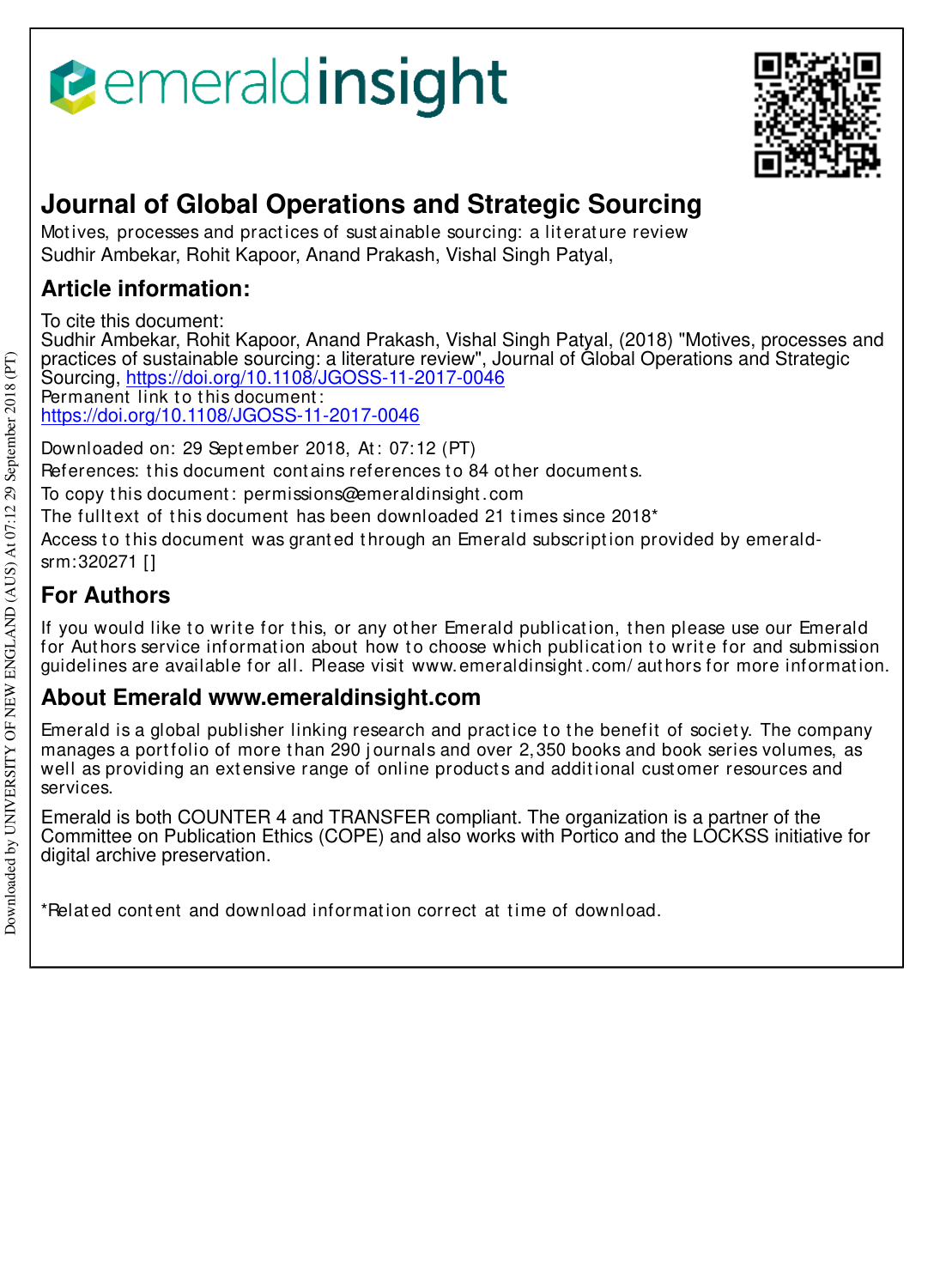## Motives, processes and practices of sustainable sourcing: a literature review

Sudhir Ambekar *School of General Management, National Institute of Construction Management and Research-Pune, Pune, India*

Rohit Kapoor

*Department of Operations Management and Quantitative Techniques, Indian Institute of Management Indore, Indore, India, and*

Anand Prakash and Vishal Singh Patyal *School of General Management, National Institute of Construction Management and Research-Pune, Pune, India*

#### Abstract

Purpose – This paper aims to attempt to examine pressures, incentives, processes and practices used for sustainable sourcing. Further, it also proposes a framework to provide a composite method for monitoring and controlling the sustainability aspects of supply management. This would enable suppliers to consider buyers' requirements, translate these into suitable strategies, assess suppliers' capabilities and also judge the impact of these strategies on suppliers.

**Design/methodology/approach** – This study opts for literature review as a method. In total, 150 research papers in peer-reviewed English language journals were reviewed to examine the pressures, incentives, processes and practices used for sustainable sourcing.

Findings – This study attempts to answer the "why"-, "what"- and "how"-related questions about sustainable sourcing. It is observed that research in sustainable sourcing is multileveled and involves various functional departments in a firm. It is diverse and fragmented and is more concentrated on certain geographic areas, industries and methodologies.

**Practical implications** – This study can be helpful to both researchers and practicing managers. It provides a snapshot of the work done on sustainable sourcing, which can be used as a base for research addressing specific aspects of sustainable sourcing or for building strategies related to sustainable sourcing.

**Originality/value** – This study takes the present reviews available in the literature forward and provides a generic view of sustainable sourcing and proposes a composite method for monitoring and controlling the sustainability aspects of supply management. It attempts to consolidate the diverse literature presently available on sustainable sourcing.

Keywords Qualitative, Sustainability, Literature review, Triple bottom line, Supply management, Sustainable sourcing

Paper type Literature review

The authors wish to thank the anonymous referees and the editor for their valuable feedback, which significantly improved the positioning and presentation of this paper. The authors are also thankful to Dr Amit Hiray who painstakingly copy-edited the manuscript.

Practices of sustainable sourcing

Received 1 November 2017 Revised 20 April 2018 14 June 2018 Accepted 19 June 2018

Journal of Global Operations and Strategic Sourcing © Emerald Publishing Limited 2398-5364 DOI 10.1108/JGOSS-11-2017-0046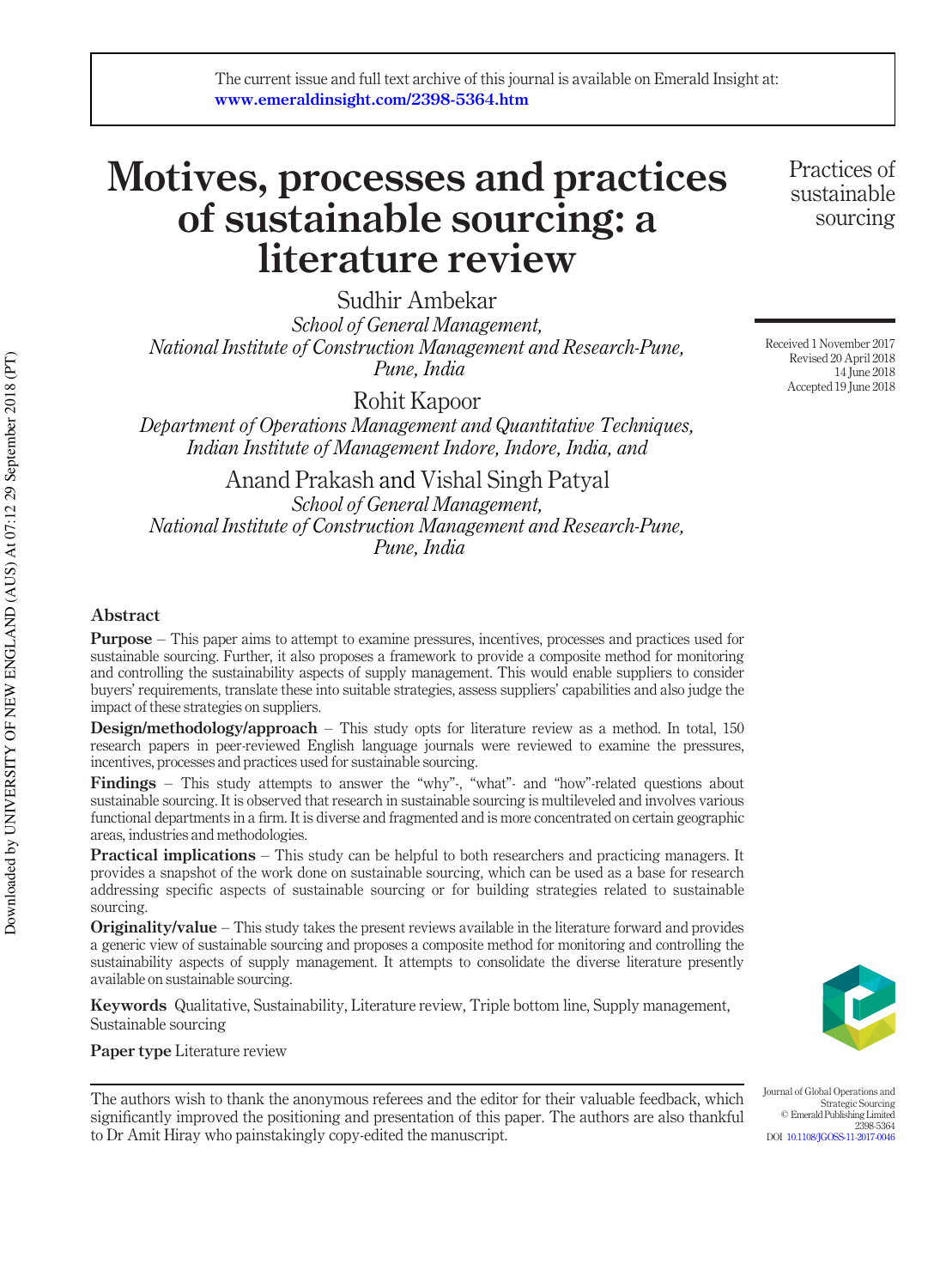#### 1. Introduction **IGOSS**

Organizations are reaching out to suppliers in new locations worldwide for raw materials and/or end products for meeting customer requirements in terms of cost, quality, speed and flexibility. Organizations are under increasing pressure of complying with government regulations, meeting customer needs and satisfying the demands of non-governmental organizations and other stakeholders to adopt sustainability in their products and business processes (Seuring and Müller, 2008a; Krause *et al.*, 2009; Igarashi *et al.*, 2013). Firms are responsible not only for their own operations but also for the operation of their partner firms. Therefore, in addition to their own processes, firms need to consider implementing sustainability aspects across the entire supply chain (Zhu *et al.*, 2008; Pagell and Wu, 2009). Thus, organizations are adopting environmental and social factors, in addition to the traditional economic criteria, in their supplier selection as a part of a broader objective of achieving sustainable forms of production and consumption. This has expanded the scope of "sourcing" from the traditional factors of quality, time, performance history and cost to more sustainable sourcing practices (Dai and Blackhurst, 2011).

Because the buyers are reaching out to developing countries to buy low-priced laborintensive raw materials and/or end products (Reuter *et al.*, 2010), the suppliers in these countries are under pressure to adopt sustainability in their practices (Lee, 2008; Mizgier *et al.*, 2013). Suppliers are encountering bottlenecks in achieving sustainability of their global supply chain because of limited resources, funds, non-optimal operational planning and slow technology adoption (Lee, 2008). This makes suppliers' adaptability to sustainability practices important (Hajmohammad and Vachon, 2016). Thus, there is a need to have a composite method for monitoring and controlling the sustainability aspects of supply management. This will enable the suppliers to consider the buyers' requirements, translate these into suitable strategies, assess the suppliers' capabilities and also judge the impact of these strategies on the suppliers. This composite method will help in reducing the gap between the buyers' needs and the suppliers' willingness to adopt sustainability practices.

As a starting point toward developing this composite technique, it is required to have an understanding of objectives, present practices and methods used in the literature for sustainable sourcing. This is achieved by surveying the literature in detail. Thus, there are multifold objectives of studying the reported literature. This study intends to the following:

- (1) Providing a systematic review to understand the "*why*, *what* and *how*" of sustainable sourcing. This would help in understanding the maturity of sustainable sourcing as a discipline (Spina *et al*., 2013). Thus, this study presents a systematic and extensive analysis of the fragmented literature so as to answer three basic questions related to sourcing that are as follows:
	- Why do firms adopt sustainable sourcing practices?
	- What are the steps to be taken to make sourcing more sustainable?
	- How should sustainable sourcing be implemented?
- (2) Understanding descriptive dimensions of the reviewed literature such as year, journal of publication, methodologies used, industry and country of study. This understanding would help in replicating the similar research and also helpful in tracing the arguments built in the published research (Seuring and Gold, 2012).
- (3) Developing a sourcing sustainability framework to provide a composite method for monitoring and controlling the sustainability aspects of supply management. The sustainability framework is based on the comprehension of the reviewed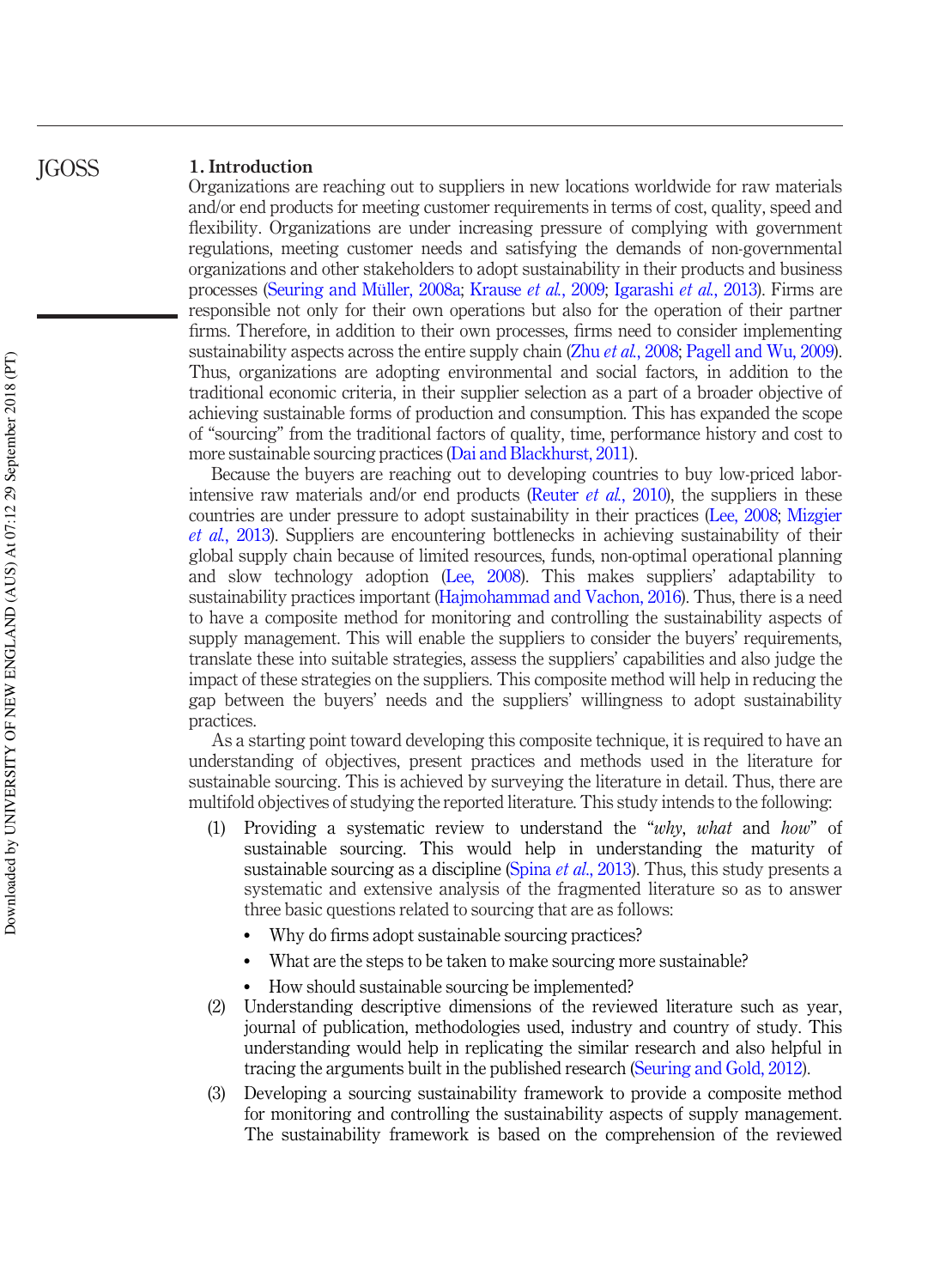literature, with due consideration of not only the suppliers' and buyers' views but also the importance of the suppliers' adoptability of the proposed framework.

Even though there are reviews already available on sustainable sourcing, they are sparse. These studies try to integrate sustainable aspects of sourcing with traditional aspects and address any one aspect of purchasing such as supplier selection and method of sourcing. The details of these reviews are presented in Table I.

The reported reviews present sustainable sourcing on specific dimensions and answer specific questions, for example, Table I shows that out of ten reviews, seven have considered an integrative view (triple bottom line [TBL]); four papers are restricted only to the review of supplier selection methods; two reviews suggest drivers and barriers; three of them summarize the evolution of sustainable sourcing and one suggests use of industrial marketing and purchasing interaction approach to determine the dominant theories underpinning and guiding the research in the area of sustainable purchasing and supply management . These reviews do not help in getting a comprehensive picture of the discipline because they lack in the breadth of the topics covered and typically explain the terms and concepts present in a particular aspect of the sourcing decision. For better understanding the premise of sustainable sourcing, it is necessary to get answers of the fundamental questions, such as what, how and why of sustainable sourcing. To the best of our understanding, there is no single review article that answers all these three questions together and provides a comprehensive analysis.

The present literature survey fills this gap by putting together descriptive dimensions of the studies performed. Further, it enables to present a snapshot of the current status of the literature. This study follows the approach similar to that of Spina *et al.* (2013) that describes the development in the area of purchasing and supply management but restricts itself only to the literature related to sustainable sourcing. The intent is not to provide a new theory of sustainable sourcing but to present several simple to understand dimensions coming out of the literature. It attempts to consolidate the diverse literature presently available on sustainable sourcing.

| Reference                                   | Focus                                                                                                                                  |                                    |
|---------------------------------------------|----------------------------------------------------------------------------------------------------------------------------------------|------------------------------------|
| Hoejmose and Adrien-<br><b>Kirby (2012)</b> | Topics covered and methods used in the area of sustainable procurement                                                                 |                                    |
| Miemczyk et al. (2012)                      | Definitions and ways to achieve sustainability in purchasing and supply<br>management                                                  |                                    |
| Igarashi et al. (2013)                      | Supplier selection methods used in green purchasing/sourcing                                                                           |                                    |
| Tate <i>et al.</i> (2012)                   | Environmental aspects of purchasing and supply management, specifically<br>practices followed for the same in both theory and practice |                                    |
| Schneider and                               | Operationalize sustainable sourcing based on the literature and identify various                                                       |                                    |
| Wallenburg (2012)                           | stakeholders and their role in sustainable sourcing                                                                                    |                                    |
| Giunipero et al. (2012)                     | Drivers and barriers of sustainable purchasing                                                                                         |                                    |
| Johnsen et al. (2017)                       | Dominant theories underpinning and guiding the research in the area of<br>sustainable purchasing and supply management                 |                                    |
| Zimmer <i>et al.</i> $(2016)$               | Decision-making models used for supplier selection, monitoring and development                                                         |                                    |
| Wetzstein et al. (2016)                     | Characteristics of developments and areas of research in suppler selection<br>literature                                               | Table I.<br>Literature review      |
| Zorzini <i>et al.</i> $(2015)$              | Social aspects of sourcing and theories underpinning socially responsible<br>sourcing                                                  | related to sustainable<br>sourcing |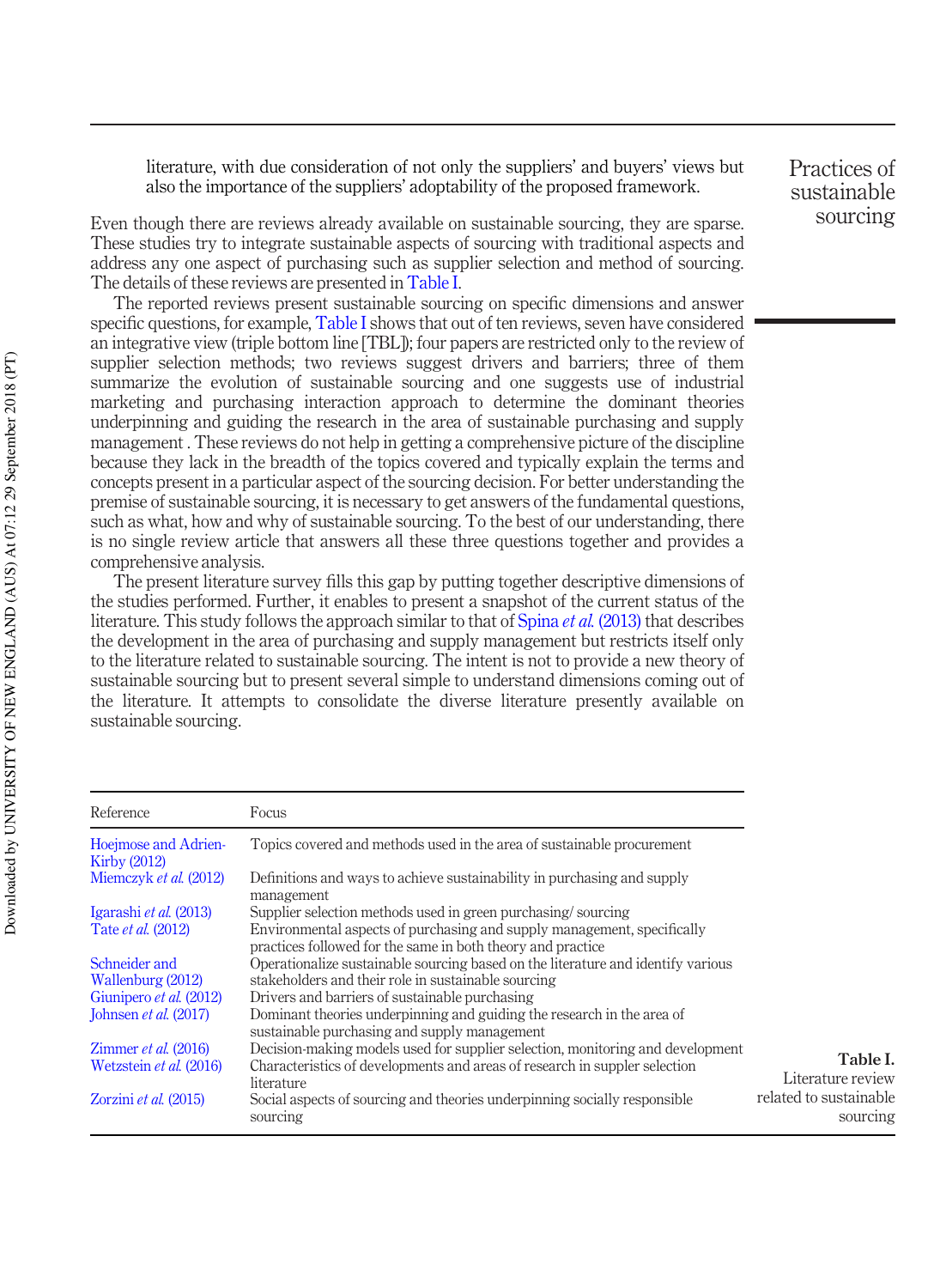This study can be useful to researchers and practitioners in the areas of purchasing, sourcing and supply chain management. This paper can be a good starting point for research in sustainable sourcing because it presents the analysis for a large range of variables associated with sustainable sourcing. This study may act as a foundation to build future research. Further, this study can be helpful to managers and purchasing professionals in terms of understanding various aspects of sustainability on which they can build their strategies suitable to their own objectives.

The rest of this paper has been organized as follows: Section 2 provides related definitions. Section 3 presents the methodology followed in the study for collecting articles and analyzing the content. Section 4 gives a detailed analysis of the selected articles. Section 5 presents discussion and Section 6 provides a framework for future research. Finally, Section 7 concludes the study.

#### 2. Definitions

In the global market, where a firm can do business with other firms that have similar objectives, wrong supplier selection, particularly with respect to social and environmental history, will eventually lead to significant losses for the firm (Goebel *et al.*, 2012). The traditional performance measures to judge the financial and operational performances of a supplier are cost, delivery lead time and quality (Chen and Paulraj, 2004; Gold *et al.*, 2010). Firms must also measure the performance of their suppliers in terms of ecological (Christensen *et al.*, 2008; Paulraj, 2011) and social factors (Maignan *et al.*, 2002; Maignan and McAlister, 2003). This integration of *Economic*, *Environmental* and *Social* factors is referred to as the TBL approach (Elkington, 1998). The function of sourcing is central to achieving the growing needs of sustainability. Thus, the emerging area of sustainable sourcing is getting importance in the purchasing literature (Tripathi and Petro, 2010). This is also referred to as sustainable purchasing, green purchasing, responsible purchasing or ethical purchasing (Pagell *et al.*, 2010).

The initial studies related to sustainability had tried to fit social and environmental factors into traditional business practice. Sustainable sourcing needs to be studied from a broader perspective because of shrinking margins caused by immense competition. This has made sourcing a vital and strategic function in firms. In general, sourcing acts as a link between a firm's internal functions and its external stakeholders and includes activities such as designing and selection of products, selection and hiring of transport services and third party logistical firm, and supplier selection and management (Eltantawy *et al.*, 2009). All these functions have a major impact on a firm's performance across TBL activities and help determine how sustainable is the firm (Schoenherr *et al.*, 2012). So firms need to adopt a holistic approach for sourcing, which should integrate economic, environmental and social aspects (Carter and Rogers, 2008). Table II defines the concept of sustainable sourcing differently under many headings. There is an obvious overlap between many practices that concern sustainability. These definitions can be useful for understanding sustainable sourcing.

#### 3. Methodology

This study performs a systematic literature review of sustainable sourcing. Systematic literature review is defined as "a specific methodology that locates existing studies, selects and evaluates contributions, analyses and synthesizes data" (Denyer and Tranfield, 2009, p. 671). These reviews are helpful for reducing research biases and present literature findings in a transparent and systematic way (Kim *et al.*, 2016; Sauer and Seuring, 2017). For providing a detailed methodology for the present systematic literature survey, this study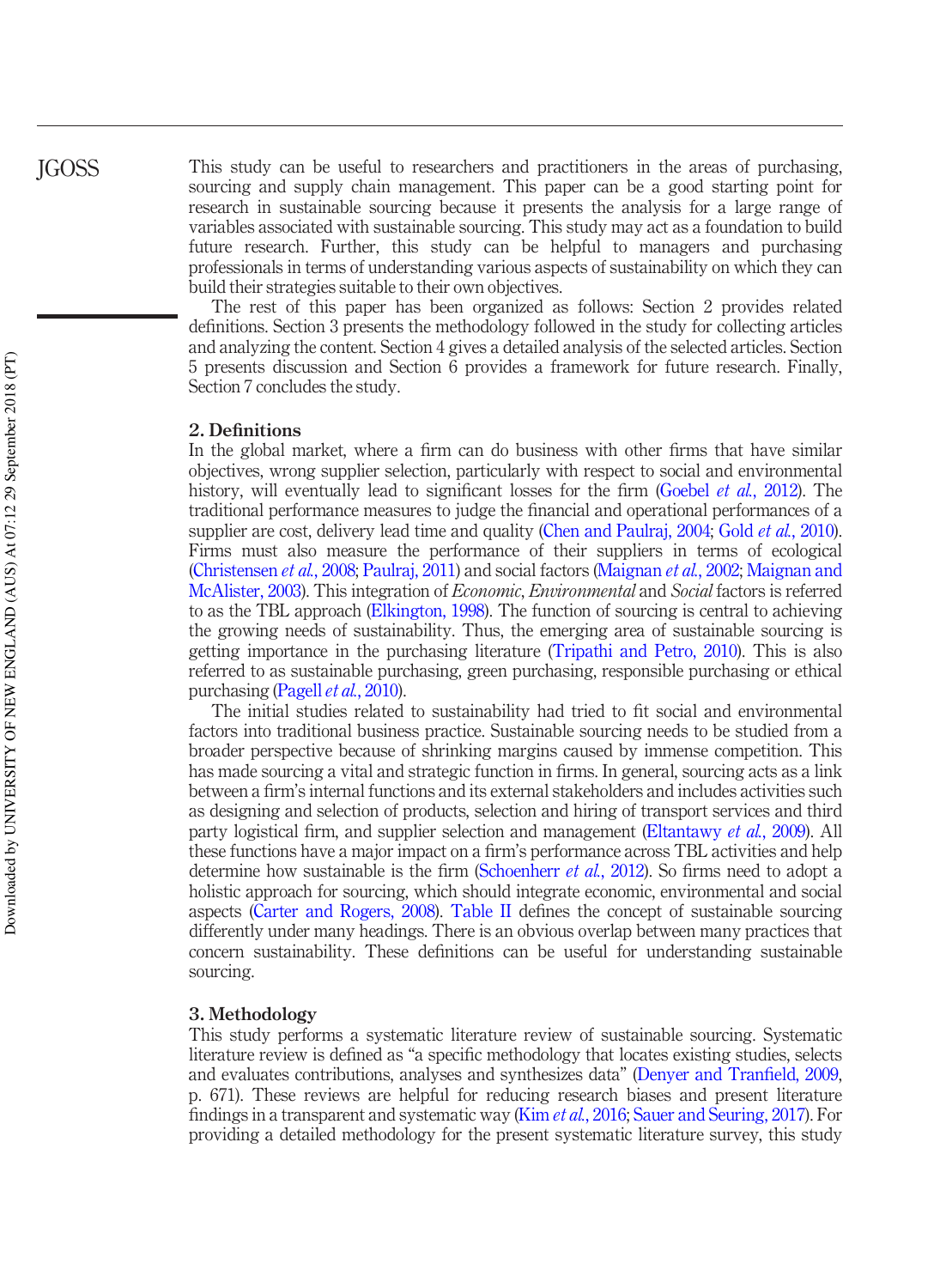| Terms used                         | Author (s)                                                      | Definition                                                                                                                                                                                                                                                                                                                                                                                                                                                     | Practices of<br>sustainable                         |
|------------------------------------|-----------------------------------------------------------------|----------------------------------------------------------------------------------------------------------------------------------------------------------------------------------------------------------------------------------------------------------------------------------------------------------------------------------------------------------------------------------------------------------------------------------------------------------------|-----------------------------------------------------|
| Sustainable<br>purchasing          | Miemczyk <i>et al.</i> (2012, p. 489)                           | "Sustainable purchasing is the consideration of<br>environmental, social, ethical and economic issues in the<br>management of the organization's external resources in such<br>a way that the supply of all goods, services, capabilities and<br>knowledge that are necessary for running, maintaining and<br>managing the organization's primary and support activities<br>provide value not only to the organization but also to society<br>and the economy" | sourcing                                            |
| Sustainable<br>sourcing            | Pagell <i>et al.</i> (2010, p. 58)                              | "Managing all aspects of the upstream component of the<br>supply chain to maximize triple bottom line performance"                                                                                                                                                                                                                                                                                                                                             |                                                     |
| Sustainable<br>purchasing          | Walker <i>et al.</i> (2009, p. 349)                             | "The pursuit of sustainable development objectives through<br>the purchasing and supply process incorporating social,<br>environmental and economic aspects"                                                                                                                                                                                                                                                                                                   |                                                     |
| Sustainable<br>procurement p. 128) | Walker and Brammer (2009,                                       | "Procurement that is consistent with the principles of<br>sustainable development, such as ensuring a strong, healthy<br>and just society, living within environmental limits, and<br>promoting good governance"                                                                                                                                                                                                                                               |                                                     |
| Sustainable                        | Sustainable Procurement<br>procurement Task Force (2006, p. 11) | "A process whereby organizations meet their needs for goods,<br>works and utilities in a way that achieves value for money on<br>a whole life basis in terms of generating benefits not only to<br>the organization but also to society and the economy, whilst<br>minimizing damage to the environment"                                                                                                                                                       | Table II.<br>Definitions of<br>sustainable sourcing |

analyzed the methodologies reported in the literature. Referring to Hoejmose and Adrien-Kirby (2012), Miemczyk *et al.* (2012), Igarashi *et al.* (2013), Seuring and Müller (2008b) and Spina *et al.* (2013), the present analysis technique is as follows.

#### *3.1 Data collection*

*Unit of analysis and delimiting:* Research papers in the peer-reviewed English language journals were established as the basic unit of analysis. These include empirical works, conceptual papers, analytical modeling and case studies published between 1998 and 2017. This study also includes papers on sustainable supply chain management (SSCM), but the focus is only on activities related to sourcing alternatively, procurement or purchasing or supply management, including the procurement process and supplier selection. This study does not consider other topics such as inventory management, transportation and recycling of waste. This review also excludes papers that are published in other languages, conference papers, dissertations (both master's and doctoral), textbooks, working papers, news articles, reports and papers that do not have management focus (Seuring and Müller, 2008b; Spina *et al.*, 2013).

*Search for literature:* A structured keyword search was done using keywords, namely, sustainable sourcing, green purchasing, responsible purchasing, ethical purchasing, sustainable supply management, sustainable supplier selection and sustainable supplier management during December 2016 and January 2017 (Miemczyk *et al.*, 2012; Seuring and Müller, 2008b). Additionally, the keywords "sourcing" or "purchasing" were replaced with "procurement". These key words were created based on the similar reviews done in the past. The search was done in databases of major publishers, namely, Elsevier/Science Direct, Emerald, Wiley Inter Science, Taylor and Francis, and in online library databases, namely, EBSCO, ABI Info and J-STOR. More than a thousand titles were found with the initial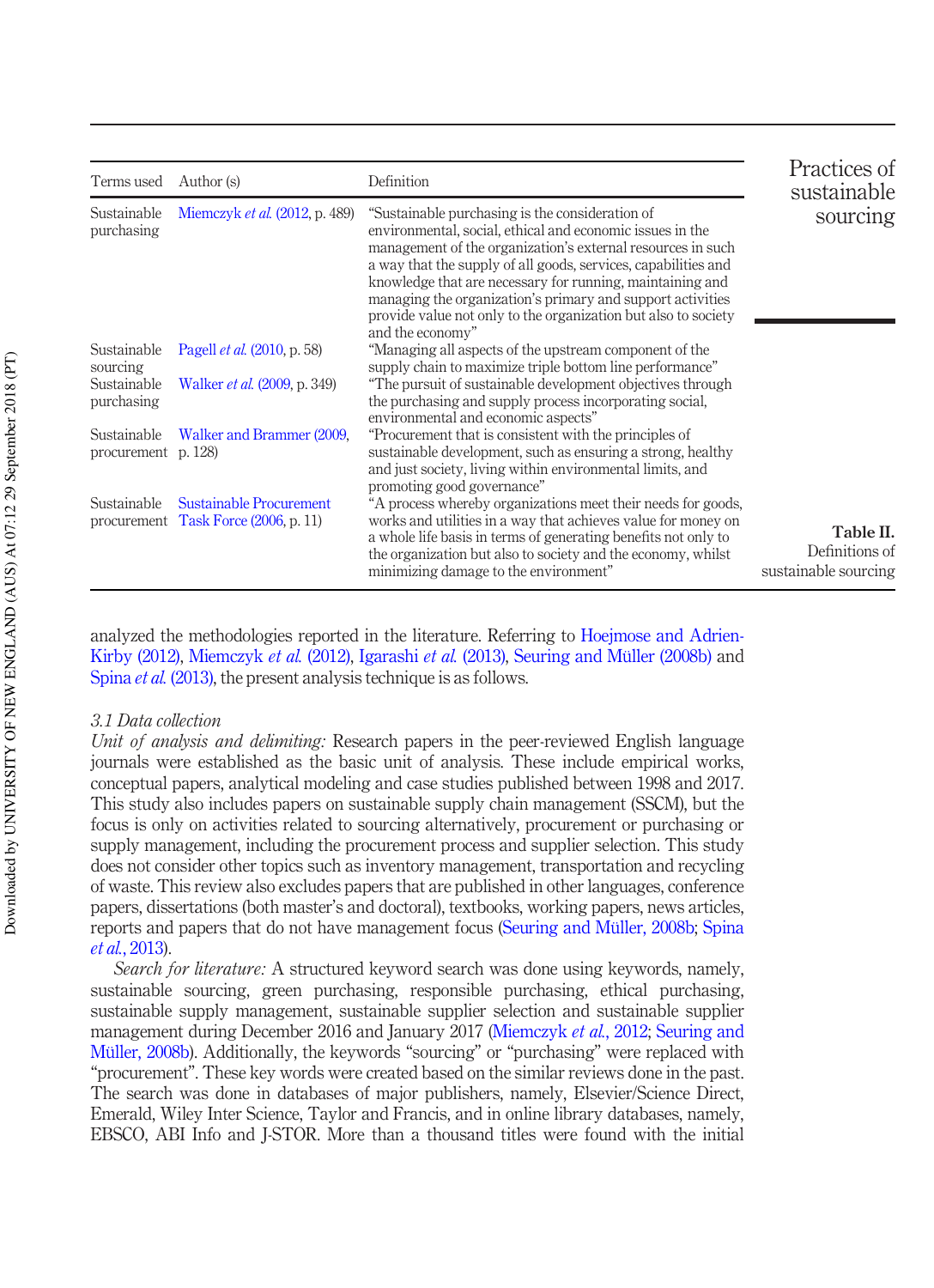keyword search. These articles were then checked for relevance initially based on titles, and when the scope was not clear, they were checked based on keywords and abstracts for judging the relevance of papers. If the scope was still not clear after going through abstracts, then the entire articles were also quickly scanned (Miemczyk *et al.*, 2012). Based on this screening, a total of 150 papers were selected for this review.

#### *3.2 Category selection, classi*fi*cation and data analysis*

Articles were first evaluated to understand descriptive dimensions of the studies. These dimensions were used to categorize the papers based on year, journal of publication, methodology used, industry and country of study (Seuring and Müller, 2008b).

The papers were then categorized to understand the why, what and how of sustainable sourcing. Thus, the motives of sustainable sourcing were positioned under the "why" category. The processes used for attaining sustainable sourcing were grouped in the "what" category that presents the big picture to adopt sustainable sourcing through certain practices. These practices include tools, techniques and methods used for achieving sustainable sourcing and were placed under the "how" category.

For categorizing the literature, this study has adopted an inductive approach similar to that used by Hoejmose and Adrien-Kirby (2012) for the thematic analysis. In their approach, the authors had first selected and then grouped the articles into basic themes based on the concepts expressed or reported in the literature. This includes both what researchers were interested in and investigated in their studies (Table III).

#### 4. Results

#### *4.1 Chronological distribution*

Table IV shows the year-wise distribution of papers across the time frame of this review, starting from 1998, the year in which Elkington had published a book in which he had proposed the TBL concept. This prompted the authors to consider the literature published since 1998. The last decade witnessed an increase in the number of papers published on the sustainability aspects of sourcing. Further, it was felt that this concept had started gaining popularity from 2008 onwards when firms were under pressure because of the global economic slowdown. This resulted in firms being under the stringent scrutiny of stakeholders who were also looking for additional competitive advantages (Kim *et al.*, 2016). These firms started to comply with environmental norms in their areas of operations. They advertised their environmental compliance, which gave them a competitive advantage and fetched them additional brand value. Moreover, in recent years, firms have tended to do business with sustainable suppliers and adhere to sustainable sourcing practices and demonstrate corporate social responsibility (CSR) as well (Busse *et al.*, 2016).

#### *4.2 Distribution across journals*

The papers reviewed were mainly from journals pertaining to operations and supply chain management (106 of 150 papers reviewed). Henceforth, the number of papers relating to a specific topic will be indicated in parentheses. This is because these journals aim at publishing the state of research in the area of supply chain management and give an idea of the research being performed. Because of the interdisciplinary nature of the topic, this review also came across papers from other area journals such as *Journal of Business Ethics*, *Clothing and Textiles Research Journal*, *Corporate Governance*, *Industrial Marketing Management* and *Industrial Relations Journal* (Table IV).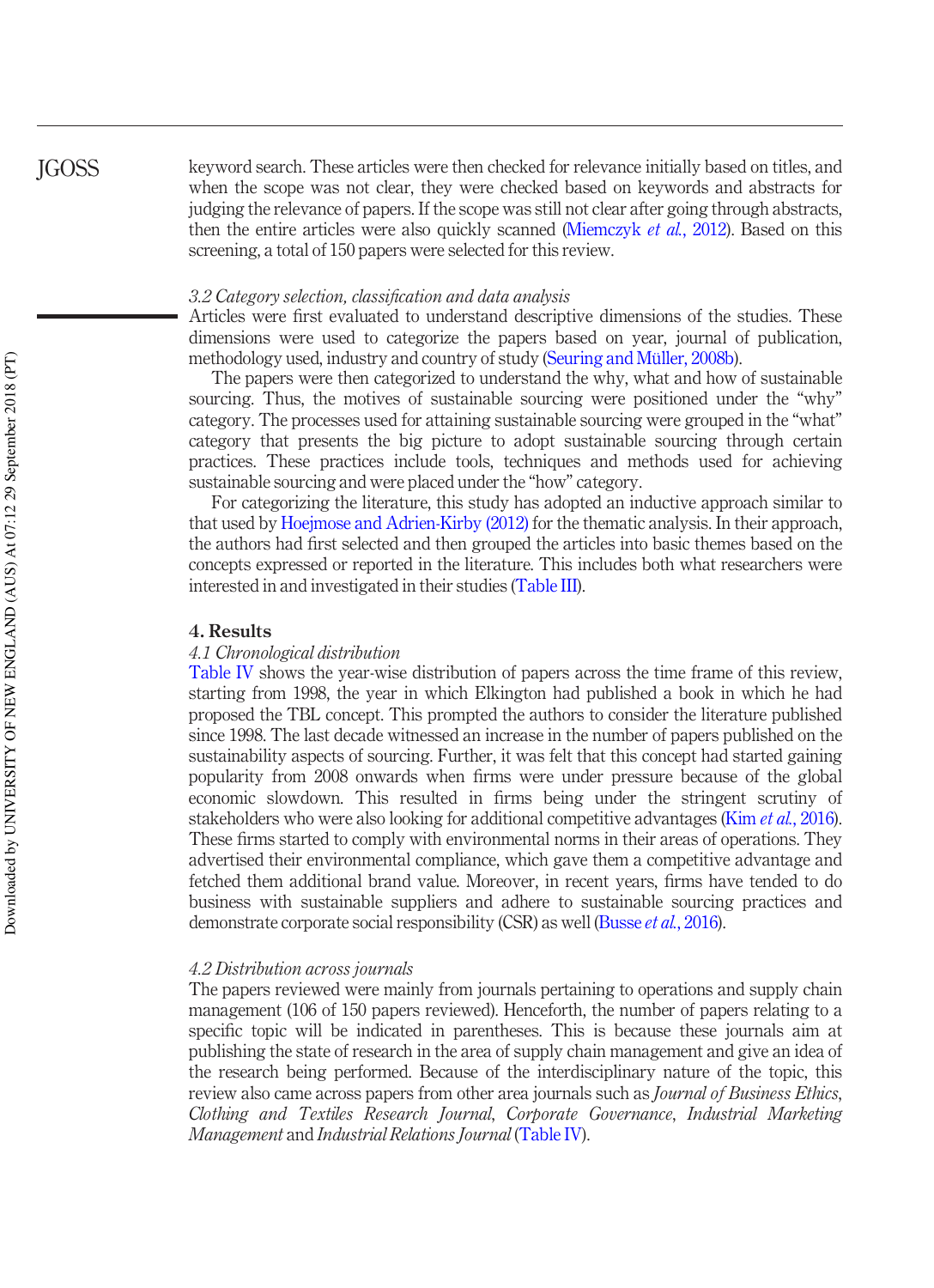| Variable                           | Value                                                                                                                                                                                                                                                                                                                                                                                                                                                                                                                                                                                                                                                                                                                 | Practices of<br>sustainable               |
|------------------------------------|-----------------------------------------------------------------------------------------------------------------------------------------------------------------------------------------------------------------------------------------------------------------------------------------------------------------------------------------------------------------------------------------------------------------------------------------------------------------------------------------------------------------------------------------------------------------------------------------------------------------------------------------------------------------------------------------------------------------------|-------------------------------------------|
| Chronological<br>distribution      | Year of publication                                                                                                                                                                                                                                                                                                                                                                                                                                                                                                                                                                                                                                                                                                   | sourcing                                  |
| Distribution across<br>journals    | Name of journal                                                                                                                                                                                                                                                                                                                                                                                                                                                                                                                                                                                                                                                                                                       |                                           |
| Sustainability<br>dimensions       | Green, Social and TBL                                                                                                                                                                                                                                                                                                                                                                                                                                                                                                                                                                                                                                                                                                 |                                           |
| Geographic scope<br>Industry scope | Country<br>Manufacturing (e.g. fashion and apparel, electronics and electrical, food and                                                                                                                                                                                                                                                                                                                                                                                                                                                                                                                                                                                                                              |                                           |
|                                    | beverages, fastFMCG, fabricated metal products/engineering/machinery, chemicals,<br>automobiles, wood and furniture, paper and printing); services (e.g. retail, 3PL/<br>transportation, health and well-being)                                                                                                                                                                                                                                                                                                                                                                                                                                                                                                       |                                           |
| Methodology                        | Case method, survey/empirical study, analytical modeling/mathematical modeling,<br>conceptual, inductive theory building, literature survey, content analysis, Delphi<br>study, snowballing technique, discrete event simulation, others, etc.                                                                                                                                                                                                                                                                                                                                                                                                                                                                        |                                           |
| What                               | Supplier management, portfolio management, vendor rating, specifications definition,<br>contracting and licensing, supplier assessment system, buying sustainable products,<br>codes of conduct, sustainable buying strategies, stakeholder collaboration, life cycle<br>analysis, vertical and horizontal coordination, communication, reverse logistics                                                                                                                                                                                                                                                                                                                                                             |                                           |
| Why                                | Compliance with regulation, consumer demand, public image, cost management,<br>stakeholder pressure, competitive advantage, risk management, market pressures,<br>political agenda setting, personal commitment, trust building, government subsidies                                                                                                                                                                                                                                                                                                                                                                                                                                                                 |                                           |
| How                                | Lean supply, local sourcing, global sourcing, multi-sourcing, supply base reduction,<br>supplier relationship management, cooperative purchasing, batch sizing, training,<br>supplier collaboration, role of the purchasing department, auditing, supplier<br>certification, innovative product and/or process development, supplier monitoring,<br>supplier commitment, support across organization and leadership, disclosure of<br>organization's and suppliers' practices, collaboration with external organizations,<br>rewards, special department, supplier diversity, e-purchasing, buying on total cost,<br>pressure from focal firm, reducing supplier risk, carbon tax, postponement, buy back<br>contract | Table III.<br>Classification<br>framework |

#### *4.3 Triple bottom line dimensions*

Sustainable sourcing may be defined as supply management with three dimensions, namely, economic, environmental and social. Out of the three dimensions of sustainability, this review assumes that economic factors are commonly present in all studies. Papers that are classified as *green* (49 of 150) take into account environmental factors in addition to economic factors; papers classified as *social* (16) consider social factors and those classified as *TBL* (85) simultaneously take into account all three factors. There is an imbalance in terms of attention paid to the three dimensions of sustainability. In addition to the traditional economic factors, the environmental dimension is gaining more attention as compared to the social dimension (Figure 1). This imbalance is probably caused by the additional attention paid by the governments in developed and developing countries to the environmental regulation compliance and imposing heavy penalty on non-compliance.

Social factors have not been studied as extensively as environmental factors. Moreover, most studies in the literature considering social practices have combined social factors in terms of ethical sourcing (Smith and Barrientos, 2005; Ehrgott *et al.*, 2011).

There are several studies that have simultaneously considered all three factors. The shift from individual factors to TBL occurred in the beginning of the year 2000 and started gaining popularity only after 2009. It can be attributed to an increase in global sourcing, particularly from emerging economies (Reuter *et al.*, 2010).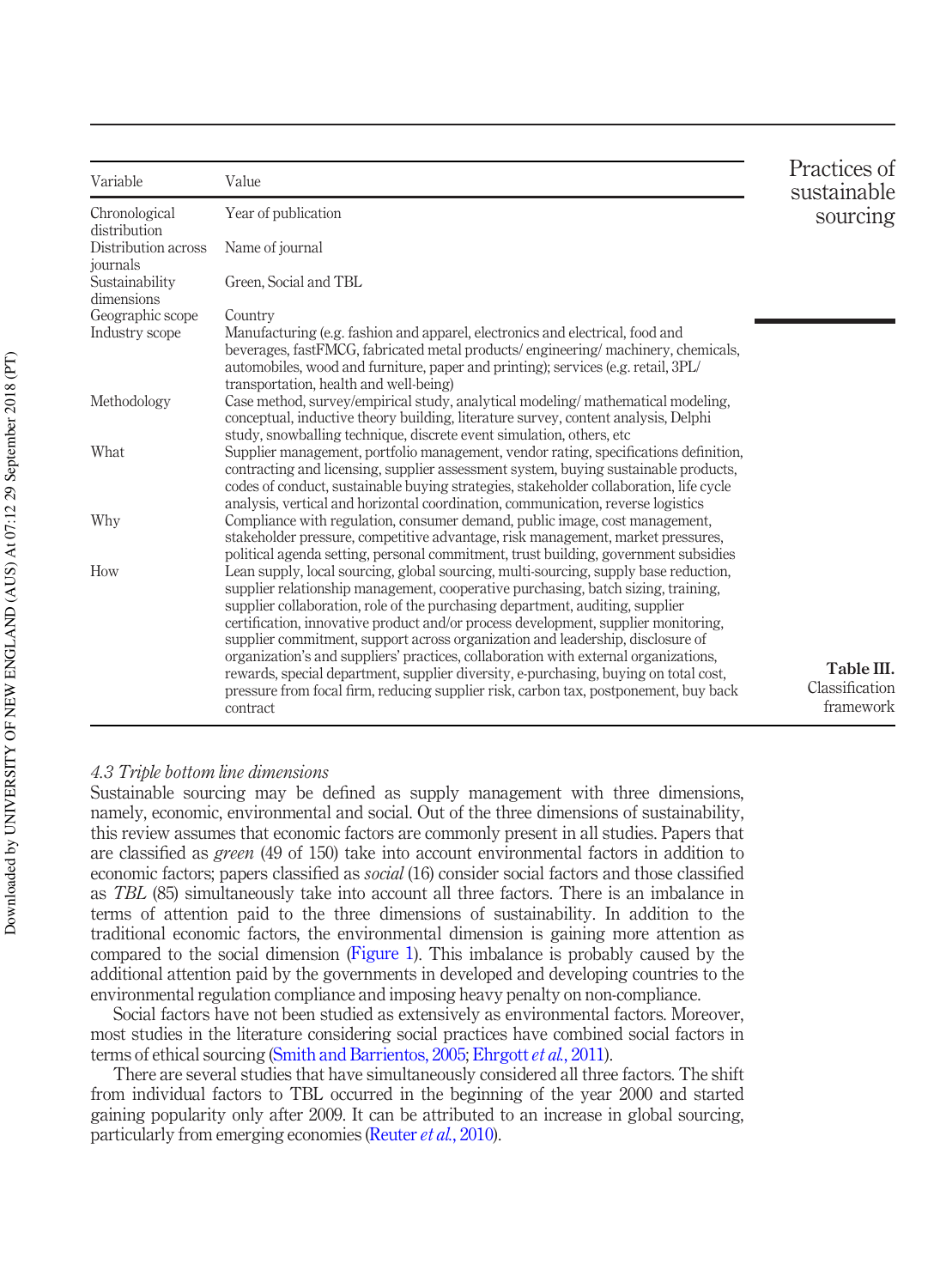|                                                                                                                              |      |      |      |      |      | Downloaded by UNIVERSITY OF NEW ENGLAND (AUS) At 07:12 29 September 2018 (PT) |      |        |      |        |               |        |      |        |                |        |      |        |                        |                |  |
|------------------------------------------------------------------------------------------------------------------------------|------|------|------|------|------|-------------------------------------------------------------------------------|------|--------|------|--------|---------------|--------|------|--------|----------------|--------|------|--------|------------------------|----------------|--|
| Table IV.<br>Classification based<br>on year and journal<br>of publication                                                   |      |      |      |      |      |                                                                               |      |        |      |        |               |        |      |        |                |        |      |        |                        | <b>JGOSS</b>   |  |
| Journal                                                                                                                      | 1998 | 1999 | 2000 | 2001 | 2002 | 2003                                                                          | 2004 | 2005   | 2006 | 2007   | 2008          | 2009   | 2010 | 2011   | 2012           | 2013   | 2014 | 2015   | 2017<br>2016           | Total          |  |
| International Journal of                                                                                                     |      |      |      |      |      |                                                                               |      |        |      |        | $\mathcal{C}$ |        | S    | 2      | $\overline{z}$ | 2      | S    | 6      |                        | 25             |  |
| International Journal of Physical<br>Journal of Business Ethics<br>Distribution and Logistics<br><b>Production Economics</b> |      |      |      |      |      |                                                                               |      | $\sim$ |      | $\sim$ |               |        |      | $\sim$ | 2              |        |      | 2      | $\rightarrow$ $\infty$ | $\mathbb{Z}^n$ |  |
| Supply Chain Management: An<br>Management                                                                                    |      |      |      |      |      |                                                                               |      |        |      |        |               | Ġ      |      |        |                |        |      |        |                        | □              |  |
| Journal of Supply Chain<br>International Journal                                                                             |      |      |      |      |      |                                                                               |      |        |      |        |               | $\sim$ |      |        |                |        |      |        |                        |                |  |
| Operations and Production<br>International Journal of<br>Management                                                          |      |      |      |      |      |                                                                               |      |        |      |        |               |        |      |        |                |        |      | $\sim$ | $\mathcal{L}$          |                |  |
| Journal of Purchasing and Supply<br>Management                                                                               |      |      |      |      |      |                                                                               |      |        |      |        |               |        |      |        | $\mathcal{C}$  | 2      |      |        |                        |                |  |
| Journal of Cleaner Production<br>International Journal of<br>Management                                                      |      |      |      |      |      |                                                                               |      |        |      |        |               |        |      |        | $\mathcal{C}$  |        |      |        |                        |                |  |
| European Journal of Operational<br>Production Research                                                                       |      |      |      |      |      |                                                                               |      |        |      |        |               |        |      |        |                |        | ∞    |        |                        |                |  |
| Productivity and Performance<br>International Journal of<br>Research                                                         |      |      |      |      |      |                                                                               |      |        |      |        |               |        |      |        |                | N      |      |        |                        |                |  |
| Industrial Marketing<br>Management                                                                                           |      |      |      |      |      |                                                                               |      |        |      |        |               |        |      |        |                | $\sim$ |      |        |                        |                |  |
| Benchmarking: An International<br>Management<br><i>lournal</i>                                                               |      |      |      |      |      |                                                                               |      |        |      |        |               |        |      |        |                |        |      |        |                        |                |  |

*Production Planning and Control: The Management of Operations*

*Journal of Operations Management*

*Journal of Engineering and Technology Management* *The International Review of Retail, Distribution and Consumer*

*Research Review*

*Supply Chain Management*

2 2

 $\sim$ 

 $N$  $N$  $N$  $\sim$  $\sim$  $\sim$   $-$ 

11 2

1 1

 $\frac{1}{1}$ 

(*continued*)

1  $\frac{1}{2}$ 

 $\overline{a}$ 

*European Management Journal* 1 1 2

*Transportation Research Part E* 1 1 2 *Sustainable Development* 1 1 2

 $\overline{a}$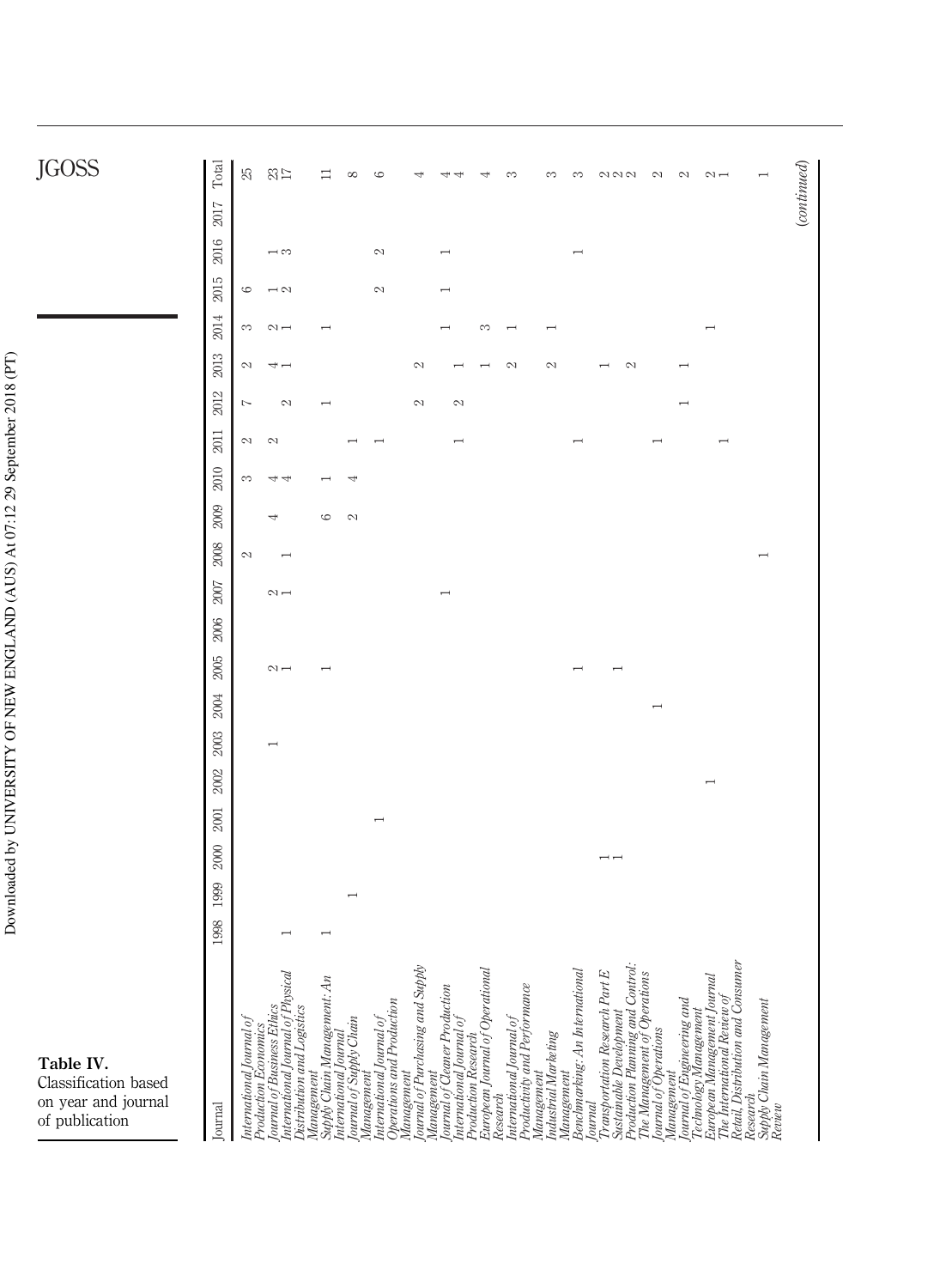| Total<br>2017 |                                                                                                                                                                                                                                                                       |                                                                                                                                                                                                                                                                  |                                                                                                |                                                                                          |                                                             | 60<br>$\overline{ }$                                                | Practices of<br>sustainable<br>sourcing |
|---------------|-----------------------------------------------------------------------------------------------------------------------------------------------------------------------------------------------------------------------------------------------------------------------|------------------------------------------------------------------------------------------------------------------------------------------------------------------------------------------------------------------------------------------------------------------|------------------------------------------------------------------------------------------------|------------------------------------------------------------------------------------------|-------------------------------------------------------------|---------------------------------------------------------------------|-----------------------------------------|
| 2016          |                                                                                                                                                                                                                                                                       |                                                                                                                                                                                                                                                                  |                                                                                                |                                                                                          |                                                             | $\Omega$                                                            |                                         |
| 2015          |                                                                                                                                                                                                                                                                       |                                                                                                                                                                                                                                                                  |                                                                                                |                                                                                          |                                                             | $12\,$                                                              |                                         |
| 2014          |                                                                                                                                                                                                                                                                       |                                                                                                                                                                                                                                                                  |                                                                                                |                                                                                          |                                                             | $\frac{1}{2}$                                                       |                                         |
| 2013          |                                                                                                                                                                                                                                                                       |                                                                                                                                                                                                                                                                  |                                                                                                |                                                                                          |                                                             | 51                                                                  |                                         |
| 2012          |                                                                                                                                                                                                                                                                       |                                                                                                                                                                                                                                                                  |                                                                                                |                                                                                          |                                                             | $16\,$                                                              |                                         |
| 2011          |                                                                                                                                                                                                                                                                       |                                                                                                                                                                                                                                                                  |                                                                                                |                                                                                          |                                                             | 급                                                                   |                                         |
| 2010          |                                                                                                                                                                                                                                                                       |                                                                                                                                                                                                                                                                  |                                                                                                |                                                                                          |                                                             | $^{26}$                                                             |                                         |
| 2009          |                                                                                                                                                                                                                                                                       |                                                                                                                                                                                                                                                                  |                                                                                                |                                                                                          |                                                             | $^{12}$                                                             |                                         |
| 2008          |                                                                                                                                                                                                                                                                       |                                                                                                                                                                                                                                                                  |                                                                                                |                                                                                          |                                                             | S                                                                   |                                         |
| 2007          |                                                                                                                                                                                                                                                                       |                                                                                                                                                                                                                                                                  |                                                                                                |                                                                                          |                                                             | 4                                                                   |                                         |
| 2006          |                                                                                                                                                                                                                                                                       |                                                                                                                                                                                                                                                                  |                                                                                                |                                                                                          |                                                             | $\overline{\phantom{0}}$                                            |                                         |
| 2005          |                                                                                                                                                                                                                                                                       |                                                                                                                                                                                                                                                                  |                                                                                                |                                                                                          |                                                             | $\infty$                                                            |                                         |
| $2004\,$      |                                                                                                                                                                                                                                                                       |                                                                                                                                                                                                                                                                  |                                                                                                |                                                                                          |                                                             | 2                                                                   |                                         |
| 2003          |                                                                                                                                                                                                                                                                       |                                                                                                                                                                                                                                                                  |                                                                                                |                                                                                          |                                                             | 2                                                                   |                                         |
| 2002          |                                                                                                                                                                                                                                                                       |                                                                                                                                                                                                                                                                  |                                                                                                |                                                                                          |                                                             | $\overline{ }$                                                      |                                         |
| 2001          |                                                                                                                                                                                                                                                                       |                                                                                                                                                                                                                                                                  |                                                                                                |                                                                                          |                                                             | $\overline{ }$                                                      |                                         |
| 2000          |                                                                                                                                                                                                                                                                       |                                                                                                                                                                                                                                                                  |                                                                                                |                                                                                          |                                                             | 2                                                                   |                                         |
| 1999          |                                                                                                                                                                                                                                                                       |                                                                                                                                                                                                                                                                  |                                                                                                |                                                                                          |                                                             | $\overline{ }$                                                      |                                         |
| 1998          |                                                                                                                                                                                                                                                                       |                                                                                                                                                                                                                                                                  |                                                                                                |                                                                                          |                                                             | 3                                                                   |                                         |
|               |                                                                                                                                                                                                                                                                       |                                                                                                                                                                                                                                                                  |                                                                                                |                                                                                          |                                                             |                                                                     |                                         |
|               | Journal of Management Studies<br>Journal of Management Education<br>Journal of Macro marketing<br>Journal of Fashion Marketing<br>Management: An International<br>Management Convergence<br>Strategic Outsourcing: An<br>Management Decision<br>International Journal | ail and<br>ucation<br><b>Iournal of Business Logistics</b><br>Sustamability in Higher Edu<br>International Journal of Reto<br>Distribution Management<br>Purchasing and Materials<br>International Journal of<br>$\emph{International Journal of}$<br>Management | Data<br>Industrial Relations Journal<br>Industrial Management and<br>Industrial and Commercial | Computers and Operations<br>Training<br>Decision Support Systems<br>Corporate Governance | Clothing and Textiles Research<br>Business Strategy and the | Baltic Journal of Management<br>Environment<br>British Food Journal |                                         |
| Journal       |                                                                                                                                                                                                                                                                       | <b>Journa</b>                                                                                                                                                                                                                                                    | <b>Systems</b>                                                                                 | Research                                                                                 | Iournal                                                     | Total                                                               | Table IV.                               |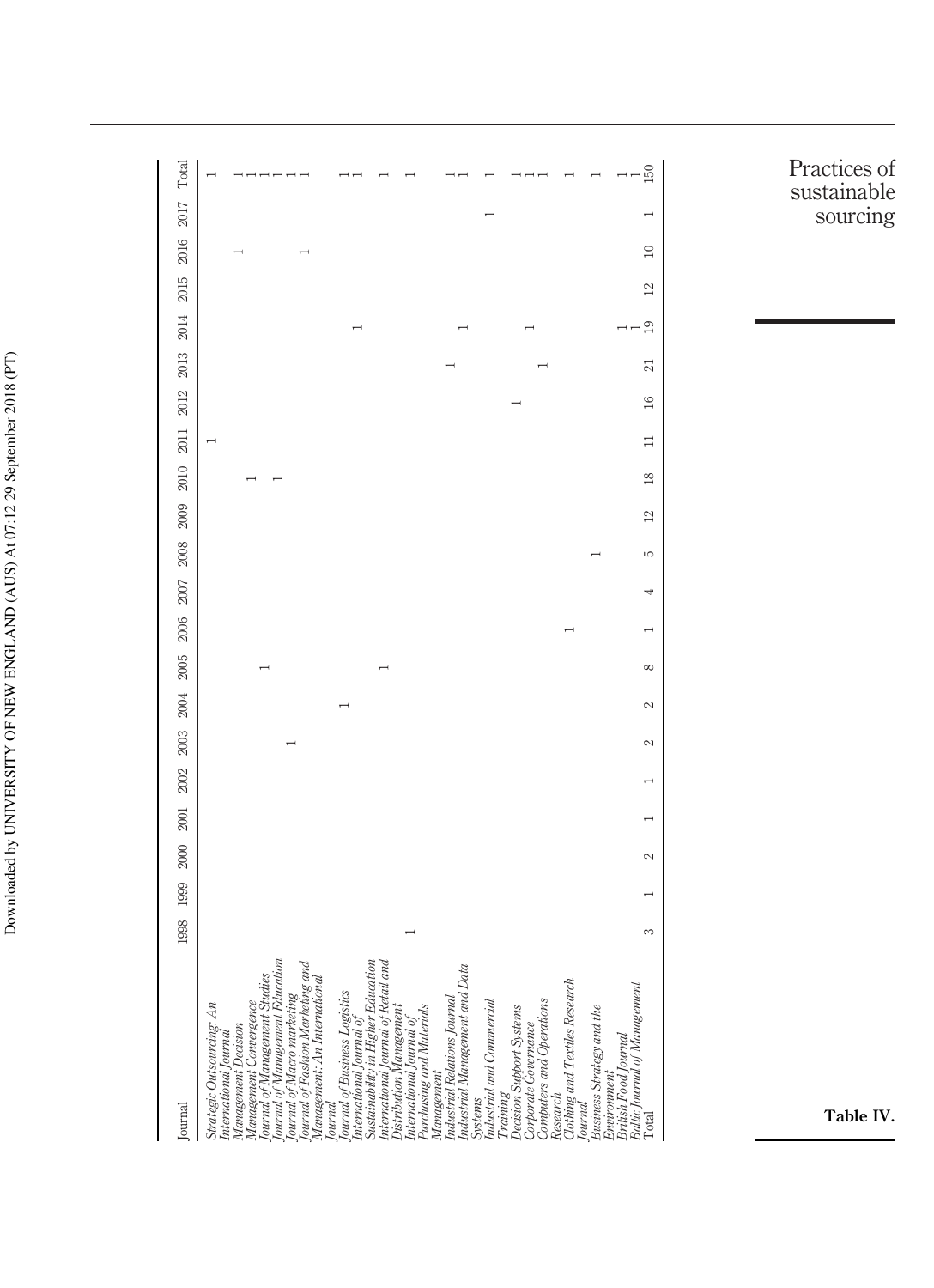

#### *4.4 Geographic scope*

The geographical scope is defined based on the unit of analysis, that is, where the actual study has been carried out rather than the countries where these researchers are based. The emphasis on sustainability is more in developed economies such as the USA, UK and Germany. Among all the 150 papers reviewed, the contribution of the USA and UK alone is 32.4 per cent. This can be attributed to the factors such as demanding stakeholders, government regulations, proactive practices followed by firms and strong academic research that are continuously trying for the betterment of the society. Research is also being increasingly performed in the developing countries such as China (8.6 per cent), Brazil (4.3 per cent) and India (2.1 per cent), which are becoming offshoring and sourcing hubs in the world. Approximately 14.4 per cent of these studies are conducted in multiple countries and are in line with the global sourcing practices followed by firms (Table V).

#### *4.5 Industrial scope*

The literature indicates that the dynamic industries such as food and beverages (25 of 150 papers), fashion (include textiles, apparel and footwear and leather) (25) and electronics (17) are more concerned about sustainability in their supply management. This is because of the increasing consumer demand for sustainable products and pressure from other stakeholders of SSCM. These firms also look at sourcing as a tool for gaining a competitive advantage and adopting global sourcing strategies. A sustainable sourcing approach enforces firms to source carefully to avoid any negative impact on their brand. Increasing regulations related to sustainability in the traditional manufacturing sectors, such as fabricated metal products/ engineering/machinery (22), chemicals (13), automobiles (13), wood and furniture (10) and paper and printing (5), also get reflected in these studies. Even, the sectors such as retail (20), 3PL/transportation (9), telecommunication, IT and ITES (7) and health and well-being (6), which are nonmanufacturing, are also including sustainability in their sourcing process. Fifty studies have focused on more than one industry and have attempted to obtain generic findings (Table VI).

#### *4.6 Methodologies used*

Of the 150 articles studied, case studies based on both qualitative and quantitative analyses (52) and survey-based research (45) are the two predominant methods used in the studies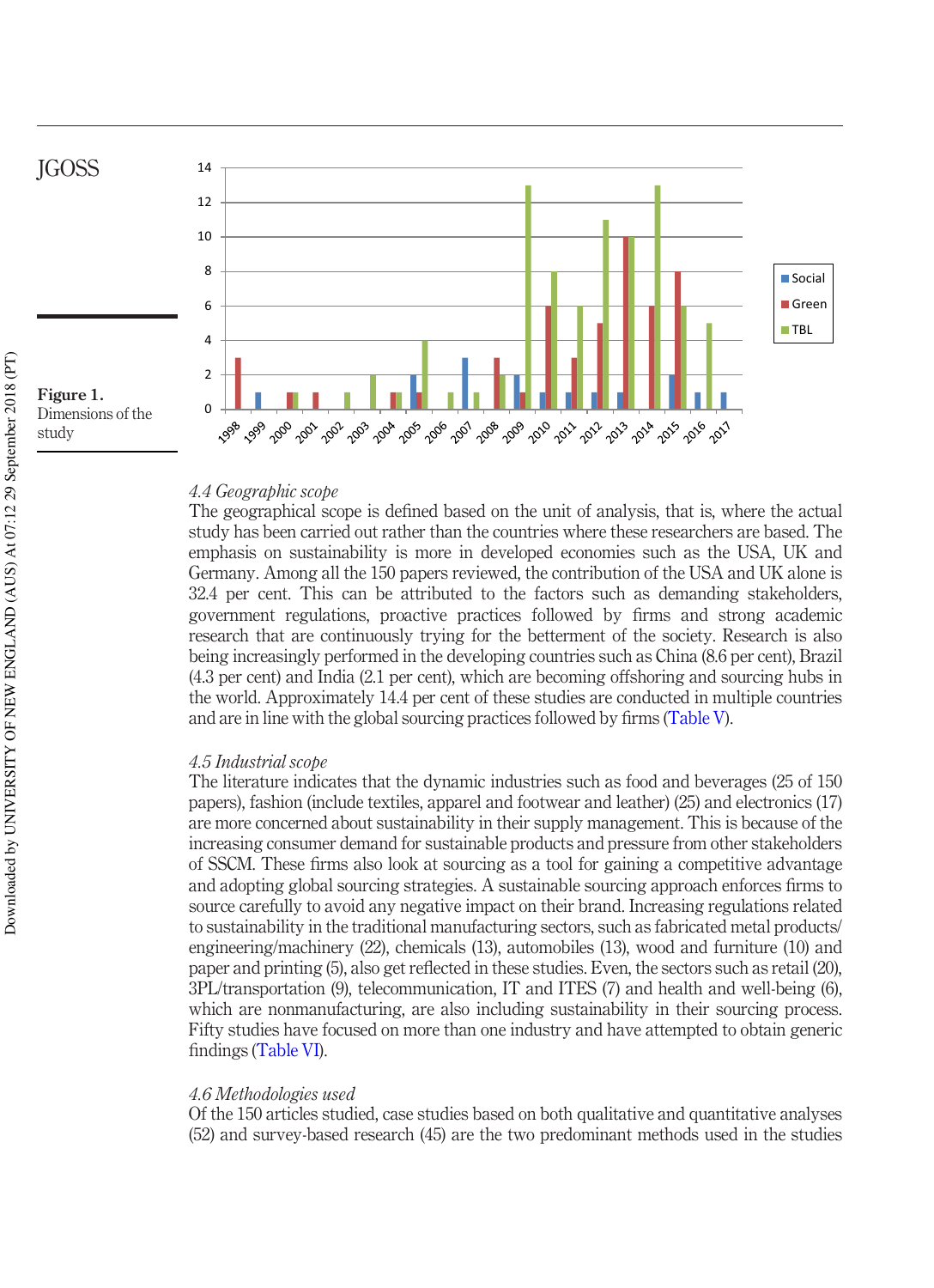| 2006<br>2005<br>2004<br>2003<br>2002<br>2001<br>2000<br>1999<br>1998 |  |  |  |  | 2007 | 2008 | 2009   | 2010          | 2011 | 2012          | 2013 | 2014          | 2015 | 2016 | 2017 | Total         |
|----------------------------------------------------------------------|--|--|--|--|------|------|--------|---------------|------|---------------|------|---------------|------|------|------|---------------|
| ∞                                                                    |  |  |  |  |      |      | ¢      |               |      |               |      |               |      |      |      | $3322$        |
|                                                                      |  |  |  |  |      |      |        |               |      | $\mathcal{C}$ |      |               |      | 1    |      |               |
|                                                                      |  |  |  |  |      |      |        |               |      |               | c    |               |      |      |      |               |
|                                                                      |  |  |  |  |      |      |        |               |      |               |      |               |      |      |      | $\infty$      |
|                                                                      |  |  |  |  |      |      |        | $\mathcal{C}$ |      |               | 2    |               |      |      |      |               |
|                                                                      |  |  |  |  |      |      |        |               |      |               |      |               |      |      |      |               |
|                                                                      |  |  |  |  |      |      |        |               |      |               |      |               |      |      |      |               |
|                                                                      |  |  |  |  |      |      |        |               |      | 2             |      |               |      |      |      | S             |
|                                                                      |  |  |  |  |      |      |        |               |      |               |      |               |      |      |      |               |
|                                                                      |  |  |  |  |      |      |        |               |      |               |      |               |      |      |      |               |
|                                                                      |  |  |  |  |      |      |        |               |      |               |      |               |      |      |      | $\mathcal{C}$ |
|                                                                      |  |  |  |  |      |      |        |               |      |               |      |               |      |      |      |               |
|                                                                      |  |  |  |  |      |      |        |               |      |               |      |               |      |      |      |               |
|                                                                      |  |  |  |  |      |      |        |               |      |               |      |               |      |      |      |               |
|                                                                      |  |  |  |  |      |      |        |               |      |               |      |               |      |      |      |               |
|                                                                      |  |  |  |  |      |      |        |               |      |               |      |               |      |      |      |               |
|                                                                      |  |  |  |  |      |      |        |               |      |               |      |               |      |      |      |               |
|                                                                      |  |  |  |  |      |      |        |               |      |               |      |               |      |      |      |               |
|                                                                      |  |  |  |  |      |      |        |               |      |               |      |               |      |      |      |               |
|                                                                      |  |  |  |  |      |      |        |               |      |               |      |               |      |      |      |               |
|                                                                      |  |  |  |  |      |      |        |               |      |               |      |               |      |      |      |               |
|                                                                      |  |  |  |  |      |      |        |               |      |               |      |               |      |      |      |               |
|                                                                      |  |  |  |  |      |      | $\sim$ | 4             | 2    | 4             |      | $\mathcal{C}$ |      | S    |      | $\Omega$      |
|                                                                      |  |  |  |  |      |      |        |               |      |               |      |               |      |      |      |               |

Practices of sustainable sourcing

> Table V. Country-wise distribution of papers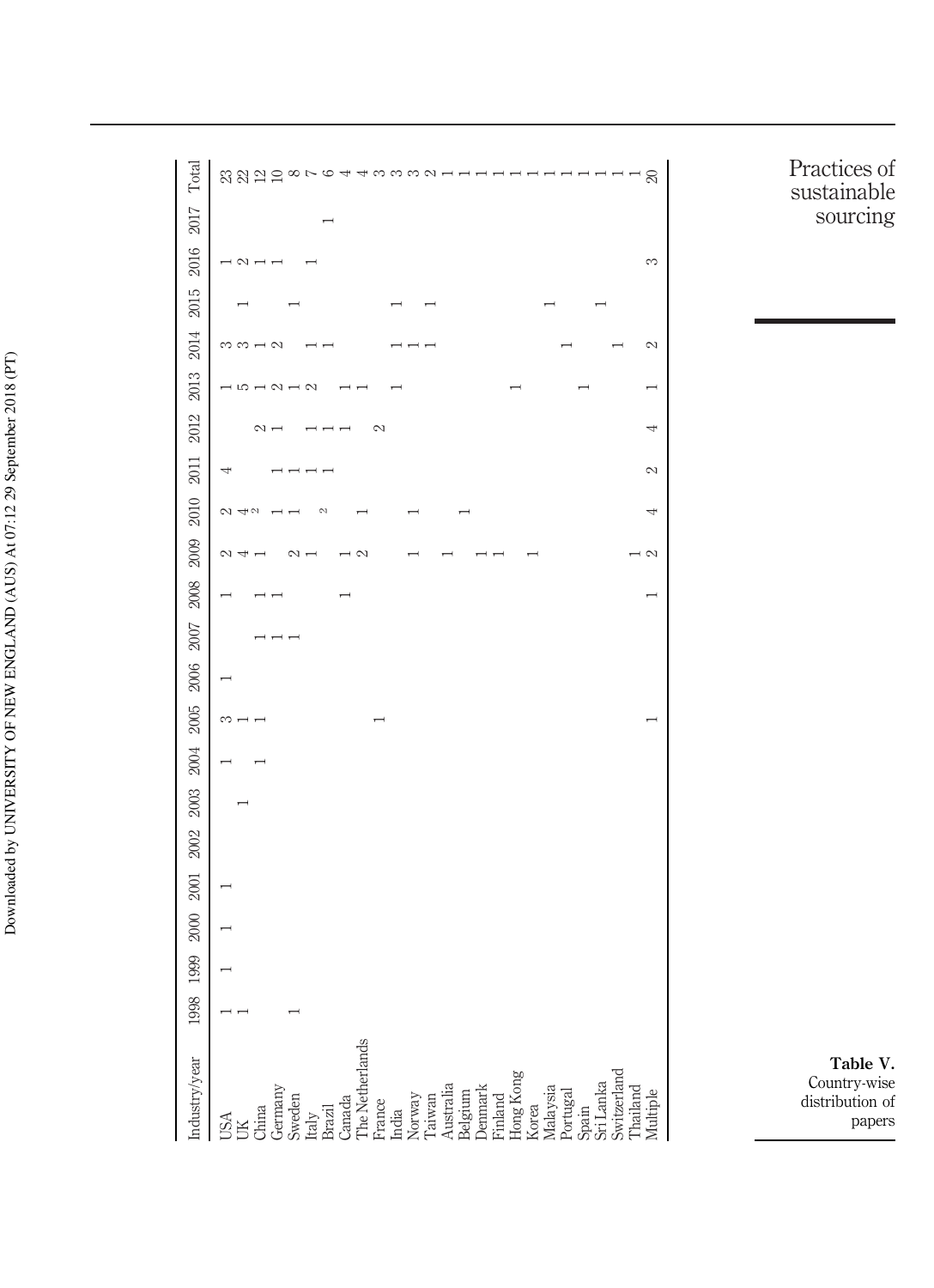| Industry/year                                                                                                                         |  | 1998 1999 2000 2001 | 2002 2003 2004 2005 2006 2007 2008 2009 2010 |  |  |  |        |        | 2011                  | 2012 2013 |   | 2014          | 2015 2016 |   | 2017 Total |                   |
|---------------------------------------------------------------------------------------------------------------------------------------|--|---------------------|----------------------------------------------|--|--|--|--------|--------|-----------------------|-----------|---|---------------|-----------|---|------------|-------------------|
| Food and beverages                                                                                                                    |  |                     |                                              |  |  |  |        |        | $\sim$                |           | G | 5             |           | 2 |            | 25                |
| Textiles, apparel and<br>footwear and leather                                                                                         |  |                     |                                              |  |  |  |        |        |                       |           |   |               |           |   |            | ನಿ                |
| products/machinery<br>Fabricated metal                                                                                                |  |                     |                                              |  |  |  |        |        |                       |           |   |               |           |   |            |                   |
| Electronics/Electrical<br>Automobiles<br>Retail                                                                                       |  |                     |                                              |  |  |  | ∞      | $\sim$ | C                     |           | ∞ | $\sim$ $\sim$ |           |   |            | 28212             |
| FMCG/consumer goods<br>fertilizers and pharma<br>Chemical, plastic,                                                                   |  |                     |                                              |  |  |  | $\sim$ | $\sim$ | $\sim$                | 2         |   |               |           |   |            |                   |
| Wood and furniture<br>Construction, Home<br>3PL/transportation<br>improvement                                                         |  |                     |                                              |  |  |  | $\sim$ |        | $\sim$<br>$\mathbf C$ |           |   |               |           |   |            |                   |
| Petroleum/oil and gas/<br>Public sector<br>biodiesel<br>Services                                                                      |  |                     |                                              |  |  |  |        |        |                       |           |   | S             |           |   |            |                   |
| Power generating/energy<br>Telecommunication, IT<br>Health and Well-being<br>Paper and printing<br>and ITES<br>Cement<br><b>Steel</b> |  |                     |                                              |  |  |  |        |        |                       |           |   |               |           |   |            | S<br>S<br>$\circ$ |
|                                                                                                                                       |  |                     |                                              |  |  |  |        |        |                       |           |   |               |           |   |            |                   |

JGOSS

Table VI. Industry-wise distribution of papers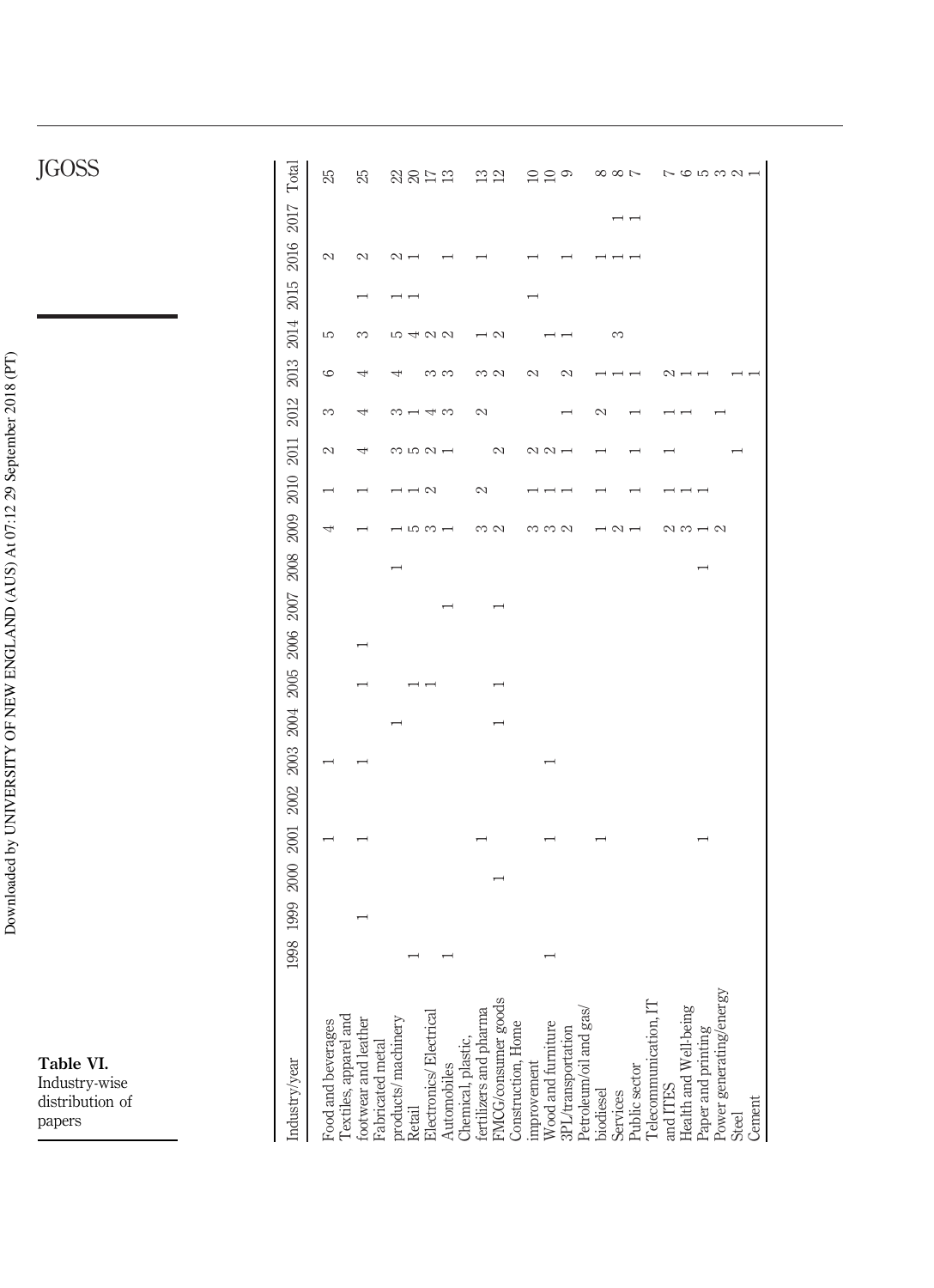related to sustainable sourcing. Analytical modeling/mathematical modeling (21) has also been gaining popularity over the past few years particularly for developing methods for supplier evaluation and selection, performance measurement of the system, carbon footprint tax, carbon trading, etc. In addition, there are some papers that have used methods such as content analysis (12) to understand supply management practices, CSR practices and code of conduct used by firms; Delphi studies (2) for getting insights from experts in the field; discrete event simulation and behavioral experiments (1) for integrating various business processes with operations management practices (Figure 2).

The classification above indicates that research is moving toward the validation/ evaluation stage and is aiming at developing robust and generic models that have equal applicability across industries and locations (Teuteberg and Wittstruck, 2010).

#### *4.7 The why: motivations and incentives for sustainable sourcing*

The two major factors that make sustainable sourcing important are as follows:

- (1) Firms are considered responsible for their suppliers' activities which impact environmental and social aspects (Maignan *et al.*, 2002; Koplina *et al*., 2007).
- (2) Suppliers' contribution to value creation has increased in the recent past (Koplina *et al*., 2007).

Further, firms are increasingly looking into their suppliers' operations for achieving sustainability.

The findings of the literature survey suggest that there are various motives and incentives that encourage firms to adopt sustainability in the sourcing function. Firms are incorporating sustainability practices into their overall activity as a result of being continuously pushed by their customers, and other stakeholders, in compliance with the



Practices of sustainable sourcing

Figure 2. Methodology-wise distribution of papers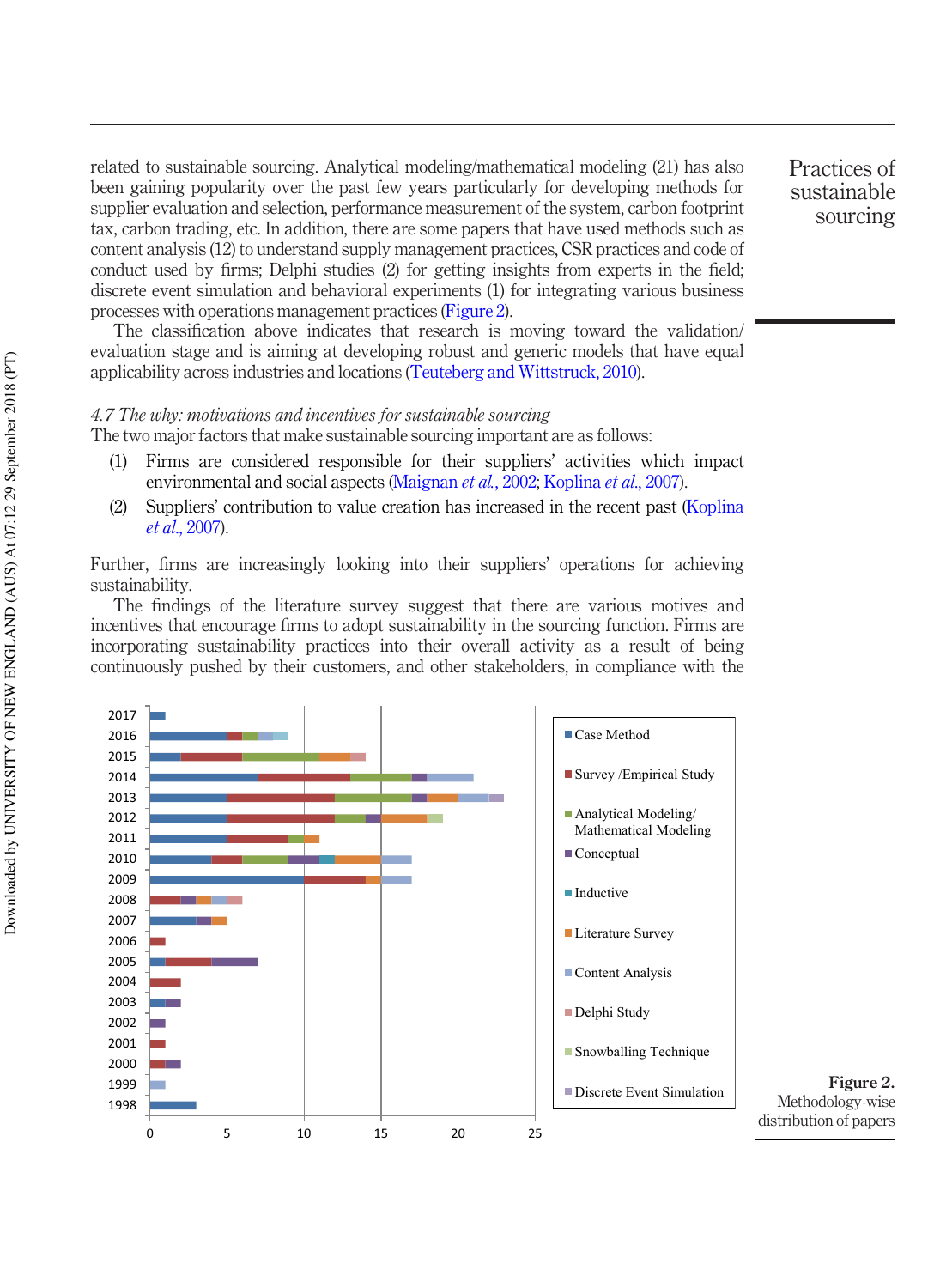ever-demanding environmental laws and ethical practices laid down by the governments and social groups. Consequently, these lead to firms gaining a competitive advantage and achieving better cost management, a better image in the minds of customers, improved risk management, competitor actions, etc. Other motives such as improved trust building, government subsidies and agenda setting in the market also motivate firms to adopt sustainability in their sourcing practices.

While considering the distribution of motives across industries, this study found that competitive advantage and compliance with regulations are motives in 95 per cent of industrial sectors followed by consumer demand and stakeholders' pressure (90 per cent), cost management (80 per cent), public image and risk management (70 per cent), market pressures (60 per cent), trust building (35 per cent), personal commitments of leaders and purchase professionals (30 per cent) and governmental support/subsidies (20 per cent) (Table VII).

The importance of individual motives varies across industries. In the food and beverage sector, 12 of 25 (48 per cent) studies have reported stakeholders' pressure as a motive followed by compliance with regulations (28 per cent), public image and competitive advantage (24 per cent) and consumer demand (20 per cent). In textiles and apparels, it is stakeholders' pressure (11 of 25 papers; 44 per cent) followed by compliance with regulations and consumer demand (40 per cent) and competitive advantages (36 per cent). In the electronics and electrical sector, however, it is compliance with regulations (10 of 17; 58 per cent studies) which is a main motive followed by stakeholders' pressure (42 per cent), competitive advantage (30 per cent), consumer demand, market pressure and risk management (18 per cent). In the fast-moving consumer goods (FMCG)/consumer goods industry, 4 of 12 (33 per cent) studies have consumer demand as a motive followed by compliance with regulations, public image and stakeholders' pressure (25 per cent), cost saving and competitive advantage (17 per cent). In the traditional manufacturing sectors such as fabricated metal products/engineering/machinery, 11 of 22 (50 per cent) studies have competitive advantage as a motive followed by stakeholders' pressure (32 per cent), compliance with regulations (27 per cent) and market pressures (23 per cent); in automobiles, compliance with regulations in 8 of 13 papers (62 per cent) is followed by cost management, competitive advantage and stakeholders' pressure (38 per cent) and consumer demand, public image, market pressure and risk management (23 per cent). In the nonmanufacturing sectors, such as retail, stakeholders' pressure (14 of 20 papers, 70 per cent) is a motive followed by compliance with regulations (30 per cent), consumer demand and competitive advantage (25 per cent); in 3PL/transportation, it is compliance with regulations, competitive advantage and stakeholders' pressure (4 of 9 papers; 44 per cent) followed by cost management and consumer demand (22 per cent).

In terms of motives of sustainable sourcing in geographic locations, compliance with regulations is a motive in 77 per cent of the countries from where the reported literature is. It is followed by competitive advantage (68 per cent); consumer demand (64 per cent); stakeholders' pressure (59 per cent); market pressure (50 per cent); cost management (45 per cent) and public image and risk management (36 per cent). The motive changes across countries as well. In the USA, 8 of 23 studies have reported motives of compliance with regulations; competitive advantage and consumer demand, followed by stakeholders' pressure (6), cost management and public image (3). In the UK, stakeholders' pressure is a motive in 9 of 22 studies followed by compliance with regulations, competitive advantage and public image (4), cost management (3). In China, it is stakeholders' pressure (6 of 12 papers) followed by compliance with regulations (5) and competitive advantage (4). In Germany, 8 of 10 studies have motives of compliance with regulations followed by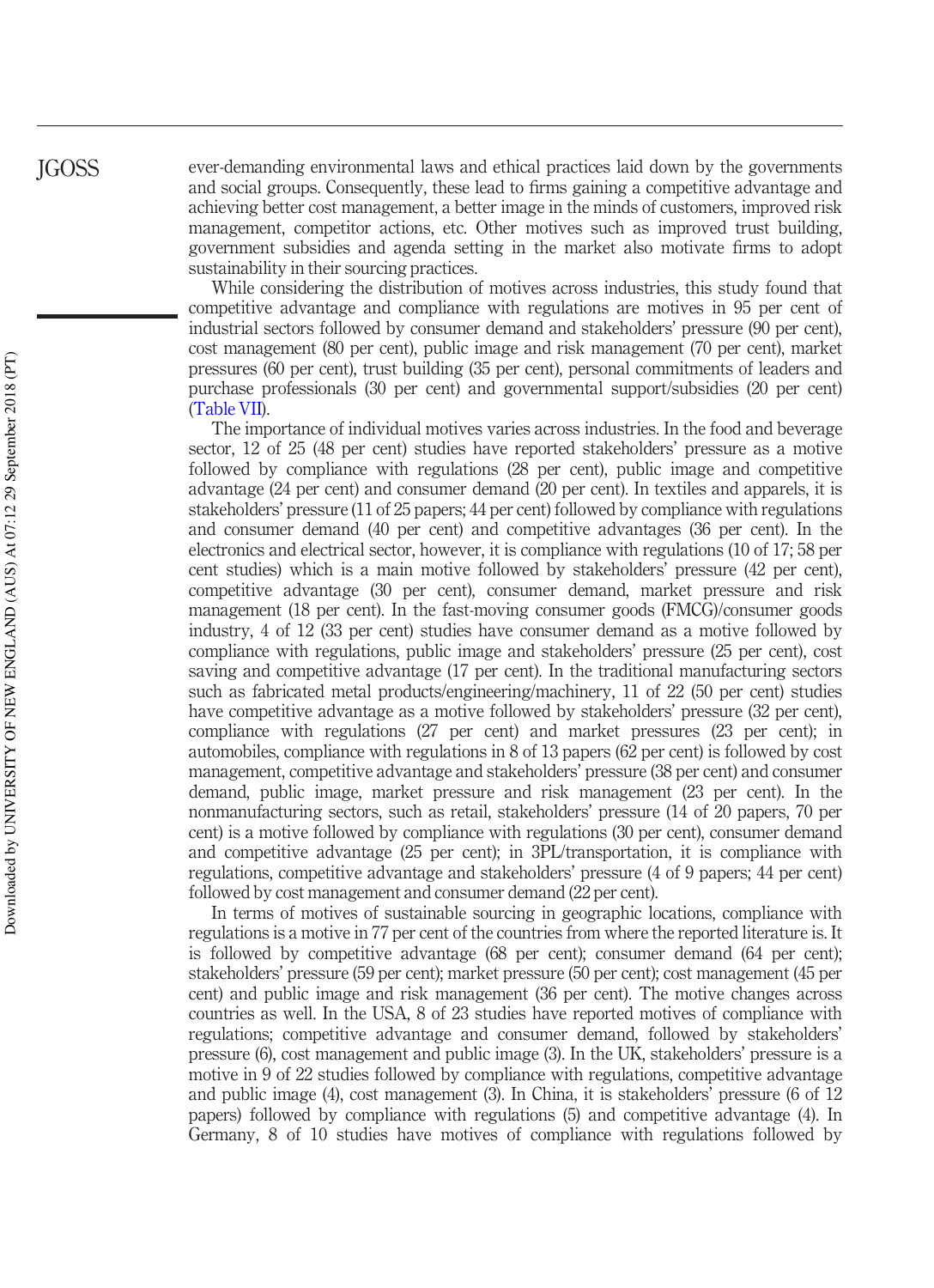| Motive/industry                | Transportation Automobiles Cement and Pharma<br>7H <sub>3</sub> |  | Fertilizers<br>Chemicals,<br>Plastics, | improvement<br>Construction,<br>Home | Electronics<br>Electrical | Engineering/<br>Pabricated<br>Products/<br>Machinery<br>Metal | goods<br>FMCG/ | Beverages | Consumer Food and Health and Paper and<br>Well-being | Printing          |
|--------------------------------|-----------------------------------------------------------------|--|----------------------------------------|--------------------------------------|---------------------------|---------------------------------------------------------------|----------------|-----------|------------------------------------------------------|-------------------|
| Stakeholders'                  |                                                                 |  |                                        |                                      |                           |                                                               |                |           |                                                      |                   |
| pressure                       |                                                                 |  |                                        |                                      |                           |                                                               |                |           |                                                      |                   |
| Compliance with regulation     |                                                                 |  |                                        |                                      |                           |                                                               |                |           | J                                                    |                   |
| Competitive advantage          |                                                                 |  |                                        |                                      |                           |                                                               |                |           |                                                      |                   |
| Consumer demano                |                                                                 |  |                                        |                                      |                           |                                                               |                |           |                                                      |                   |
| Cost managemen                 |                                                                 |  |                                        |                                      |                           |                                                               |                |           | C                                                    |                   |
| Public image                   |                                                                 |  |                                        |                                      |                           |                                                               |                |           |                                                      |                   |
| Risk managemen'                |                                                                 |  |                                        |                                      |                           |                                                               |                |           |                                                      |                   |
| Market pressures               |                                                                 |  |                                        |                                      |                           |                                                               |                |           |                                                      |                   |
| Trust building                 |                                                                 |  |                                        |                                      |                           |                                                               |                |           |                                                      |                   |
| Personal commitments           |                                                                 |  |                                        |                                      |                           |                                                               |                |           |                                                      |                   |
| Governmental support/subsidies |                                                                 |  |                                        |                                      |                           |                                                               |                |           |                                                      |                   |
| Political agenda setting       |                                                                 |  |                                        |                                      |                           |                                                               |                |           |                                                      | $_{\rm countmed}$ |
|                                |                                                                 |  |                                        |                                      |                           |                                                               |                |           |                                                      |                   |

Practices of sustainable sourcing

Table VII. Motives – industrywise distribution of papers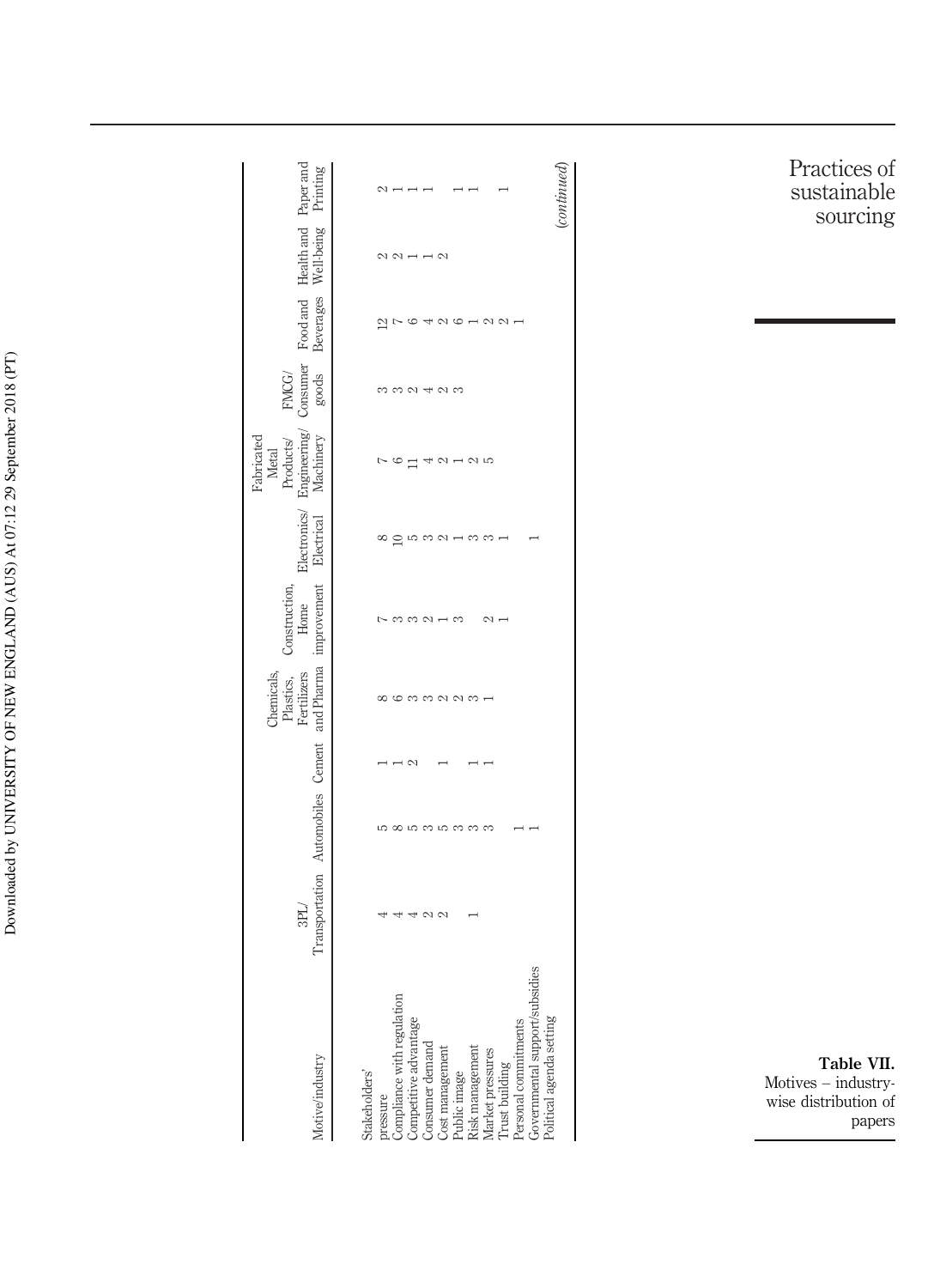| ĺ<br>l                                    |
|-------------------------------------------|
|                                           |
|                                           |
| í                                         |
|                                           |
| .<br>.<br>.                               |
| くりょく                                      |
|                                           |
| l                                         |
|                                           |
| í                                         |
| l<br>ı                                    |
| ı                                         |
|                                           |
| ֪֪ׅ֚֬֝֬֝֬֝֬֝֬֝֬֝֬֝֬֝֬֝֬֝֬֝֬֝֬֝֬֝ <b>֟</b> |
|                                           |
| l<br>ı                                    |

| <b>JGOSS</b> | Total                                            | $\vec{\Omega}$ % $\kappa$ $\kappa$ $\vec{\Omega}$ $\approx$ $\omega$ $\alpha$ $\omega$ $\sim$ $\omega$                                                                                                                                                                                     |
|--------------|--------------------------------------------------|--------------------------------------------------------------------------------------------------------------------------------------------------------------------------------------------------------------------------------------------------------------------------------------------|
|              | Specified<br>Not                                 | <b>1992</b> 1975 1989 1999<br>2                                                                                                                                                                                                                                                            |
|              | Wood and<br>Fumiture                             | $\mathfrak{O} \mathfrak{O} \rightarrow \mathfrak{O} \rightarrow \mathfrak{O} \rightarrow \mathfrak{O} \rightarrow$                                                                                                                                                                         |
|              | Textiles, Apparel and<br>Footwear and<br>Leather | 12992<br>4<br>$\frac{1}{3}$<br>₩                                                                                                                                                                                                                                                           |
|              | Telecommunication,<br>IT and<br>ITES             | 3<br>$\begin{array}{c} \begin{array}{c} \text{\textbf{1}} & \text{\textbf{1}} & \text{\textbf{1}} & \text{\textbf{1}} \\ \text{\textbf{2}} & \text{\textbf{3}} & \text{\textbf{4}} & \text{\textbf{1}} \end{array} \end{array} \end{array}$<br>⊣                                           |
|              | Steel                                            | $- - -$                                                                                                                                                                                                                                                                                    |
|              | Services                                         | ---------<br>S                                                                                                                                                                                                                                                                             |
|              | Retail                                           | 655433112<br>$\overline{14}$                                                                                                                                                                                                                                                               |
|              | Public<br>sector                                 | 4122131<br>$\mathcal{C}$<br>↤                                                                                                                                                                                                                                                              |
|              | $\mbox{generation}/\mbox{}$<br>Energy<br>Power   |                                                                                                                                                                                                                                                                                            |
|              | Petroleum/Oil and<br>Gas/Biodiesel               | 6021<br>$\overline{ }$                                                                                                                                                                                                                                                                     |
| Table VII.   | Motive/industry                                  | bsidies<br>Compliance with regulation<br>Governmental support/sul<br>Political agenda setting<br>Competitive advantage<br>Personal commitments<br>Consumer demand<br>Risk management<br>Cost management<br>Public image<br>Market pressures<br>Trust building<br>Stakeholders'<br>pressure |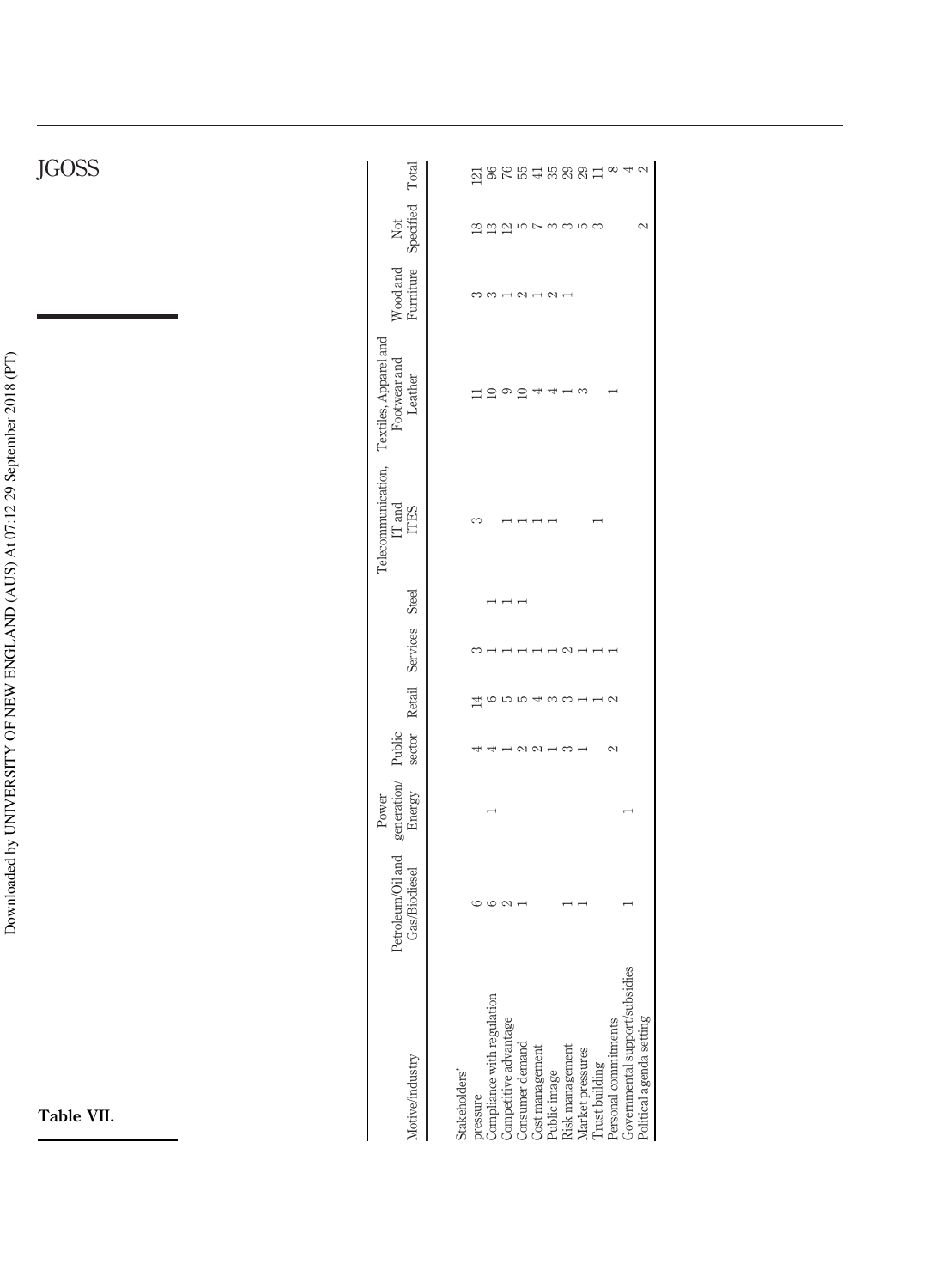stakeholders' pressure and consumer demand (6). In Brazil, it is compliance with regulations and stakeholders' pressure (4 of 6 papers) (Table VIII).

#### *4.8 The what: processes followed*

The literature suggests various processes used for attaining a sustainable form of sourcing. Most of these processes are simply modifications of the traditional processes used in sourcing including specification definition; supplier assessment systems; supplier management processes; and contracting and licensing. There are also additional processes such as sustainable buying strategies, processes related to communication, trust and culture, code of conduct, buying sustainable products, stakeholder collaboration/integration and life cycle assessment (LCA) and extended LCA, used for achieving sustainable sourcing.

The industry-wise distribution of studies shows that 95 per cent of the industrial sectors used supplier management processes, specification definitions and sustainable buying strategies followed by code of conduct and processes related to communication, trust and culture (90 per cent) for attaining sustainable sourcing. Supplier assessment system (85 per cent), contracting and licensing and buying sustainable products (75 per cent), stakeholder collaboration (70 per cent), portfolio management (60 per cent), vertical and horizontal coordination (55 per cent), life cycle analysis (50 per cent) and vendor rating processes (40 per cent) are also used across industries (Table IX).

Industries that rely on many suppliers used processes related to communication, trust and culture along with other processes for attaining sustainability objectives in purchasing: These industries include food and beverages (8 of 25 studies), electronics (7 of 17), fabricated metal products/engineering/machinery (6 of 22) studies, automobiles (7 of 13), petroleum/oil and gas (4 of 8) and 3PL/transportation (5 of 9). Other popular processes in these industries include buying policies/sustainable strategies, code of conduct and supplier assessment system. In industries that need fast changes in their product offering such as telecommunication, IT and ITES, 3 of 7 studies used specification definitions, whereas industries that have large global sourcing activities such as retail (9 of 20) and textile and apparels (13 of 25) used code of conduct along with other processes to gain sustainability objectives. In the sectors such as chemicals  $(8 \text{ of } 13 \text{ papers})$ , paper and printing  $(2 \text{ of } 5)$  where the suppliers' role is more crucial in product delivery, supplier management processes are used along with other processes for sustainable sourcing.

In terms of location, 68 per cent of the countries reported in the literature carry out supplier management processes. Other processes including sustainable buying strategies (60 per cent), specifications definition, supplier assessment system, communication, trust and culture, code of conduct (56 per cent), vendor rating, buying sustainable products (44 per cent) and stakeholder collaboration (36 per cent) are also popular.

There is variation in terms of processes undertaken in different countries. In most of the developed nations such as the UK, 10 of 22 studies reported that code of conduct was used for attaining sustainability in sourcing. This was followed by sustainable buying strategies (8), contract licensing and execution (6). In the USA, 8 of 23 studies found that code of conduct was used followed by sustainable buying strategies (7), specification definition and processes related to communication, trust and culture (6). In developing countries (e.g. China), 4 of 12 studies reported the use of supplier management processes and supplier assessment systems for achieving sustainable sourcing (Table X).

#### *4.9 The how: practices, methods and tools deployed*

The literature reports various methods by which firms can achieve their sustainability objectives. The most common practice for sustainable sourcing is through supplier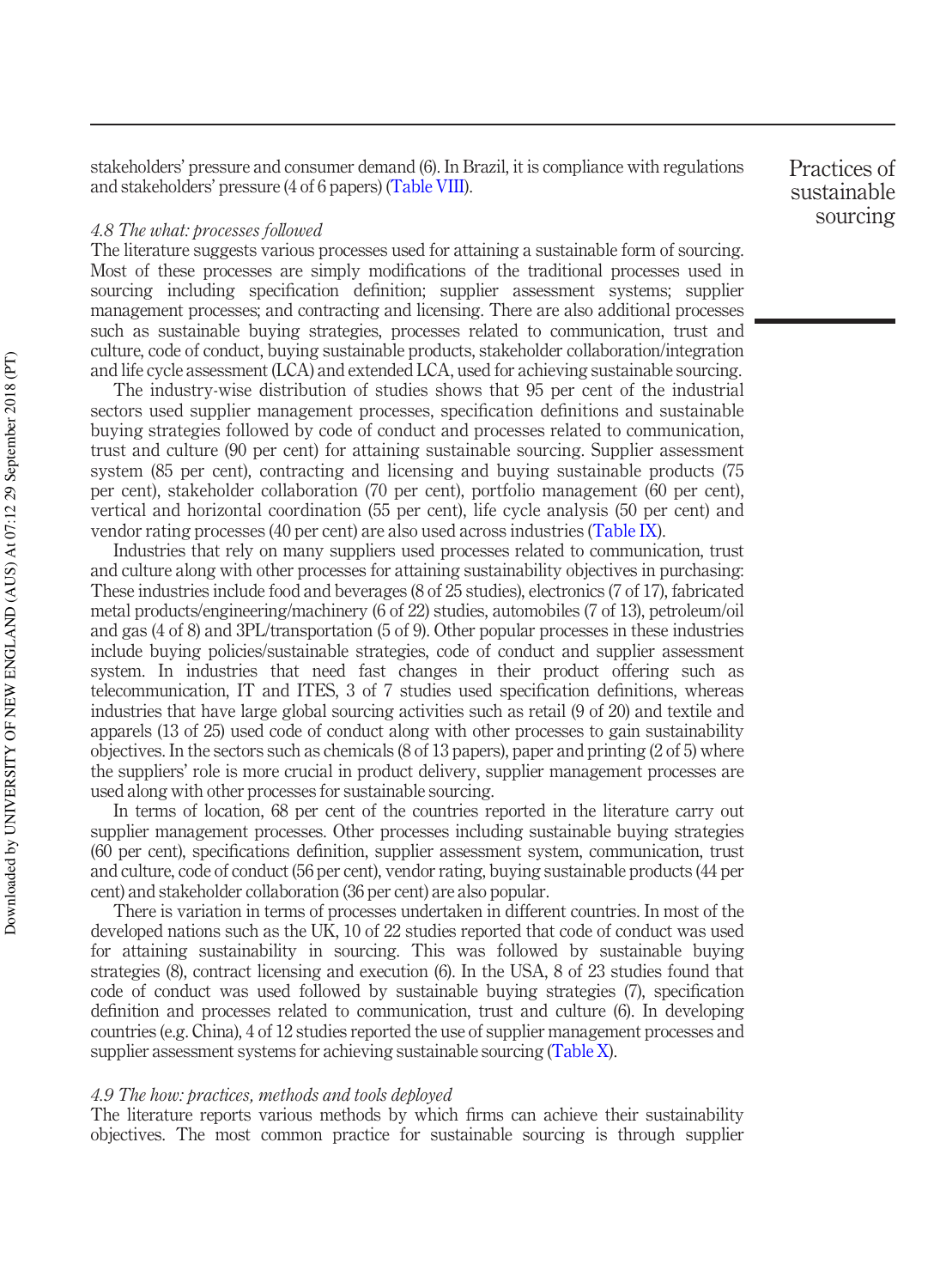Table VIII. Motives – countrywise distribution of papers

| Motive/country                                                                  |  |  |  |  |  | Australia Belgium Brazil Canada China France Germany India Italy Korea Malaysia The Netherlands Norway |  |
|---------------------------------------------------------------------------------|--|--|--|--|--|--------------------------------------------------------------------------------------------------------|--|
| Compliance with regulation<br>Consumer deman<br>Cost management<br>Public image |  |  |  |  |  |                                                                                                        |  |
| Competitive advantage<br>Stakeholder pressure<br>Risk management                |  |  |  |  |  |                                                                                                        |  |
| Personal commitmen<br>Political agenda setti<br>Market pressures                |  |  |  |  |  |                                                                                                        |  |
| Government subsidies<br>Trust building                                          |  |  |  |  |  |                                                                                                        |  |

## JGOSS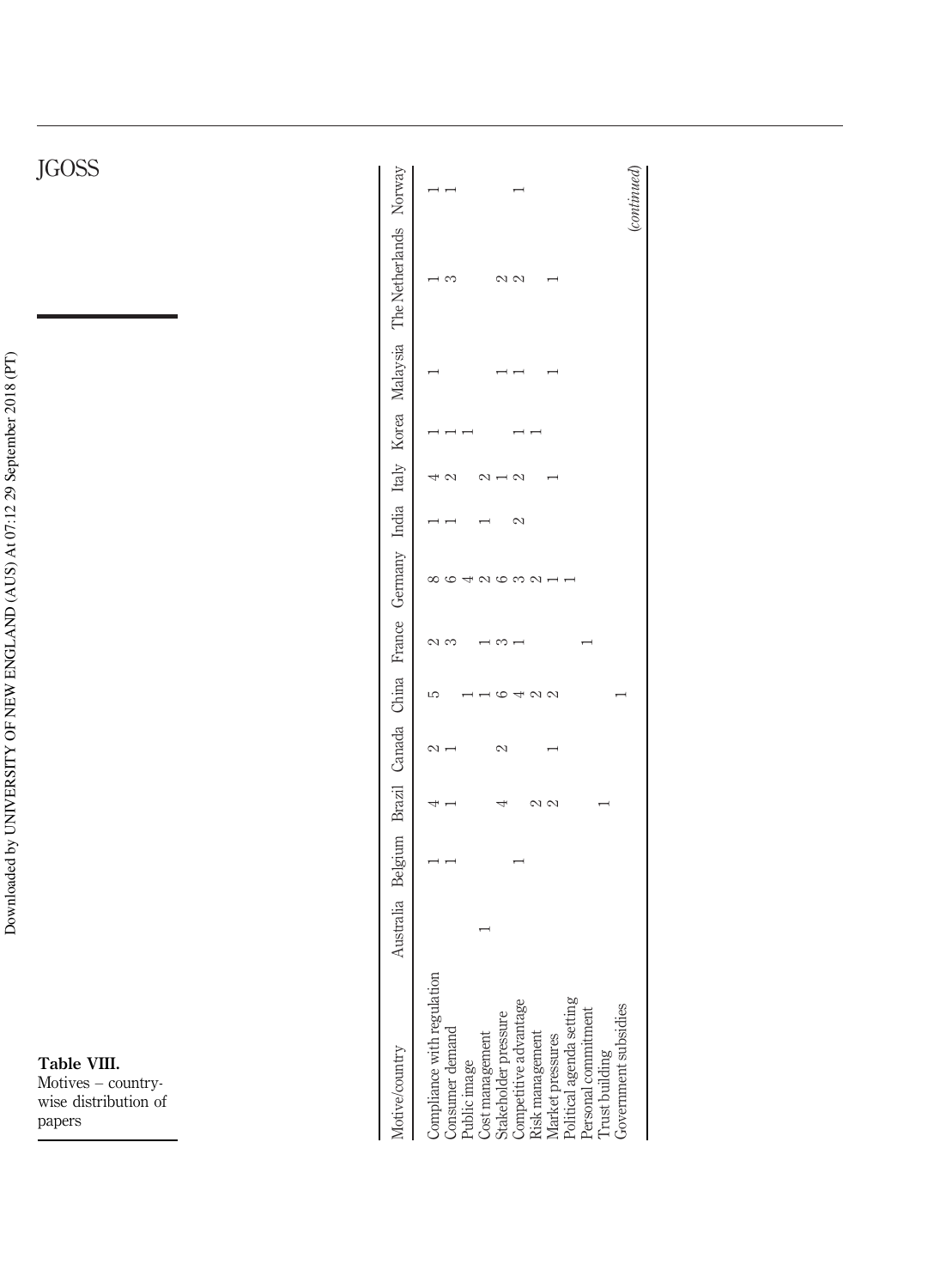| Motive/country                        |  |  |  |  |  | Portugal Spain Svi-Lanka Sweden Switzerland Taiwan Thailand UK USA Multiple NotSpecified Total |   |
|---------------------------------------|--|--|--|--|--|------------------------------------------------------------------------------------------------|---|
| Compliance with regulation            |  |  |  |  |  |                                                                                                |   |
| Consumer demand                       |  |  |  |  |  |                                                                                                |   |
| Public image                          |  |  |  |  |  |                                                                                                |   |
| Cost managemer                        |  |  |  |  |  |                                                                                                | ೫ |
| Stakeholder pressur                   |  |  |  |  |  |                                                                                                |   |
| Connetitive ac                        |  |  |  |  |  |                                                                                                |   |
| Risk managemen                        |  |  |  |  |  |                                                                                                |   |
| Market pressures                      |  |  |  |  |  |                                                                                                |   |
| Political agenda sett                 |  |  |  |  |  |                                                                                                |   |
| Personal commitment                   |  |  |  |  |  |                                                                                                |   |
| Government subsidie<br>Trust building |  |  |  |  |  |                                                                                                |   |
|                                       |  |  |  |  |  |                                                                                                |   |

Practices of sustainable sourcing

Table VIII.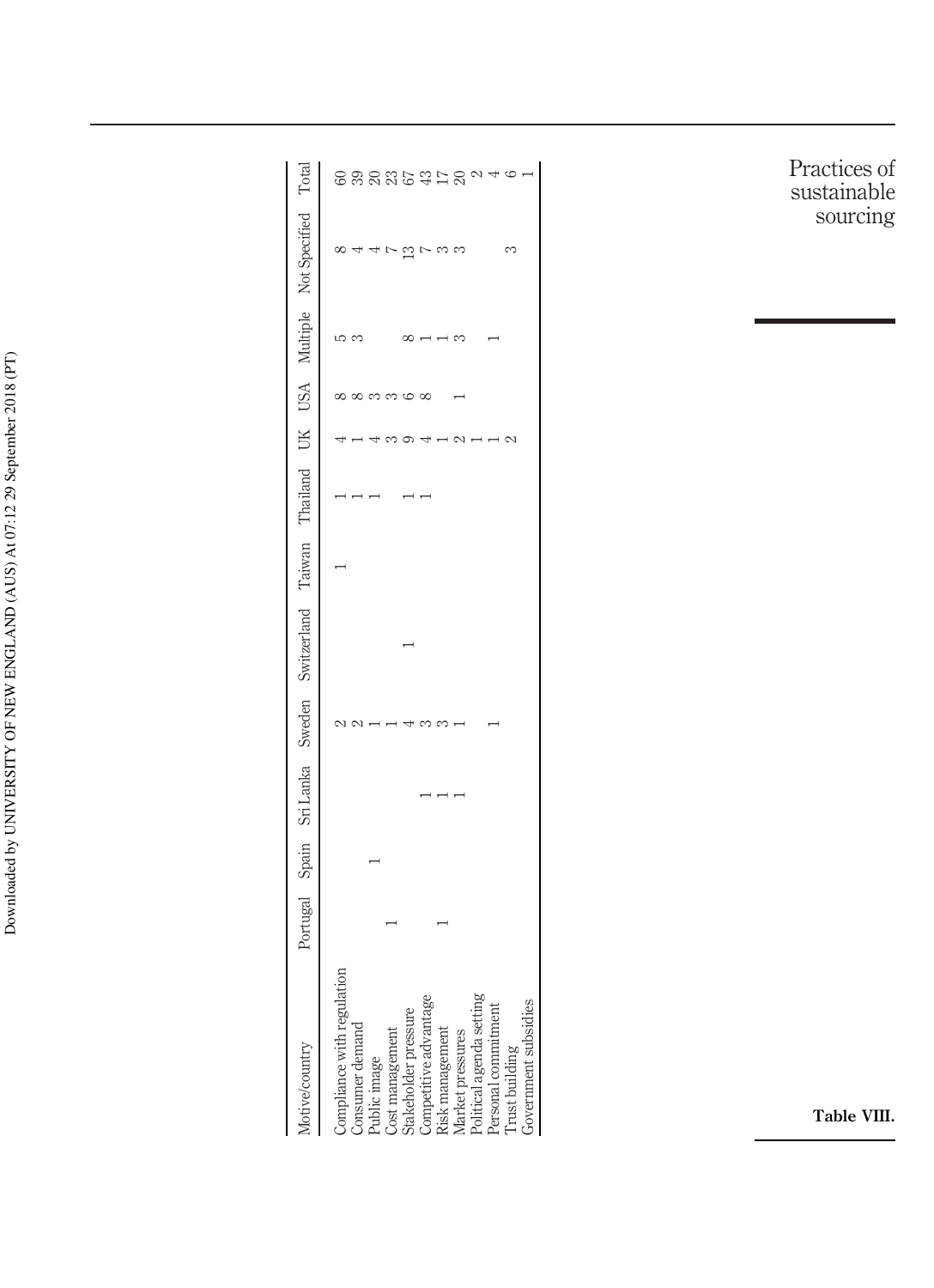Table IX. Process – industrywise distrib papers

|                       | Construction<br>improvement<br>Home              | అ<br>₩<br>ග                                                                                                                  |
|-----------------------|--------------------------------------------------|------------------------------------------------------------------------------------------------------------------------------|
|                       | Chemicals,<br>Plastics,<br>Fertilizers           | $\infty$<br>⇥<br>ما                                                                                                          |
|                       |                                                  |                                                                                                                              |
|                       |                                                  | LO.<br>5                                                                                                                     |
|                       | 3PL/Transportation Automobiles Cement and Pharma | $\sim$<br>S<br>4                                                                                                             |
| ndustry-<br>bution of | Process/industry                                 | Specifications definition<br>Supplier management<br>Supplier assessment<br>Sustainable buying<br>Communication<br>strategies |

| (continued)<br>$\sim$<br>¢<br>J<br>$\sim$ $\sim$<br>∞<br>Beverages<br>C<br>$\infty$<br>$\circ$<br>$\infty$<br>Ğ<br>J<br>عا<br>goods<br>G<br>$\circ$<br>Ю<br>N<br>þ<br>G<br>Electricals<br>t<br>$\circ$<br>improvement<br>3PL/Transportation Automobiles Cement<br>Ю |  |  | Chemicals,<br>Fertilizers<br>Plastics, | Construction,<br>Home | Electronics/ | Engineering/<br>Fabricated<br>Products/<br>Metal | FMCG/ | Consumer Food and Health and Paper and |          |
|---------------------------------------------------------------------------------------------------------------------------------------------------------------------------------------------------------------------------------------------------------------------|--|--|----------------------------------------|-----------------------|--------------|--------------------------------------------------|-------|----------------------------------------|----------|
|                                                                                                                                                                                                                                                                     |  |  | and Pharma                             |                       |              | Machinery                                        |       | Well-being                             | Printing |
|                                                                                                                                                                                                                                                                     |  |  |                                        |                       |              |                                                  |       |                                        |          |
|                                                                                                                                                                                                                                                                     |  |  |                                        |                       |              |                                                  |       |                                        |          |
|                                                                                                                                                                                                                                                                     |  |  |                                        |                       |              |                                                  |       |                                        |          |
|                                                                                                                                                                                                                                                                     |  |  |                                        |                       |              |                                                  |       |                                        |          |
|                                                                                                                                                                                                                                                                     |  |  |                                        |                       |              |                                                  |       |                                        |          |
|                                                                                                                                                                                                                                                                     |  |  |                                        |                       |              |                                                  |       |                                        |          |
|                                                                                                                                                                                                                                                                     |  |  |                                        |                       |              |                                                  |       |                                        |          |
|                                                                                                                                                                                                                                                                     |  |  |                                        |                       |              |                                                  |       |                                        |          |
|                                                                                                                                                                                                                                                                     |  |  |                                        |                       |              |                                                  |       |                                        |          |
|                                                                                                                                                                                                                                                                     |  |  |                                        |                       |              |                                                  |       |                                        |          |
|                                                                                                                                                                                                                                                                     |  |  |                                        |                       |              |                                                  |       |                                        |          |
|                                                                                                                                                                                                                                                                     |  |  |                                        |                       |              |                                                  |       |                                        |          |
|                                                                                                                                                                                                                                                                     |  |  |                                        |                       |              |                                                  |       |                                        |          |
|                                                                                                                                                                                                                                                                     |  |  |                                        |                       |              |                                                  |       |                                        |          |
|                                                                                                                                                                                                                                                                     |  |  |                                        |                       |              |                                                  |       |                                        |          |
|                                                                                                                                                                                                                                                                     |  |  |                                        |                       |              |                                                  |       |                                        |          |
|                                                                                                                                                                                                                                                                     |  |  |                                        |                       |              |                                                  |       |                                        |          |
|                                                                                                                                                                                                                                                                     |  |  |                                        |                       |              |                                                  |       |                                        |          |
|                                                                                                                                                                                                                                                                     |  |  |                                        |                       |              |                                                  |       |                                        |          |
|                                                                                                                                                                                                                                                                     |  |  |                                        |                       |              |                                                  |       |                                        |          |

JGOSS

Downloaded by UNIVERSITY OF NEW ENGLAND (AUS) At 07:12 29 September 2018 (PT)

Downloaded by UNIVERSITY OF NEW ENGLAND (AUS) At 07:12 29 September 2018 (PT)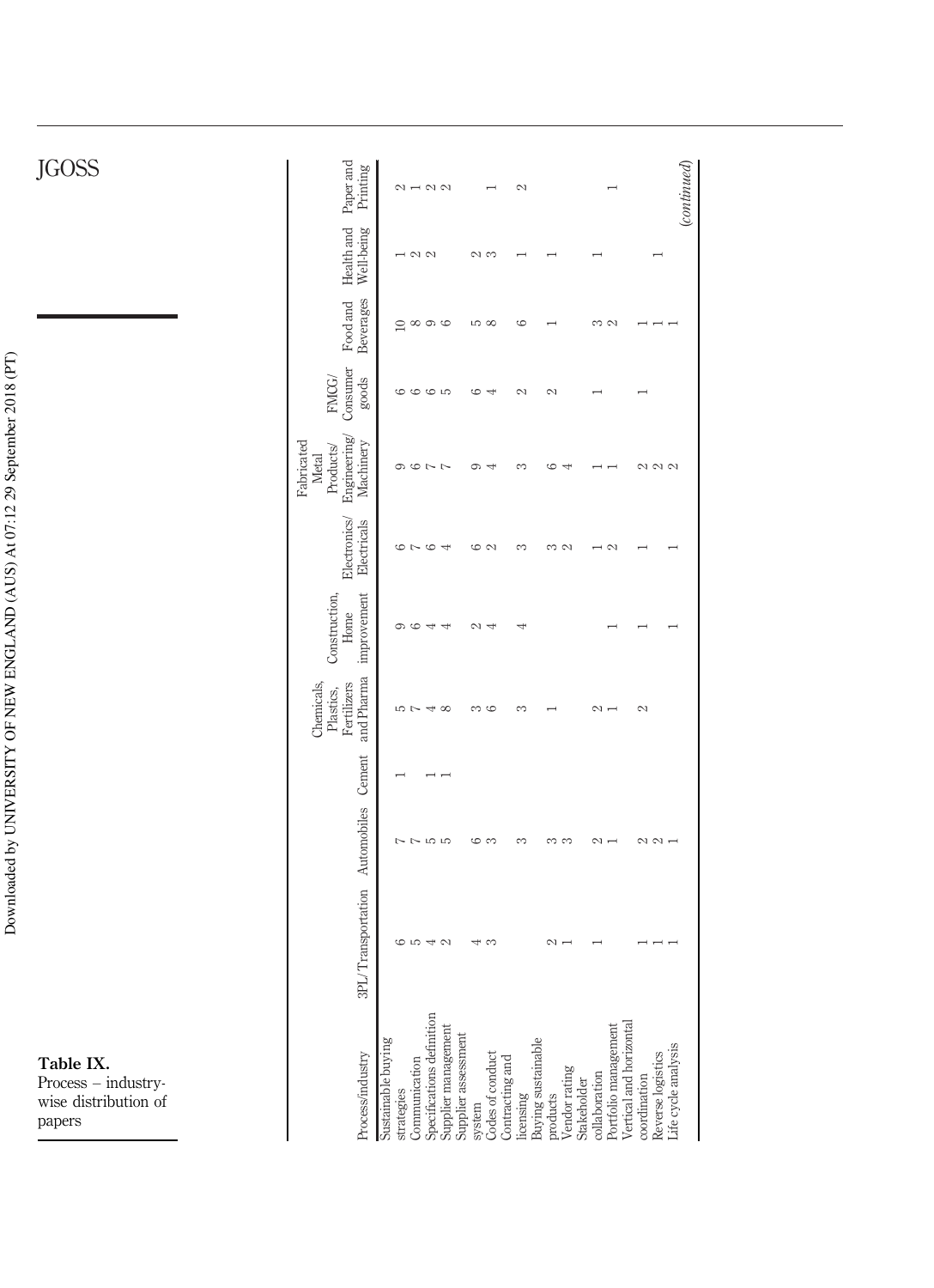|                                            | Petroleum/Oil               |                            |                  |                 |              |                                   | Textiles, Apparel           |                       |                  |           |
|--------------------------------------------|-----------------------------|----------------------------|------------------|-----------------|--------------|-----------------------------------|-----------------------------|-----------------------|------------------|-----------|
| Process/industry                           | <b>Gas/Biodiesel</b><br>and | generation/Energy<br>Power | sector<br>Public | Retail Services | <b>Steel</b> | Telecommunication,<br>IT and ITES | and Footwear<br>and Leather | and Furniture<br>Wood | Specified<br>Not | Total     |
| Sustainable buying                         |                             |                            |                  |                 |              |                                   |                             |                       |                  |           |
| strategies                                 |                             |                            |                  |                 |              |                                   |                             |                       |                  | 12        |
| Communication                              |                             |                            |                  |                 |              |                                   |                             |                       | $\mathbf{r}_3$   |           |
| Specifications definition                  |                             |                            |                  | ¢               |              |                                   |                             |                       | $^{16}$          | <b>85</b> |
| Supplier management<br>Supplier assessment |                             |                            |                  |                 |              |                                   |                             |                       | $\frac{6}{2}$    | 34        |
| system                                     |                             |                            |                  |                 |              |                                   |                             |                       |                  | ℬ         |
| Codes of conduct                           |                             |                            |                  |                 |              |                                   |                             |                       |                  |           |
| Contracting and                            |                             |                            |                  |                 |              |                                   |                             |                       |                  |           |
| licensing                                  |                             |                            |                  |                 |              |                                   |                             |                       |                  |           |
| Buying sustainable                         |                             |                            |                  |                 |              |                                   |                             |                       |                  |           |
| products                                   |                             |                            |                  |                 |              |                                   |                             |                       |                  |           |
| Vendor rating                              |                             |                            |                  |                 |              |                                   |                             |                       |                  | S         |
| Stakeholder                                |                             |                            |                  |                 |              |                                   |                             |                       |                  |           |
| collaboration                              |                             |                            |                  |                 |              |                                   |                             |                       |                  | ಔ         |
| Portfolio management                       |                             |                            |                  |                 |              |                                   |                             |                       |                  |           |
| Vertical and horizontal                    |                             |                            |                  |                 |              |                                   |                             |                       |                  |           |
| coordination                               |                             |                            |                  |                 |              |                                   |                             |                       |                  |           |
| Reverse logistics                          |                             |                            |                  |                 |              |                                   |                             |                       |                  |           |
| Life cycle analysis                        |                             |                            |                  |                 |              |                                   |                             |                       |                  | S         |
|                                            |                             |                            |                  |                 |              |                                   |                             |                       |                  |           |

Table IX.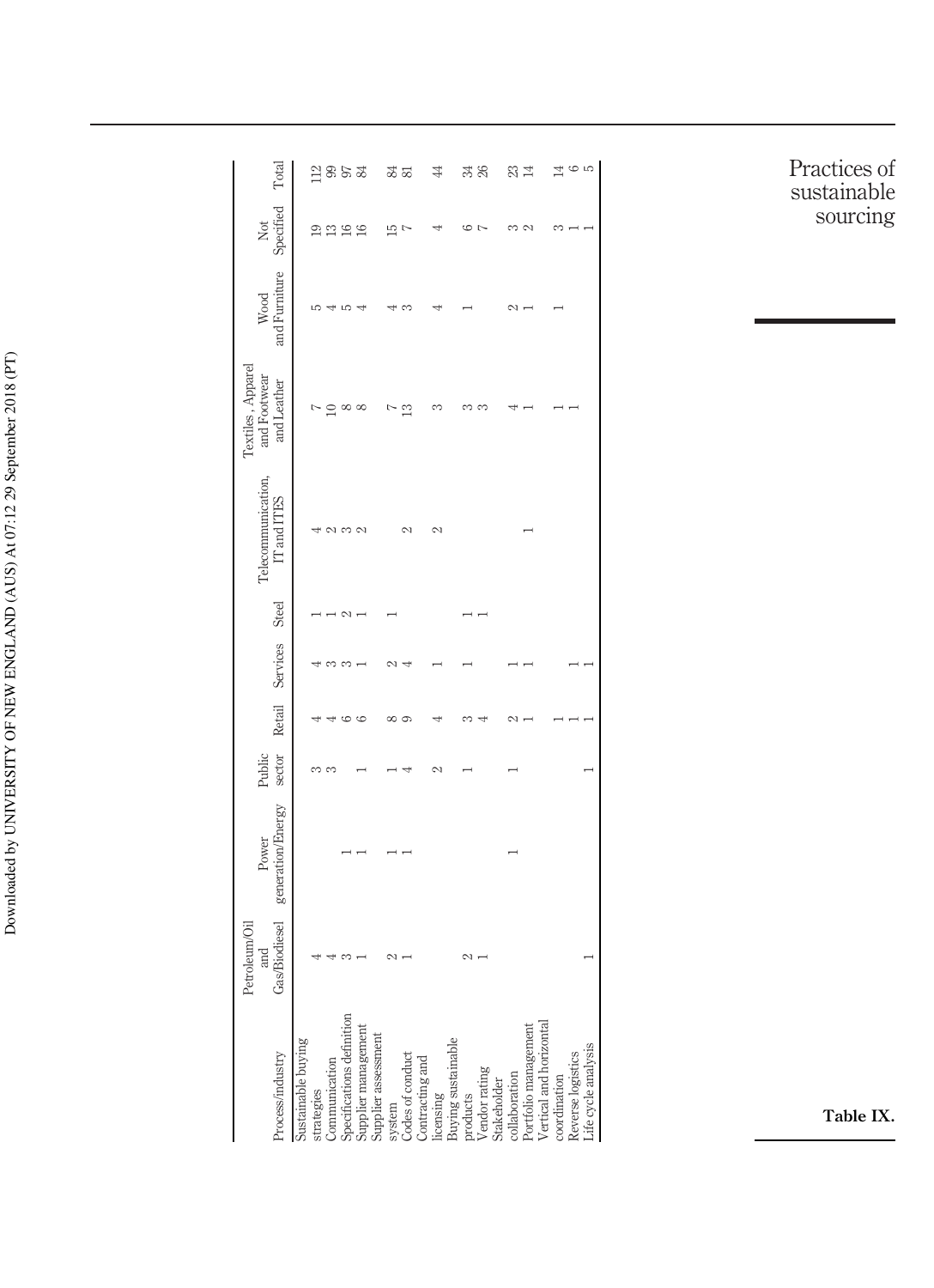| Table X.             |
|----------------------|
| $Process - country$  |
| wise distribution of |
| papers               |
|                      |

| Process/country                                                                                                                                                                                                                                                          |  |               |   |        |        |     |   |  | Australia Belgium Brazil Canada China France Germany HongKong India Italy Korea Malaysia The Netherlands |
|--------------------------------------------------------------------------------------------------------------------------------------------------------------------------------------------------------------------------------------------------------------------------|--|---------------|---|--------|--------|-----|---|--|----------------------------------------------------------------------------------------------------------|
| Sustainable buying                                                                                                                                                                                                                                                       |  |               |   |        |        |     |   |  |                                                                                                          |
|                                                                                                                                                                                                                                                                          |  |               |   |        |        |     |   |  |                                                                                                          |
| strategies<br>Specifications definition                                                                                                                                                                                                                                  |  |               |   |        |        | လ က |   |  |                                                                                                          |
| Supplier assessment<br>system<br>system<br>communication<br>Communication<br>Communication<br>Dedes of condect<br>Porto and borizontal<br>products<br>contaboration<br>collaboration<br>Stakeholder<br>Vertical and horizontal<br>Vertical and horizontal<br>Portfolio m |  |               |   |        |        |     |   |  |                                                                                                          |
|                                                                                                                                                                                                                                                                          |  | c<br>J        |   |        |        |     |   |  |                                                                                                          |
|                                                                                                                                                                                                                                                                          |  | $\mathcal{C}$ |   | ¢<br>4 |        | S   | C |  | 2<br>2                                                                                                   |
|                                                                                                                                                                                                                                                                          |  | $\mathbb{Z}$  | S |        | ¢      |     |   |  | $\mathbb{C}$                                                                                             |
|                                                                                                                                                                                                                                                                          |  |               | 2 |        | S      |     |   |  |                                                                                                          |
|                                                                                                                                                                                                                                                                          |  |               |   |        | C<br>√ |     |   |  |                                                                                                          |
|                                                                                                                                                                                                                                                                          |  |               |   |        |        |     |   |  |                                                                                                          |
|                                                                                                                                                                                                                                                                          |  | 2             |   |        |        |     |   |  |                                                                                                          |
|                                                                                                                                                                                                                                                                          |  |               |   |        |        |     |   |  |                                                                                                          |
|                                                                                                                                                                                                                                                                          |  |               | N |        |        |     |   |  |                                                                                                          |
|                                                                                                                                                                                                                                                                          |  |               |   |        |        |     |   |  |                                                                                                          |
|                                                                                                                                                                                                                                                                          |  |               | N |        |        |     |   |  |                                                                                                          |
|                                                                                                                                                                                                                                                                          |  |               |   |        |        |     |   |  |                                                                                                          |
|                                                                                                                                                                                                                                                                          |  |               |   |        |        |     |   |  |                                                                                                          |
|                                                                                                                                                                                                                                                                          |  |               |   |        |        |     |   |  |                                                                                                          |
|                                                                                                                                                                                                                                                                          |  |               |   |        |        |     |   |  |                                                                                                          |
|                                                                                                                                                                                                                                                                          |  |               |   |        |        |     |   |  | $_{\footnotesize {continued}}$                                                                           |
|                                                                                                                                                                                                                                                                          |  |               |   |        |        |     |   |  |                                                                                                          |

JGOSS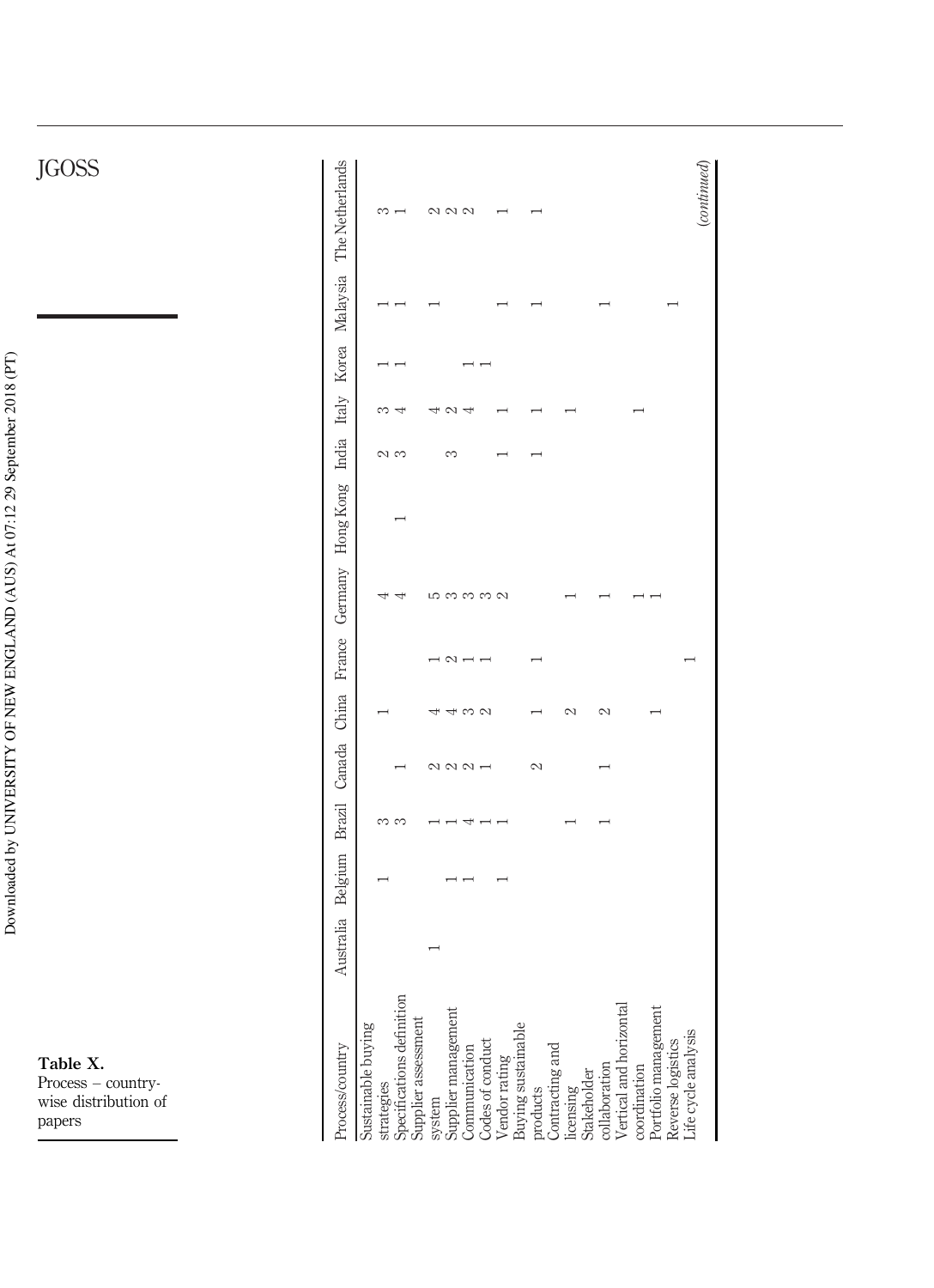| Process/country                  |  |  |  |  |  | Norway Portugal Spain Sri Lanka Sweden Switzerland Taiwan Thailand UK USA Multiple Not Specified Total |              |
|----------------------------------|--|--|--|--|--|--------------------------------------------------------------------------------------------------------|--------------|
| Sustainable buving<br>strategies |  |  |  |  |  |                                                                                                        | 3            |
| Specifications definition        |  |  |  |  |  |                                                                                                        | 65           |
| Supplier assessment<br>system    |  |  |  |  |  |                                                                                                        |              |
| Supplier managemen               |  |  |  |  |  |                                                                                                        | 8888         |
| Communication                    |  |  |  |  |  | ာ                                                                                                      |              |
| Codes of conduct                 |  |  |  |  |  |                                                                                                        |              |
| Vendor rating                    |  |  |  |  |  |                                                                                                        | $\mathbb{Z}$ |
| Buying sustamable                |  |  |  |  |  |                                                                                                        |              |
| products                         |  |  |  |  |  |                                                                                                        | ₹            |
| Contracting and                  |  |  |  |  |  |                                                                                                        |              |
| licensing                        |  |  |  |  |  |                                                                                                        | 51           |
| Stakeholder                      |  |  |  |  |  |                                                                                                        |              |
| collaboration                    |  |  |  |  |  |                                                                                                        | Z            |
| Vertical and horizo              |  |  |  |  |  |                                                                                                        |              |
| coordination                     |  |  |  |  |  |                                                                                                        |              |
| Portfolio managemen              |  |  |  |  |  |                                                                                                        |              |
| Reverse logistics                |  |  |  |  |  |                                                                                                        |              |
| Life cycle analysis              |  |  |  |  |  |                                                                                                        |              |
|                                  |  |  |  |  |  |                                                                                                        |              |

Practices of sustainable sourcing

Table X.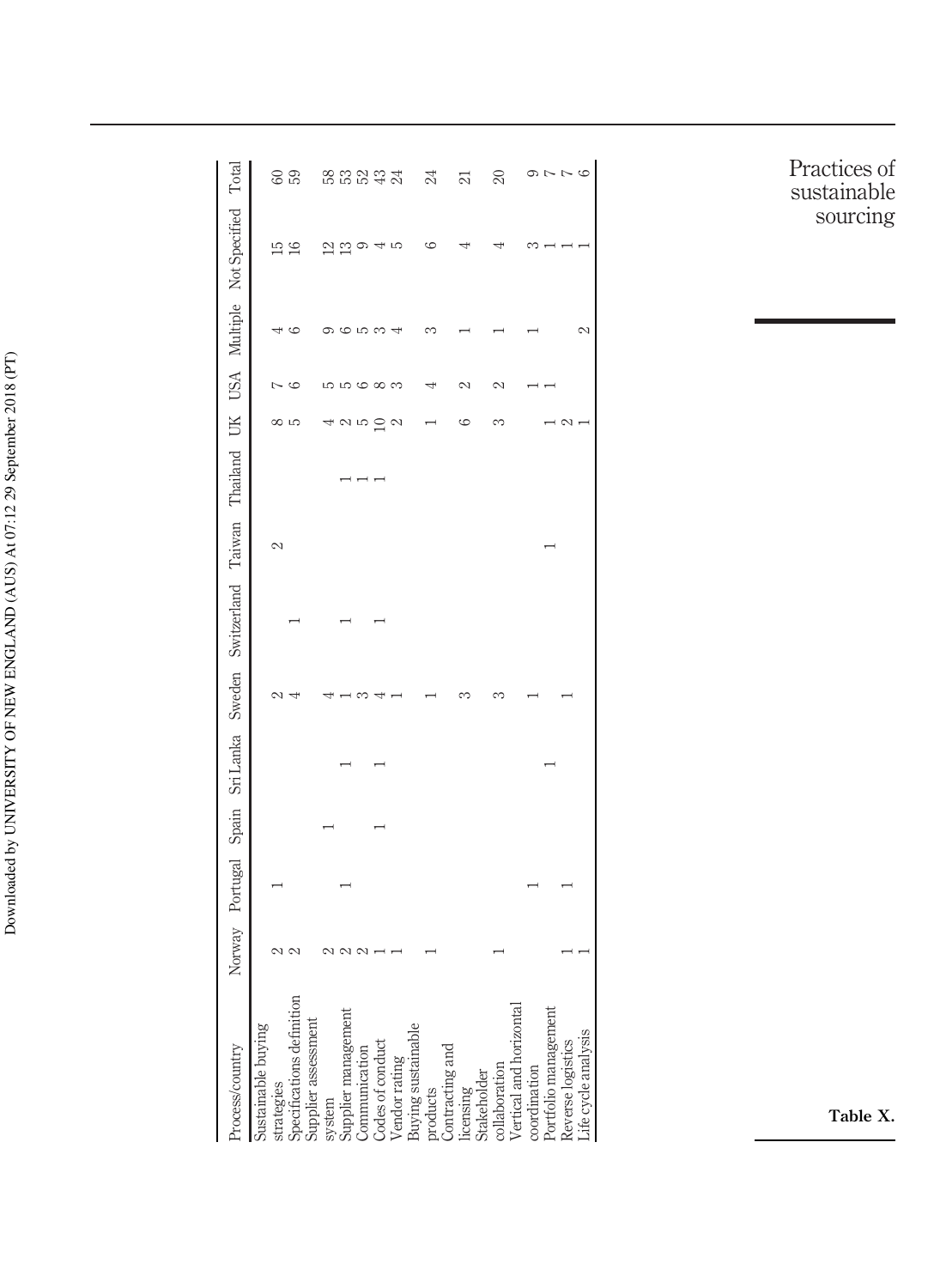relationship management wherein the buying firms work closely with suppliers after deciding on the products to be manufactured, processes to be followed, changes needed to be made in the present system or on deciding on objectives or goals. Supplier collaboration was reported in 62 articles. It entails supplier development, supplier involvement or supplier association and is the second most common practice for achieving sustainability in sourcing followed by supplier certification, training and education of suppliers and innovation/ product and process development. Research findings also show that the methods such as supplier monitoring, auditing, support of top management and others in the firms, collaboration with other firms, suppliers' risk reduction and role/performance of the purchasing department, can be effective in attaining the sustainability objectives of sourcing.

Other sourcing tools such as local sourcing, lean supply, e-purchasing, batch sizing, multi-sourcing, global sourcing and buy back contract can also be effective for achieving sustainability. Innovative methods such as disclosure of organization and suppliers' practices; adding special department/specialists; rewarding suppliers and employees; supplier diversity including buying from minority suppliers, women, self-help groups, socially deprived people and reducing supply base can be used for sustainable sourcing.

Supplier relationship management is found to be equally popular across industries (100 per cent) that use it as a tool. It is popularly used in the following industries along with other tools: 3PL/transportation (5 of 9 studies), chemicals (9 of 13), fabricated metal products/ engineering/machinery (18 of 22), FMCG (6 of 12), electronics and electrical (7 of 17), food and beverages (13 of 25), paper and printing (4 of 5), petroleum/oil and gas (7 of 8), retail (9 of 20), wood and furniture (6 of 10), etc. Other prevalent tools are supplier collaboration (95 per cent of sectors) used in retail (9 of 20), textile and apparels (11 of 25); collaboration with external organizations (95 per cent of sectors) used in automobile (4 of 13), retail (8 of 20); training (90 per cent of sectors) used in textile and apparels (6 of 25), food and beverages (5 of 25); local sourcing, supplier certification, supplier monitoring and innovation/product and process development (85 per cent of sectors) are also used for sustainable sourcing (Table XI).

In the distribution of tools across geographic locations, 72 per cent of the countries surveyed were found to use supplier relationship management and training as tools for sustainable sourcing followed by supplier collaboration (68 per cent), auditing (64 per cent), supplier certification and supplier monitoring (60 per cent), innovation/product and process development and support across the organization and leadership (56 per cent) and collaboration with external organizations (52 per cent), etc. (Table XII).

#### 5. Discussion

The survey of literature shows that research interest and firm priorities match in all the major areas of sustainable sourcing. There is a continuous effort in conducting extensive research on sustainable sourcing and supply management. This is backed up by studies performed in the past decade and published in different journals on operations and related disciplines. Most of these research studies are conducted in developed countries. Further, there is an increasing number of studies performed in developing countries particularly in the recent past, which are becoming the potential sourcing and offshoring hubs of the developed world. Moreover, these countries are also adopting the best practices similar to that of developed nations. Both manufacturing and service sectors are taken as a context in these studies. The focus of these studies has later shifted to the dynamic industries such as food and beverages, apparel and electronics because the role of the supplier in these industries is critical in achieving the growing sustainability needs and also their share in the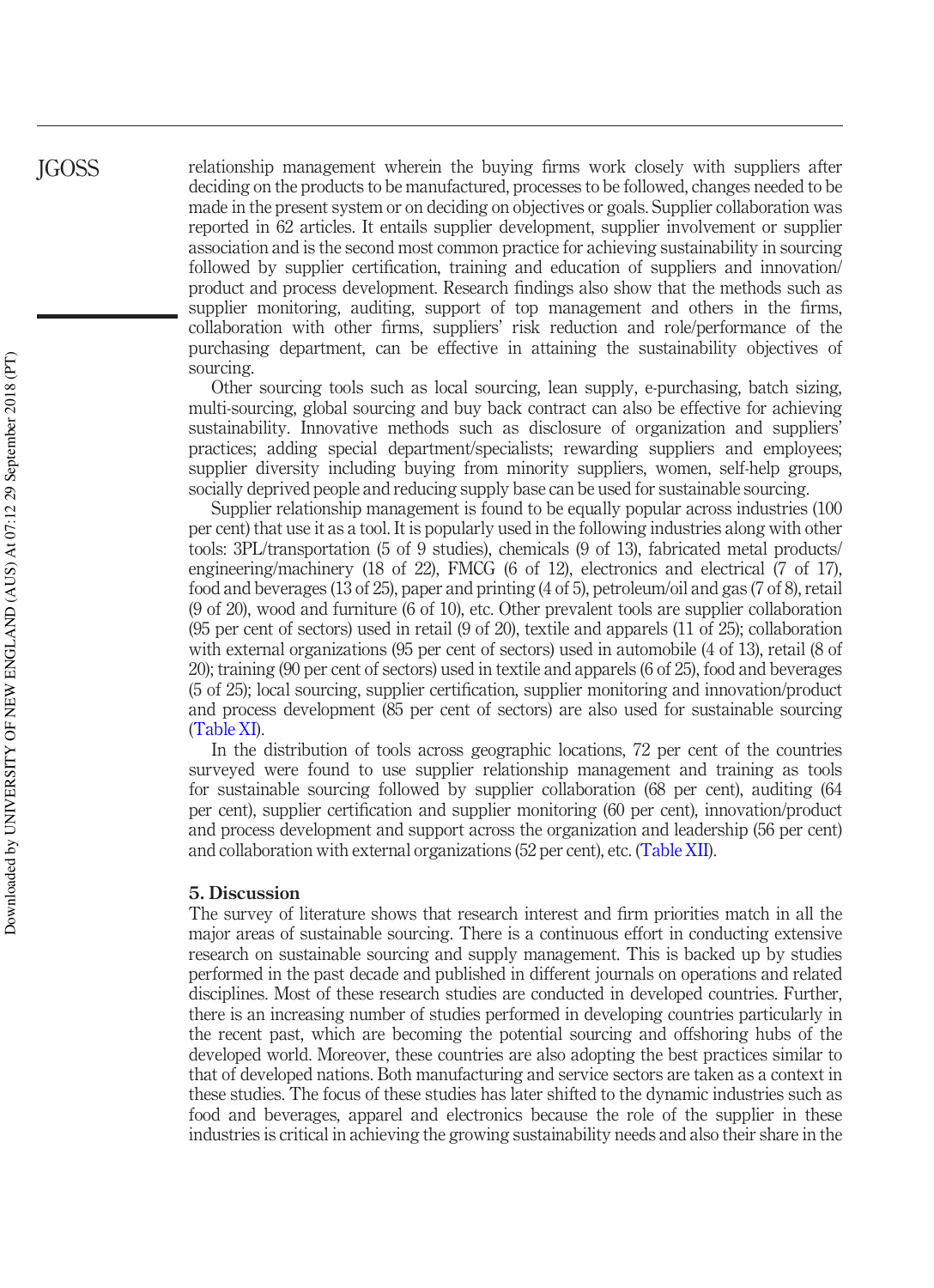| Paper and<br>Printing                                      | $+\infty$                                                                                                      | <b>322</b>                                                                                                                                               | 2                                                                                                            | $\frac{1}{2}$                                                                                                                                                                                                                           |                                                                                                                                |
|------------------------------------------------------------|----------------------------------------------------------------------------------------------------------------|----------------------------------------------------------------------------------------------------------------------------------------------------------|--------------------------------------------------------------------------------------------------------------|-----------------------------------------------------------------------------------------------------------------------------------------------------------------------------------------------------------------------------------------|--------------------------------------------------------------------------------------------------------------------------------|
| Health and<br>Well-being                                   | $\sim$                                                                                                         | $\sim$                                                                                                                                                   | $\sim$<br>m                                                                                                  |                                                                                                                                                                                                                                         |                                                                                                                                |
| Food and<br>Beverages                                      | $\sim$ $\circ$<br>$\mathbb{Z}$ $\Xi$                                                                           | 555<br>Ю                                                                                                                                                 | $\sim$                                                                                                       | <b>QQQQ</b>                                                                                                                                                                                                                             |                                                                                                                                |
| Consumer<br>FMCG/<br>goods                                 | <b>COMMO</b>                                                                                                   | $\sim$<br>$\sim$                                                                                                                                         | 4<br>$\sim$                                                                                                  |                                                                                                                                                                                                                                         |                                                                                                                                |
| Fabricated Metal<br>Products/<br>Engineering/<br>Machinery | G L<br>$\frac{8}{11}$                                                                                          | LO LC                                                                                                                                                    |                                                                                                              |                                                                                                                                                                                                                                         |                                                                                                                                |
| Electronics/<br>Electrical                                 | 101.                                                                                                           | က ၊ က<br>ما                                                                                                                                              | 1 U<br>N                                                                                                     | ⊣∼                                                                                                                                                                                                                                      |                                                                                                                                |
| improvement<br>Construction.<br>Home                       | 4<br>4<br>4<br>ما                                                                                              | ∞<br>⊄ ಌ                                                                                                                                                 | $\frac{1}{2}$                                                                                                | $\mathop{\mathsf{num}}\nolimits$                                                                                                                                                                                                        |                                                                                                                                |
| and Pharma<br>Plastics,<br>Fertilizers<br>Chemicals,       | ග ග<br>₩<br>↤                                                                                                  |                                                                                                                                                          | œ                                                                                                            | -222<br>$\sim$ $-$                                                                                                                                                                                                                      |                                                                                                                                |
|                                                            |                                                                                                                |                                                                                                                                                          |                                                                                                              |                                                                                                                                                                                                                                         |                                                                                                                                |
|                                                            | <u>ဖေ</u> ထက                                                                                                   |                                                                                                                                                          | ان ا<br>21 U                                                                                                 | N W                                                                                                                                                                                                                                     |                                                                                                                                |
| Transportation Automobiles Cement<br>7HZ                   | 10 m m m                                                                                                       | $\sim$                                                                                                                                                   | $\sim$ $\sim$<br>$\sim$                                                                                      |                                                                                                                                                                                                                                         |                                                                                                                                |
| Practice/industry                                          | Supplier collaboration<br>Supplier relationship<br>Supplier certification<br>Supplier monitoring<br>management | Support across organization<br>Collaboration with external<br>Innovative product and/or<br>process development<br>and leadership<br>Training<br>Auditing | Reducing supplier risk<br>Role of the purchasing<br>Local sourcing<br>organizations<br>department<br>Rewards | Disclosure of organization's<br>Cooperative purchasing<br>Supplier diversity<br>and suppliers' practices<br>Supply base reduction<br>Supplier commitment<br>Buying on total cost<br>Special department<br>Multi-sourcing<br>Lean supply | Pressure from focal firm<br>Buy back contract<br>Global sourcing<br>Postponement<br>e-Purchasing<br>Batch sizing<br>Carbon tax |

Practices of sustainable sourcing

(*continued*)

Table XI. Practices – industrywise distribution of papers

 $\mathbf l$ 

Downloaded by UNIVERSITY OF NEW ENGLAND (AUS) At 07:12 29 September 2018 (PT) Downloaded by UNIVERSITY OF NEW ENGLAND (AUS) At 07:12 29 September 2018 (PT)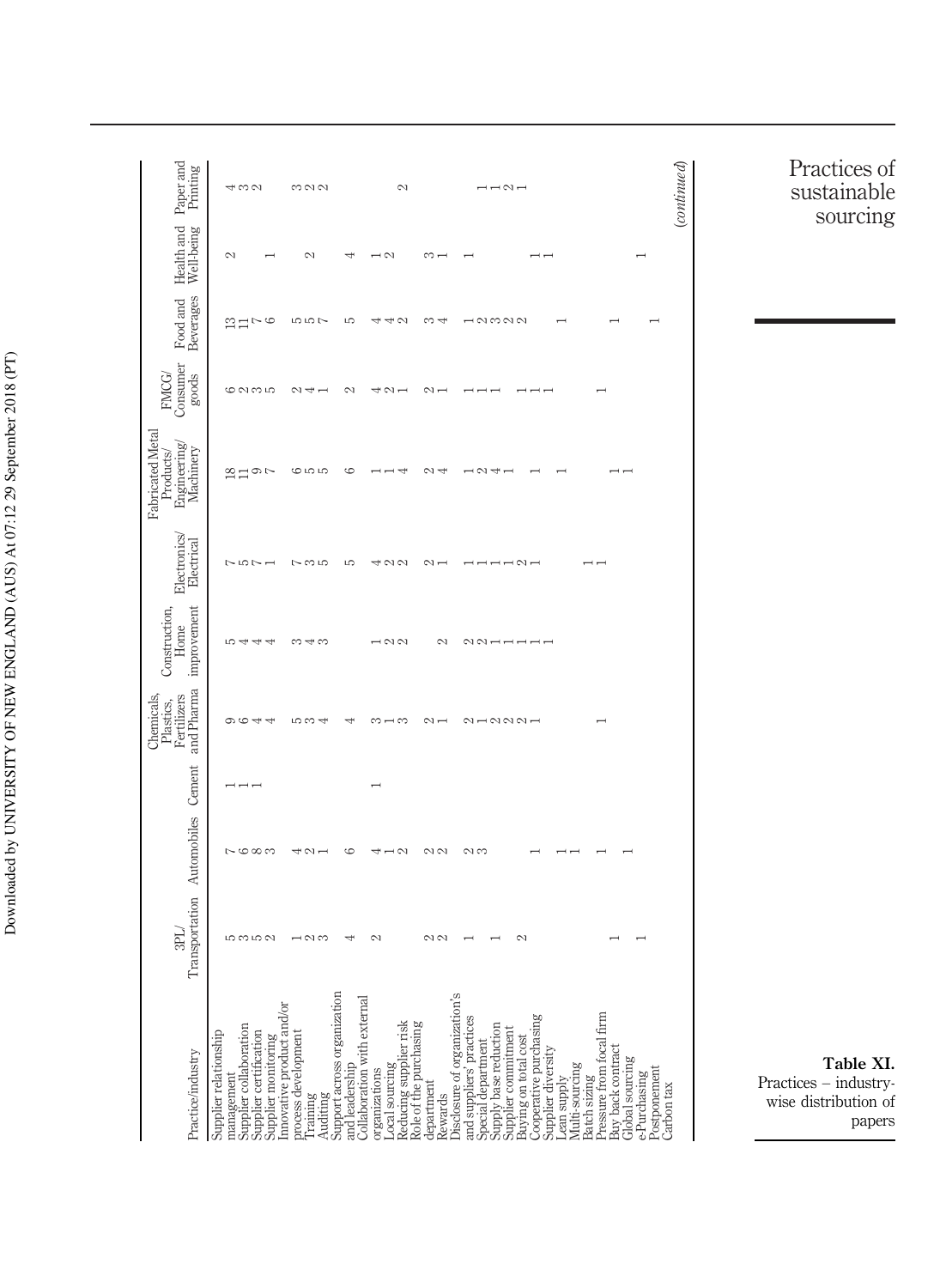| <b>JGOSS</b> | Total                                            | 325F                                                                                                           | $857$                                                                  | ි                                                                            | ವೆಸಿ ನಿ                                                   | $\widetilde{27}$                                | みおみやおりの766665442                                                                                                                                                                                                      |                                                                                                                                                  |
|--------------|--------------------------------------------------|----------------------------------------------------------------------------------------------------------------|------------------------------------------------------------------------|------------------------------------------------------------------------------|-----------------------------------------------------------|-------------------------------------------------|-----------------------------------------------------------------------------------------------------------------------------------------------------------------------------------------------------------------------|--------------------------------------------------------------------------------------------------------------------------------------------------|
|              | Specified<br>Not                                 | <b>AAAA</b>                                                                                                    | 112                                                                    | $\sim$                                                                       | ものも                                                       | $\sim$ $-$                                      | $\Box$ $\Box$ $\Box$<br>$\infty$                                                                                                                                                                                      | $\sim$ $ -$                                                                                                                                      |
|              | and Furniture<br>Wood                            | $\circ$ $\circ$ $\circ$ $\circ$                                                                                | $\omega \omega$ 4                                                      |                                                                              | $\overline{\phantom{a}}$ $\overline{\phantom{a}}$         | $\overline{\phantom{0}}$                        | $1 - 221$                                                                                                                                                                                                             |                                                                                                                                                  |
|              | Textiles, Apparel<br>and Footwear<br>and Leather | $^{\circ}$ $\overline{a}$ $\overline{b}$ $\overline{c}$                                                        | 400                                                                    | $\sim$                                                                       | 5000                                                      | ကဟ                                              | $40 - 5$<br>$\overline{\phantom{0}}$                                                                                                                                                                                  | $\mathcal{C}$<br>$\overline{\phantom{a}}$ $\overline{\phantom{a}}$                                                                               |
|              | Telecommunication,<br>IT and ITES                | 4222                                                                                                           | $\infty$ $ -$                                                          |                                                                              | $\Omega$ $\Omega$                                         |                                                 | 111111                                                                                                                                                                                                                |                                                                                                                                                  |
|              | Steel                                            | 322                                                                                                            |                                                                        |                                                                              |                                                           |                                                 |                                                                                                                                                                                                                       |                                                                                                                                                  |
|              | Services                                         | 4221                                                                                                           | $\sim$                                                                 | ⊣                                                                            | $m - n$                                                   |                                                 |                                                                                                                                                                                                                       | $\overline{\phantom{0}}$                                                                                                                         |
|              | Retail                                           | ၈၈ ေ တ                                                                                                         | $\infty$ $\rightarrow \infty$                                          | 2                                                                            | $\infty$ $\infty$ $\rightarrow$                           |                                                 | $\mathop{\mathsf{N}}\nolimits\mathop{\mathsf{N}}\nolimits\mathop{\mathsf{N}}\nolimits\mathop{\mathsf{H}}\nolimits$                                                                                                    |                                                                                                                                                  |
|              | Public<br>sector                                 | $\infty$<br>$\overline{\phantom{0}}$                                                                           | $\overline{\phantom{0}}$ $\overline{\phantom{0}}$                      | ന                                                                            | $\overline{\sim}$ $\sim$                                  | $\overline{\phantom{a}}$                        | $\sim$<br>$\overline{ }$<br>$\overline{\phantom{0}}$                                                                                                                                                                  | $\overline{\phantom{0}}$                                                                                                                         |
|              | generation/<br>Energy<br>Power                   | $\sim$ $-$                                                                                                     | $\sim$ $-$                                                             |                                                                              | $\infty$ $-$                                              |                                                 |                                                                                                                                                                                                                       |                                                                                                                                                  |
|              | and Gas/Biodiesel<br>Petroleum/Oil               |                                                                                                                | $\infty$ $\infty$ $\leftarrow$                                         | ന                                                                            | $\overline{\phantom{a}}$                                  | $\sim$ $-$                                      | $\overline{\phantom{0}}$                                                                                                                                                                                              | $\overline{\phantom{0}}$<br>$\overline{\phantom{0}}$                                                                                             |
| Table XI.    | Practice/industry                                | Supplier collaboration<br>Supplier certification<br>Supplier relationship<br>Supplier monitoring<br>management | movative product and/or<br>process development<br>Auditing<br>Training | Support across organization<br>Collaboration with external<br>and leadership | Reducing supplier risk<br>Local sourcing<br>organizations | Role of the purchasing<br>department<br>Rewards | Disclosure of organization's<br>and suppliers' practices<br>Cooperative purchasing<br>Supply base reduction<br>Supplier commitment<br>Buying on total cost<br>Special department<br>Supplier diversity<br>Lean supply | Pressure from focal firm<br>Buy back contract<br>Global sourcing<br>Multi-sourcing<br>Postponement<br>e-Purchasing<br>Batch sizing<br>Carbon tax |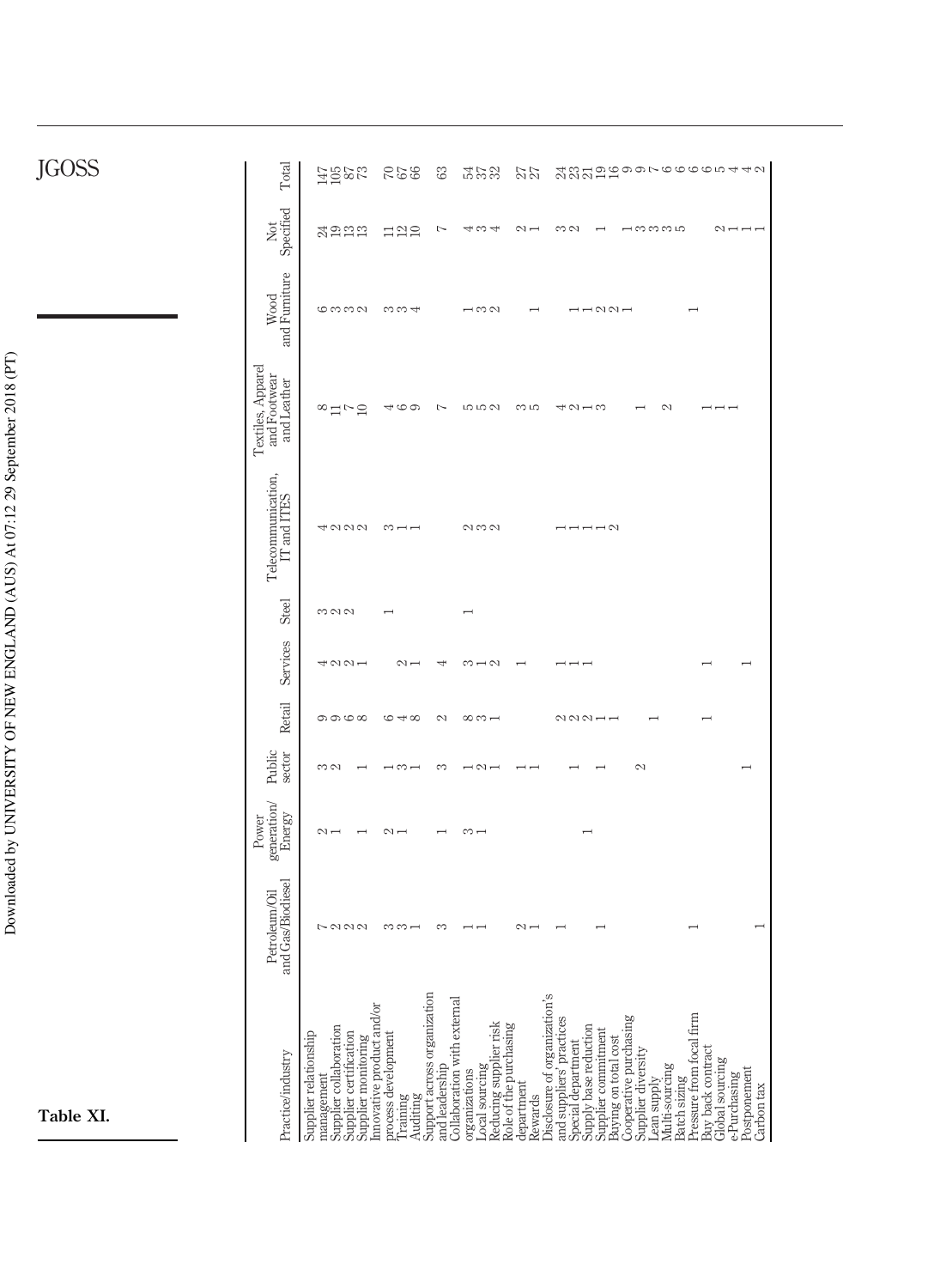| Practice/country                                                                                                                                                                                                                                                                                                | Australia | Belgium | Brazil                                              | Canada      | China                                       | France                                | Germany           | Hong Kong | India          | Italy                      | Korea                    | Malaysia | The Netherlands                                               |
|-----------------------------------------------------------------------------------------------------------------------------------------------------------------------------------------------------------------------------------------------------------------------------------------------------------------|-----------|---------|-----------------------------------------------------|-------------|---------------------------------------------|---------------------------------------|-------------------|-----------|----------------|----------------------------|--------------------------|----------|---------------------------------------------------------------|
| Supplier relationship                                                                                                                                                                                                                                                                                           |           |         | 4                                                   | S           | $\circ$                                     | 2                                     | S                 |           | $\sim$         | S                          |                          |          |                                                               |
| Innovative product and/or<br>Supplier collaboration<br>Supplier certification<br>Supplier monitoring<br>management<br>Training<br>Auditing                                                                                                                                                                      |           |         | $\infty$<br>3<br>$\sim$<br>$\overline{\phantom{0}}$ | S<br>$\sim$ | $m \leftrightarrow m$ $m \leftrightarrow m$ | $\mathcal{Q} \rightarrow \mathcal{Q}$ | $5.5000 + 5.000$  |           | $21 - 12 - 12$ | 2<br>52 H<br>$\Rightarrow$ |                          |          | $\mathcal{Q} \rightarrow \mathcal{Q} \rightarrow \mathcal{Q}$ |
| Support across organization<br>Disclosure of organization's<br>Collaboration with external<br>process development<br>and leadership<br>Local sourcing<br>organizations                                                                                                                                          |           |         | $\sim$<br>$\sim$                                    |             | S<br>3                                      |                                       | 3<br>2            |           | 2              | 2                          | $\overline{\phantom{0}}$ |          | 2                                                             |
| Cooperative purchasing<br>and suppliers' practices<br>Reducing supplier risk<br>Role of the purchasing<br>Supply base reduction<br>Supplier commitment<br>Special department<br>Supplier diversity<br>Global sourcing<br>Multi-sourcing<br>e-purchasing<br>Batch sizing<br>Lean supply<br>department<br>Rewards |           |         |                                                     |             |                                             |                                       | $\mathcal{L}_{1}$ |           |                |                            |                          |          |                                                               |
| Pressure from focal firm<br>Buying on total cost<br>Buy Back contract<br>Postponement<br>Carbon tax                                                                                                                                                                                                             |           |         | $\overline{ }$ $\overline{ }$                       |             |                                             |                                       |                   |           |                |                            |                          |          | (continued)                                                   |
| Table XII.<br>Practices -<br>countrywise<br>distribution of<br>papers                                                                                                                                                                                                                                           |           |         |                                                     |             |                                             |                                       |                   |           |                |                            |                          |          | Practices of<br>sustainable<br>sourcing                       |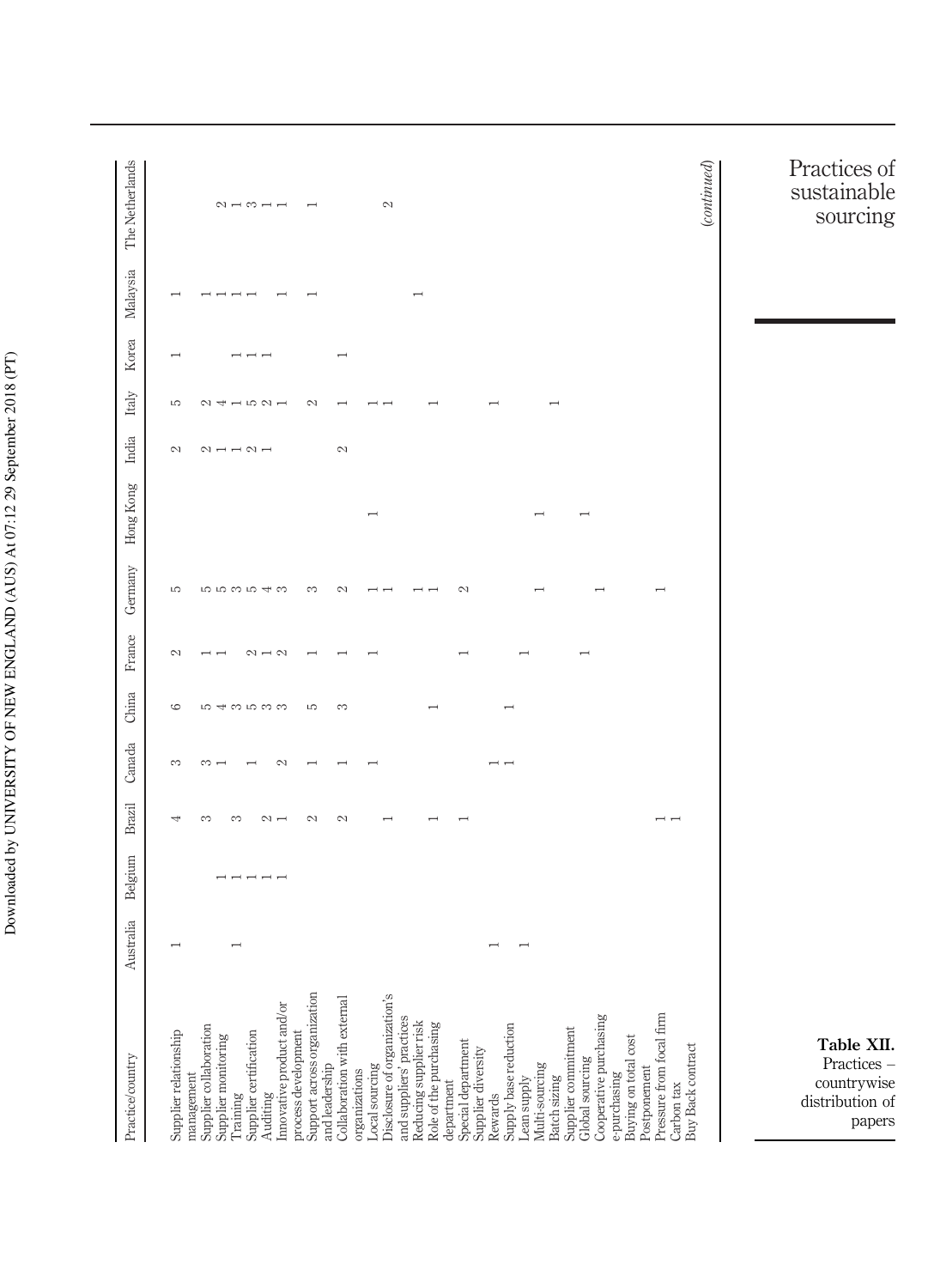|                                                    | Norway                   | Portugal | Spain | Sri Lanka | Sweden        | Switzerland | Taiwan | Thailand       | UK                                                                                                                                                                                                                                                                                                                                                                                                                                                                                                                | USA               | Multiple                                                           | Not Specified                             |
|----------------------------------------------------|--------------------------|----------|-------|-----------|---------------|-------------|--------|----------------|-------------------------------------------------------------------------------------------------------------------------------------------------------------------------------------------------------------------------------------------------------------------------------------------------------------------------------------------------------------------------------------------------------------------------------------------------------------------------------------------------------------------|-------------------|--------------------------------------------------------------------|-------------------------------------------|
| Supplier relationship                              | 2                        |          |       |           | ∞             |             |        |                | $\infty$                                                                                                                                                                                                                                                                                                                                                                                                                                                                                                          | $\overline{10}$   | $\approx$                                                          | Ħ                                         |
| Supplier collaboration                             |                          |          |       |           |               |             | 2      |                |                                                                                                                                                                                                                                                                                                                                                                                                                                                                                                                   |                   |                                                                    |                                           |
| Supplier monitoring                                | - 222                    |          |       |           | $200 + 37 -$  |             |        | ⊣              | <b>COOOOO</b>                                                                                                                                                                                                                                                                                                                                                                                                                                                                                                     | 00 00 10 10 00 00 | $\infty \infty \sim \infty$                                        | $\mathbf{N}$ a a $\infty$ $\sim$ $\infty$ |
| Supplier certification                             |                          |          |       |           |               |             |        |                |                                                                                                                                                                                                                                                                                                                                                                                                                                                                                                                   |                   |                                                                    |                                           |
|                                                    |                          |          |       |           |               |             |        |                |                                                                                                                                                                                                                                                                                                                                                                                                                                                                                                                   |                   |                                                                    |                                           |
| Innovative product and/or                          |                          |          |       |           |               |             |        |                |                                                                                                                                                                                                                                                                                                                                                                                                                                                                                                                   |                   |                                                                    |                                           |
| Support across organization<br>process development |                          |          |       |           |               |             |        | $\sim$         | 3                                                                                                                                                                                                                                                                                                                                                                                                                                                                                                                 | G                 | 3                                                                  | ⊣                                         |
| Collaboration with external                        |                          |          |       |           | $\mathcal{C}$ |             |        | $\overline{ }$ | S                                                                                                                                                                                                                                                                                                                                                                                                                                                                                                                 | 4                 | 3                                                                  | ∞                                         |
|                                                    |                          |          |       |           |               |             |        |                |                                                                                                                                                                                                                                                                                                                                                                                                                                                                                                                   |                   |                                                                    |                                           |
| `໙<br>Disclosure of organization                   |                          |          |       |           |               |             |        |                | ∼                                                                                                                                                                                                                                                                                                                                                                                                                                                                                                                 | $\omega$ 4        |                                                                    |                                           |
| and suppliers' practices                           |                          |          |       |           |               |             |        |                |                                                                                                                                                                                                                                                                                                                                                                                                                                                                                                                   |                   |                                                                    |                                           |
| Reducing supplier risk<br>Role of the purchasing   |                          |          |       |           |               |             |        |                | $\sim \infty$                                                                                                                                                                                                                                                                                                                                                                                                                                                                                                     | $\frac{1}{2}$     | $\overline{5}$                                                     | $\sim$ $-$                                |
|                                                    |                          |          |       |           |               |             |        |                |                                                                                                                                                                                                                                                                                                                                                                                                                                                                                                                   |                   |                                                                    |                                           |
| Special department<br>Supplier diversity           |                          |          |       |           |               |             |        |                | $\mathcal{O} \circ \mathcal{O} \circ \mathcal{O} \circ \mathcal{O} \circ \mathcal{O} \circ \mathcal{O} \circ \mathcal{O} \circ \mathcal{O} \circ \mathcal{O} \circ \mathcal{O} \circ \mathcal{O} \circ \mathcal{O} \circ \mathcal{O} \circ \mathcal{O} \circ \mathcal{O} \circ \mathcal{O} \circ \mathcal{O} \circ \mathcal{O} \circ \mathcal{O} \circ \mathcal{O} \circ \mathcal{O} \circ \mathcal{O} \circ \mathcal{O} \circ \mathcal{O} \circ \mathcal{O} \circ \mathcal{O} \circ \mathcal{O} \circ \mathcal{$ | 3                 | $\sim$                                                             | ⊣ ന                                       |
|                                                    | $\overline{\phantom{0}}$ |          |       |           |               |             |        |                |                                                                                                                                                                                                                                                                                                                                                                                                                                                                                                                   |                   |                                                                    |                                           |
| Supply base reduction                              |                          |          |       |           |               |             |        |                |                                                                                                                                                                                                                                                                                                                                                                                                                                                                                                                   |                   | $\begin{array}{c} \n 1 & 0 \\ \n 0 & 0 \\ \n 1 & 1 \n \end{array}$ |                                           |
|                                                    |                          |          |       |           |               |             |        |                |                                                                                                                                                                                                                                                                                                                                                                                                                                                                                                                   |                   |                                                                    | ന ഥ                                       |
| Supplier commitment                                |                          |          |       |           |               |             |        |                |                                                                                                                                                                                                                                                                                                                                                                                                                                                                                                                   | 2                 |                                                                    |                                           |
|                                                    |                          |          |       |           |               |             |        |                |                                                                                                                                                                                                                                                                                                                                                                                                                                                                                                                   |                   | $\sim$ $ -$                                                        |                                           |
| Cooperative purchasing                             |                          |          |       |           |               |             |        |                | ∞                                                                                                                                                                                                                                                                                                                                                                                                                                                                                                                 |                   |                                                                    |                                           |
| Buying on total cost                               |                          |          |       |           |               |             |        |                |                                                                                                                                                                                                                                                                                                                                                                                                                                                                                                                   | $\mathcal{L}$     |                                                                    | $\sim$ $-$                                |
| Pressure from focal firm                           |                          |          |       |           |               |             |        |                | 2                                                                                                                                                                                                                                                                                                                                                                                                                                                                                                                 |                   |                                                                    |                                           |
|                                                    |                          |          |       |           |               |             |        |                |                                                                                                                                                                                                                                                                                                                                                                                                                                                                                                                   |                   |                                                                    |                                           |
| Buy Back contract                                  |                          |          |       |           |               |             |        |                |                                                                                                                                                                                                                                                                                                                                                                                                                                                                                                                   |                   |                                                                    |                                           |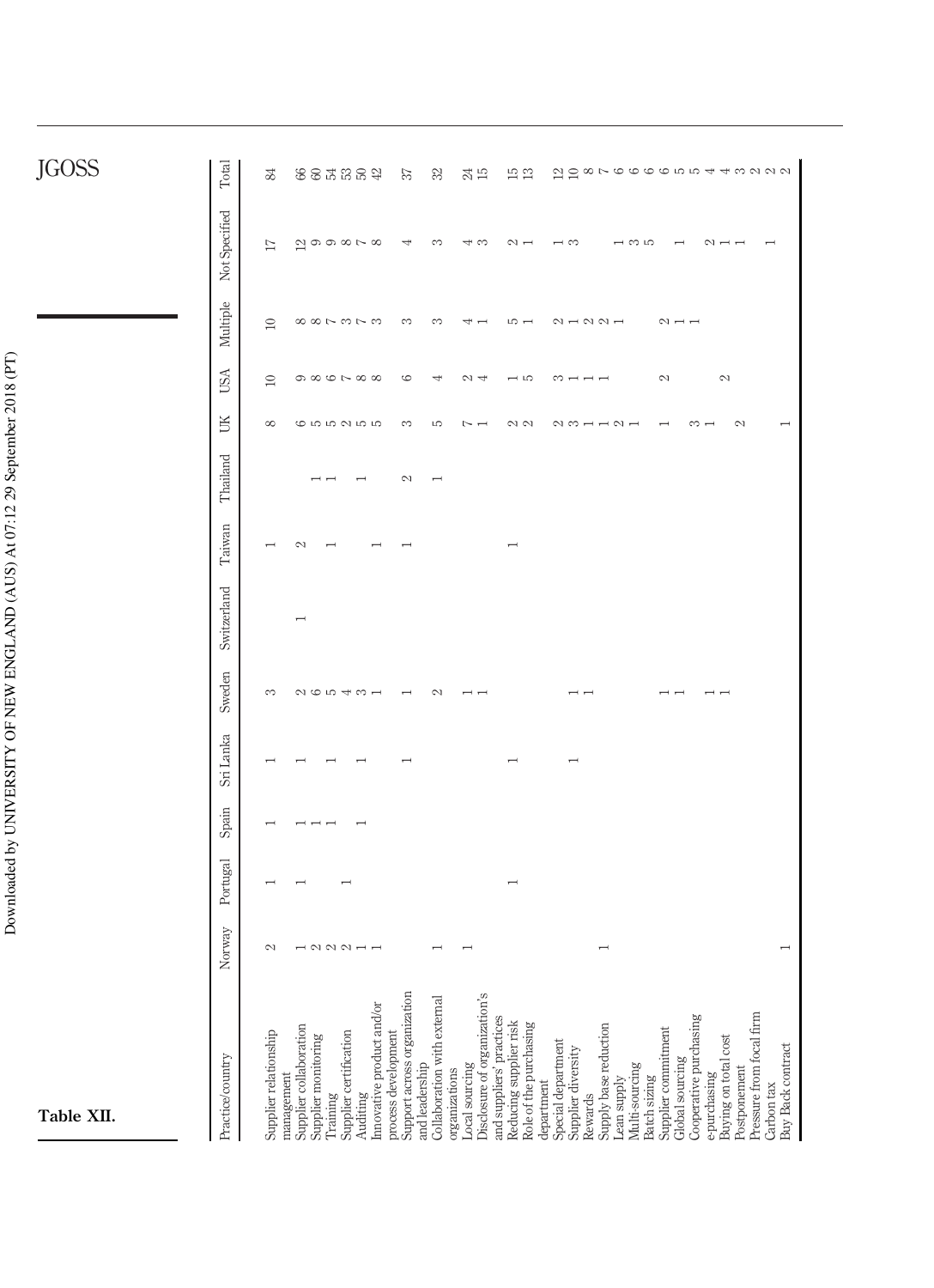value chain is increasing. Moreover, these industries are also facing an increasing demand of sustainable products from their customers and other stakeholders. Many studies are conducted in multiple industries and countries for establishing the generality of findings. These studies use various methodologies; however, they are mostly performed using case studies or survey-based methods.

Studies considering the TBL factors are increasing in number due to increase in the global sourcing activities for meeting customer requirements. These organizations are constantly under stringent scrutiny of different stakeholders, with respect to their sourcing activities. They face a higher risk in issues related to the TBL factors such as local people's rights, child labor, deforestation, rapid climate changes, ecological conservation and regulation and implementation of intellectual property rights.

However, there is more focus on the literature related to environmental factors than on the literature related to social factors. The focus on environmental factors is in line with the increased focus of stakeholders on green practices.

Firms adopt sustainability in their sourcing practices as a result of stakeholders' pressures and compliance factors, yet other motives such as cost reduction and image building also compel firms to adopt sustainable sourcing. Initially, sustainable sourcing practices were adopted as a reaction to the government policies and market pressures. However since the past decade, the firms have been proactively adopting sustainability in their sourcing activities so as to get a competitive advantage. The motives for adopting sustainable sourcing vary across industry and geographic locations. These variations are due to differences in involvement of suppliers in the value chain, suppliers' role in competitive strategy, rules, regulations and norms prevailing in industry/country, and stakeholders' awareness, expectations and involvement.

Sustainable sourcing is done through various processes such as supplier management, developing newer specifications and evaluation methods for supplier selection and designing sustainable buying policies and strategies. Trust building, communication, restricting purchase only to sustainable products and from sustainable suppliers, code of conduct, stakeholder collaboration, etc., can also be useful in achieving sustainable sourcing. The initial studies were focused on buyer-centric processes. This focus has shifted to collaborative processes that involve suppliers. There is a variation in the processes followed by industries based on the number of suppliers, role played by suppliers in product delivery, etc. Processes also change based on the developmental stages of countries.

These processes are implemented mainly through supplier relationship management, supplier collaboration, new product and process development, supplier monitoring, auditing and inspections. These tools are equally popular across industries and geographic locations. Other sourcing levers such as single sourcing, e-purchasing, buying on total cost and reducing suppliers' risk are also used for attaining sustainable sourcing. There has been an increase in the collaborative practices that involve suppliers and other external organizations, training and development activities, transparency and support from and within organizations in the recent time.

This study suggests that the research in sustainable sourcing is multileveled and involves various functional departments in a firm. It is diverse and fragmented and is more concentrated on certain geographic areas, industries and methodologies. The complexity arising from these factors can be addressed through, within and across organizational support by developing a more robust and holistic framework for attaining sustainable sourcing. Such frameworks need strong theoretical backing.

These frameworks (models) should provide answers to the questions raised by Whetten (1989) in his seminal work, "What contributes a theoretical contribution?", namely, what's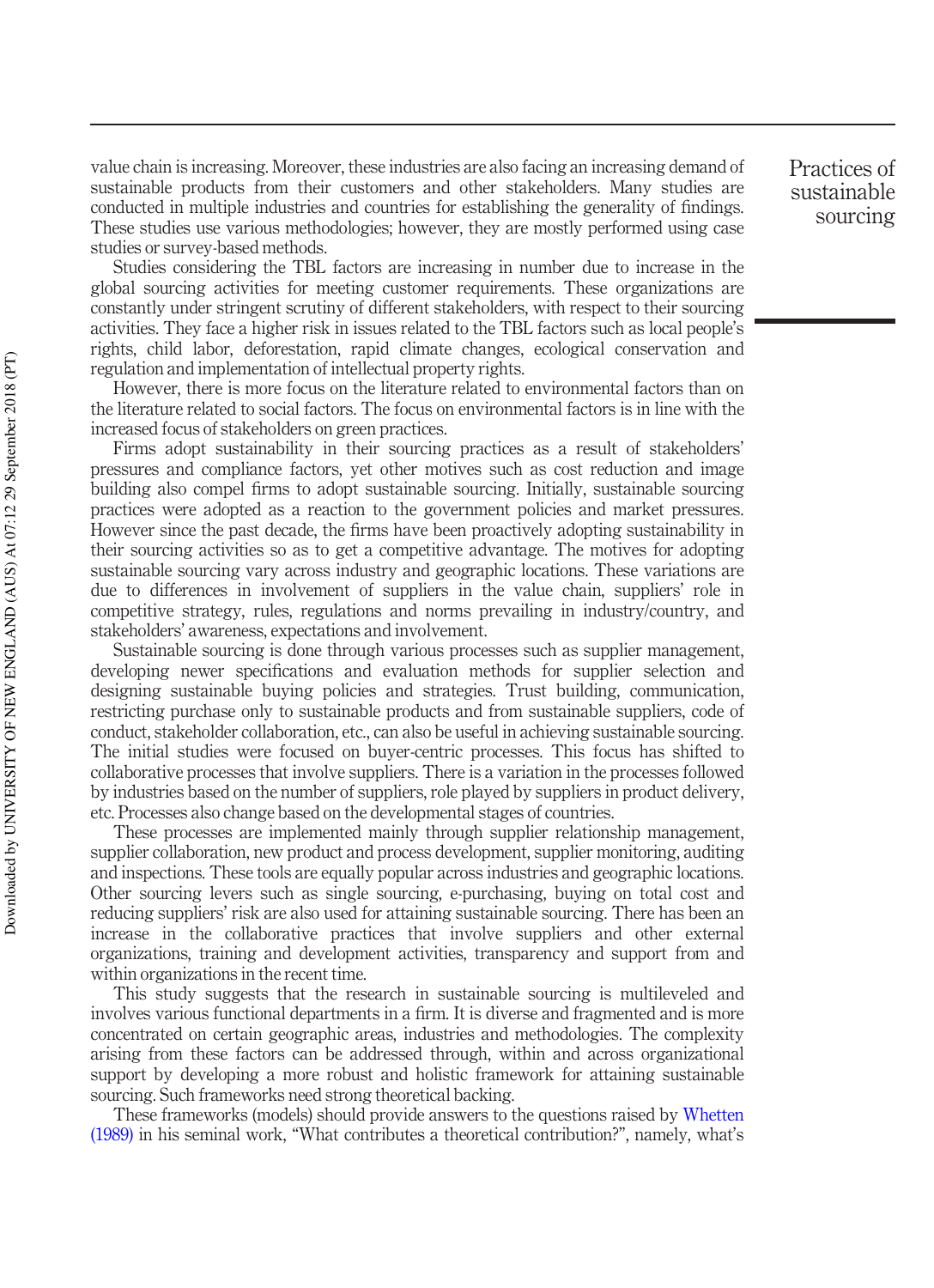new; so what; why so; well done; done well?; why now?; who cares?, related to sustainable sourcing.

To meet the requirement for robust and holistic models (why now?), future studies should propose a composite method for monitoring and controlling the sustainability aspects of supply management (what's new). This will help address the cause and effect relationship between the TBL factors and performance indicators to be used for judging the success of sustainable sourcing from the buyers' and suppliers' perspectives (so what). These models should consider all three aspects related to sustainable sourcing. They should consider motives for adopting sustainability by buyers and suppliers, processes to be used for attaining motives and tools to be used (why so).

#### 6. Framework for future research

This study proposes a framework that follows Whetten (1989) (Figure 3). This framework can be used for assessing the impact of changes in the TBL policy, suppliers' capabilities, suppliers' policies and practices, buyers' sourcing strategy, its business environment, stakeholders' expectations, target performance level, any changes in government policies and suppliers' evaluation and selection strategies used. These changes need to be dynamically assessed. The complexity of this framework may increase because of the dynamic nature and interrelationships between the various agents (organizations) involved. This type of complex and dynamic framework can be implemented using the methods like the agent-based modeling or system dynamics (Ambekar *et al.*, 2015).

The proposed framework consists of the buyer and the supplier as two entities (agents) and interaction between them through processes of sustainable sourcing (sustainable sourcing strategy), sustainability factors and practices followed for sustainable sourcing (supplier evaluation and selection methods).

#### *6.1 Buyers*

Buyers can be manufacturers or retailers. They buy raw materials, semi-finished products, finished products or services for attaining their business objectives:

- The buyer's decision on sustainable sourcing is based on the motives such as pressure from stakeholders (Schneider *et al*., 2014; Meehan and Bryde, 2015; Wan Ahmad *et al*., 2016), compliance requirements (Neumüller *et al*., 2016; Hsu *et al*., 2016; Turker and Altuntas, 2014) and some other motives. In the changing market conditions, buyers are required to comply with certain regulatory and discretionary standards in terms of products and processes. Further, stakeholders also compel them to adopt sustainability practices. Sometimes, market conditions (Schneider *et al*., 2014; Perry *et al*., 2015), competitor actions (Meehan and Bryde, 2015; Thomas *et al*., 2016; Hsu *et al.*, 2016), vision of the top management (Wright, 2016; Enarsson, 1998), etc., also push buyers to adopt sustainability. The motives to adopt sustainable sourcing would vary from industry to industry and also change based on the geographic location of buyers.
- This affects the performance and image of the buyer. It may help buyers to gain a competitive advantage (Thomas *et al*., 2016; Markley and Davis, 2007; Liotta *et al*., 2015), a better image in the society (Ghosh and Shah, 2012; Meinlschmidt *et al*., 2016), particularly among customers and suppliers and reduce the cost of supplies by reducing wastage and scrap (Perotti *et al*., 2012; Andriolo *et al*., 2015; Mann *et al*., 2014). This may lead to increased market share (Dabhilkar *et al*., 2016; Aragão *et al*., 2017; Formentini and Taticchi, 2016), risk reduction in supplies (Aragão *et al*., 2017;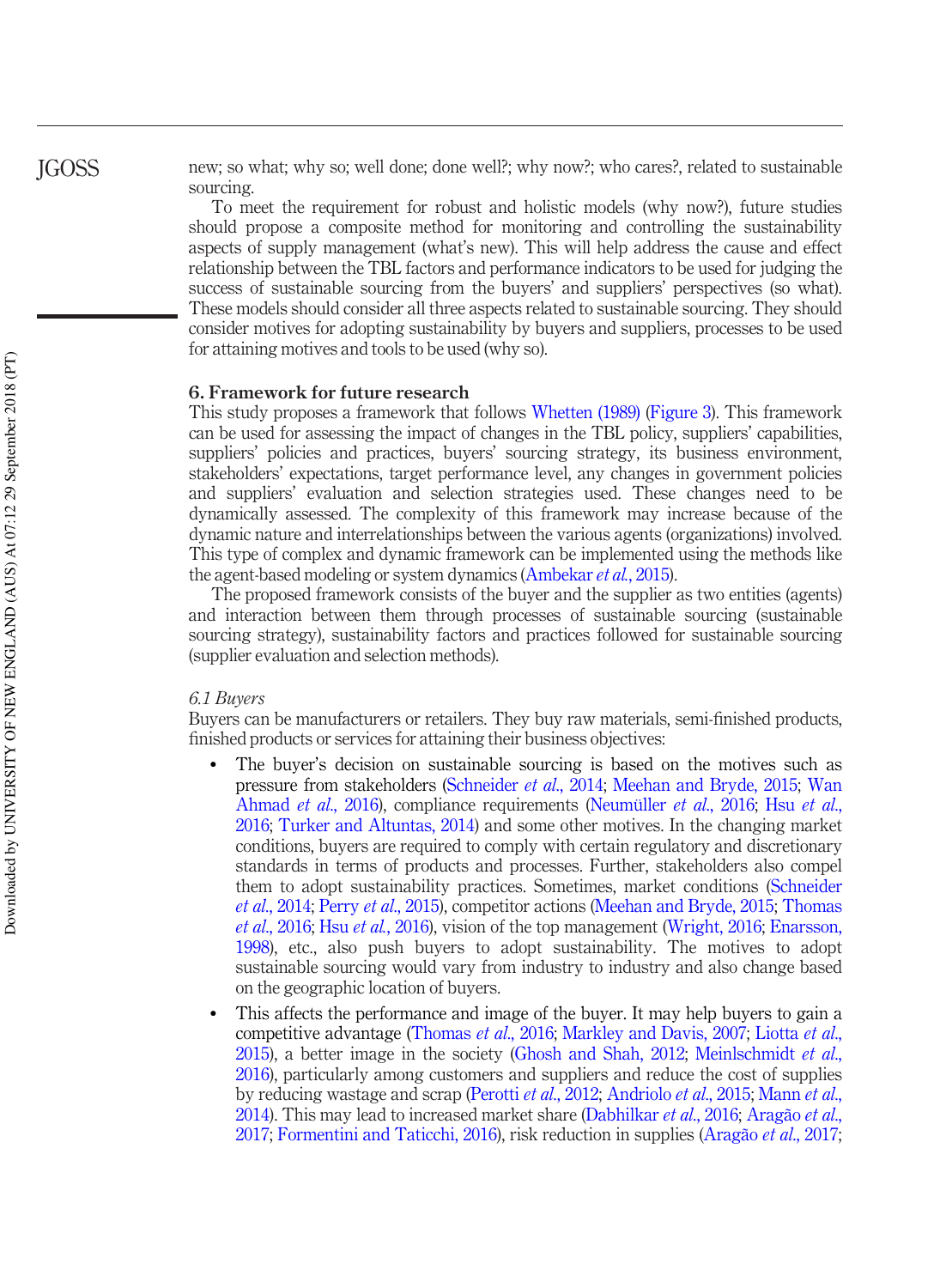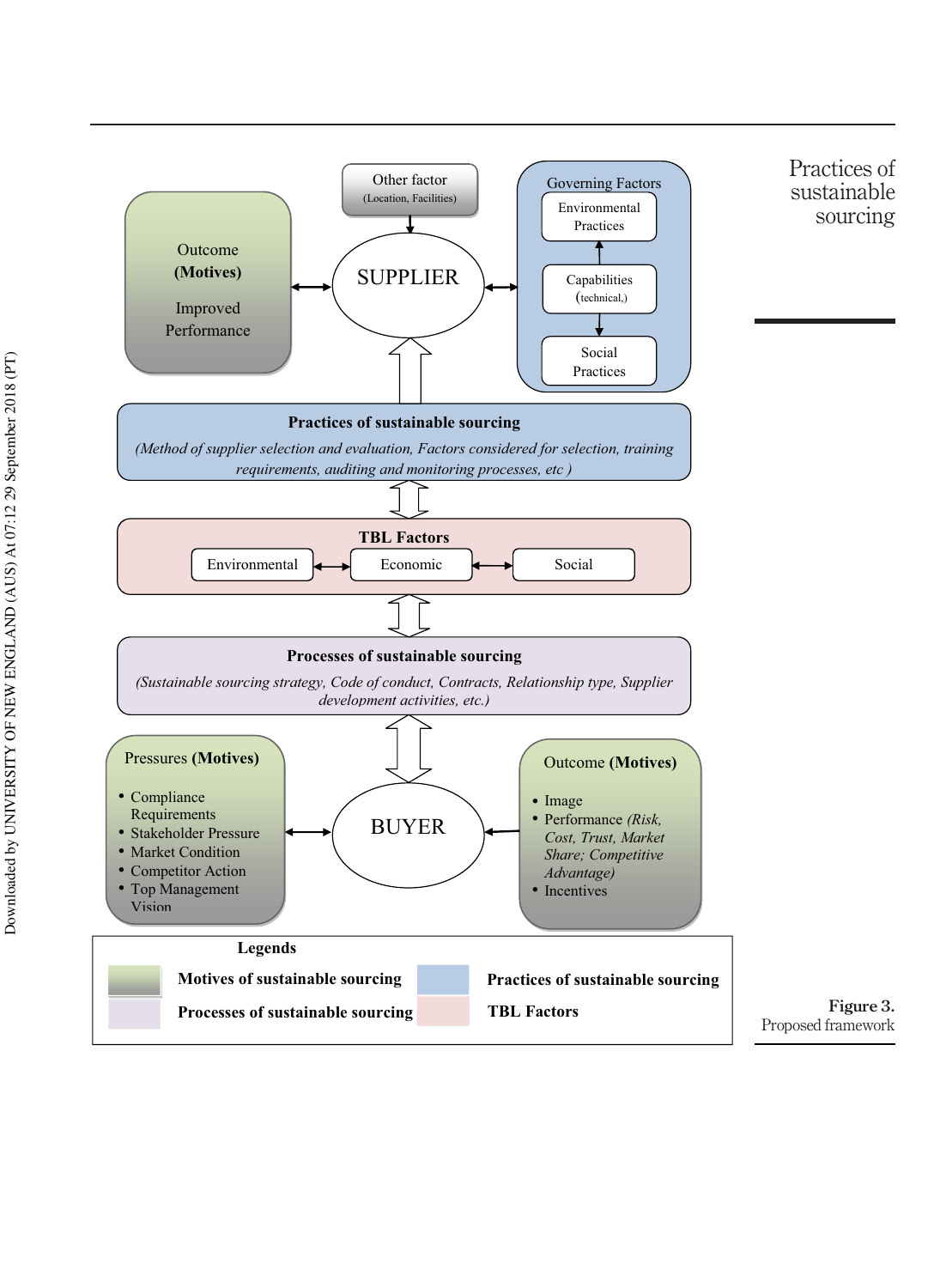### **IGOSS**

Govindan *et al*., 2014; Frostenson and Prenkert, 2015), improved trust (Zorzini *et al*., 2015; Winter and Knemeyer, 2013) and attracts benefits given by the government and other NGOs.

- In some cases, the outcome in terms of performance and image also motivates buyers to follow certain sustainability practices in their business processes.
- The decision of adopting sustainability in processes pushes firms to develop a suitable sustainable sourcing strategy given the importance of suppliers in attaining sustainability goals.

#### *6.2 Suppliers*

Suppliers are manufacturers, traders or service providers. Their firms supply products and services to buyers across the world:

- When buyers adopt sustainability, suppliers' performance will be governed by their order-winning capabilities in these changing conditions.
- Order-winning capabilities are dependent on sustainable sourcing practices followed by the buyers such as supplier evaluation and selection methods (Thomas *et al*., 2016; Strand, 2009; Busse *et al*., 2016), environmental and social practices followed by suppliers (Høgevold *et al*., 2014) and other factors including location, infrastructure facilities, membership of clusters and cooperation with other organization.
- Order-winning capabilities are governed by suppliers' internal capabilities such as technical, human and financial capabilities and their willingness to adopt environmental and social practices in their operations (Paulraj, 2011).
- If suppliers enhance their sustainability capabilities, it just not only improves their order-winning capabilities but also provides them with a competitive advantage, which may eventually lead to an improved performance (Reuter *et al*., 2010).

The performance outcomes sometimes also motivate suppliers to develop their capabilities and follow certain practices that lead to sustainability.

#### *6.3 Processes of sustainable sourcing*

Processes of sustainable sourcing should decide suitable sourcing strategies. Such strategies should also consider the sustainable objectives of buyers. It specifies means by which buyers can achieve sustainable sourcing. It will be in the form a combination of processes as suggested in the previous section such as code of conduct (Morali and Searcy, 2013; Henninger *et al.*, 2016; Meinlschmidt *et al.*, 2016), type of contracts to be used for sourcing (Formentini and Taticchi, 2016; Beske, 2012), relationships to be maintained with suppliers (Perotti *et al.*, 2012; Høgevold *et al.*, 2014; Perry *et al.*, 2015) and supplier development activities (Mamic, 2005; Formentini and Taticchi, 2016; Liotta *et al.*, 2015), internal changes to be made in the sourcing/purchasing function (Wong *et al.*, 2015; Hovelaque and Bironneau, 2015), possible development of new processes and products (Chen *et al.*, 2015; Dabhilkar *et al.*, 2016), types of suppliers and products to be selected, portfolio of products and suppliers, etc. A suitable sourcing strategy would be based on the industry and geographic location of the buyer and should provide details about practices of sustainable sourcing such as the specifications to be used for supplier selection (Thomas *et al.*, 2016; Høgevold *et al.*, 2014), supplier assessment systems to be used (Brindley and Oxborrow,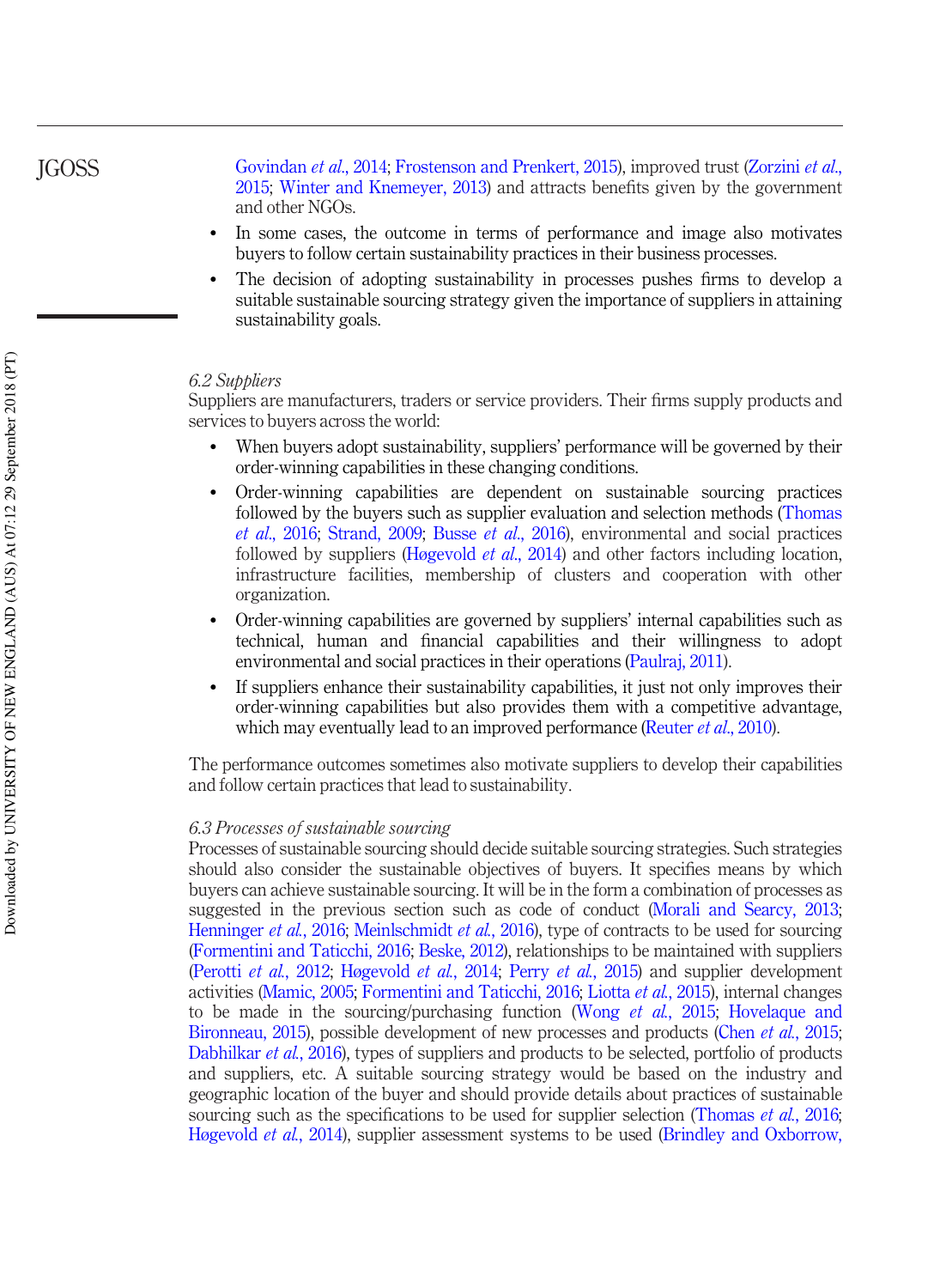2013; Frostenson and Prenkert, 2015), ranking methods for suppliers (Hsu *et al.*, 2016; Gualandris *et al.*, 2014), possible collaborations to be made (Thomas *et al.*, 2016; Turker and Altuntas, 2014; Chen *et al.*, 2015), etc.

#### *6.4 Triple bottom line factors*

Based on the sustainability objectives and processes of sustainable sourcing, the buyer decides about various elements of TBL. Buyers specify the different factors to be included for assessing their suppliers in terms of three sustainability factors. These factors also get influenced by the practices of sustainable sourcing such as supplier evaluation and selection methods used and other environmental factors in which buyers/suppliers work. It will include both qualitative and quantitative factors that will be used for the assessment of suppliers. Thus, the TBL factors act as a bridge between the processes and practices of sustainable sourcing at equilibrium.

#### *6.5 Practices of sustainable sourcing*

Based on the various elements of sustainability factors, buyers develop their practices of sustainable sourcing for supplier evaluation and selection method. The selection method specifies various factors for supplier evaluation to grade them relatively. The selected method also provides guidelines for measuring the different parameters of supplier evaluation and selection method (Andriolo *et al.*, 2015; Brindley and Oxborrow, 2013), training requirements (Beske, 2012; Meehan and Bryde, 2015; Wan Ahmad *et al.*, 2016), auditing and monitoring processes to be used (Meehan and Bryde, 2015; Dabhilkar *et al.*, 2016; Wright, 2016), certification requirements (Gugler and Shi, 2009; Ingenbleek and Reinders, 2013; Busse *et al.*, 2016), rewards and penalties for non-compliance (Meehan and Bryde, 2015; Turker and Altuntas, 2014; Formentini and Taticchi, 2016), product costing, role and functions to be performed by the purchasing department (Wan Ahmad *et al.*, 2016; Walker *et al.*, 2009; Goebel *et al.*, 2012), etc. The evaluation method ranges from simple ranking methods to complex methods that use combinations of different evaluation tools.

The proposed framework can act as a bridge between theory building and theory testing for a holistic model that can help to balance the buyers' requirements and suppliers' capabilities. This framework should be able to provide a fit between the buyer and the supplier by matching practices and processes followed by the buyers and order-winning capabilities of the suppliers. Both buyers and suppliers take various initiatives for improving their sustainability performance. But for the effectiveness of these initiatives to improve the overall supply chain performance, it is necessary to check their fit.

The logical next step in this direction would be to design scales for measuring motives, practices and processes holistically from the end of buyers and suppliers. These scales can be verified and validated by considering the opinions of buyers and suppliers across industry and geography. These scales should be developed in the manner so that they can be used effectively for multiple methods of research. The proposed framework along with the developed scale can be a starting point for the research using methods such as system dynamics, experimental studies and mixed methods that are not so popular in the extant literature (Figure 2).

The future research in the area of sustainable sourcing is expected to be moving from the focus on compliance-related factors to outcome-related factors. This shift is due to the large-scale initiatives adopted by the supply networks across the globe. These initiatives are the outcome of increasing awareness of sustainability among the masses and proactive approaches followed by the firms for smooth coordination in the supply network. Further, these firms will adopt processes and practices that can help in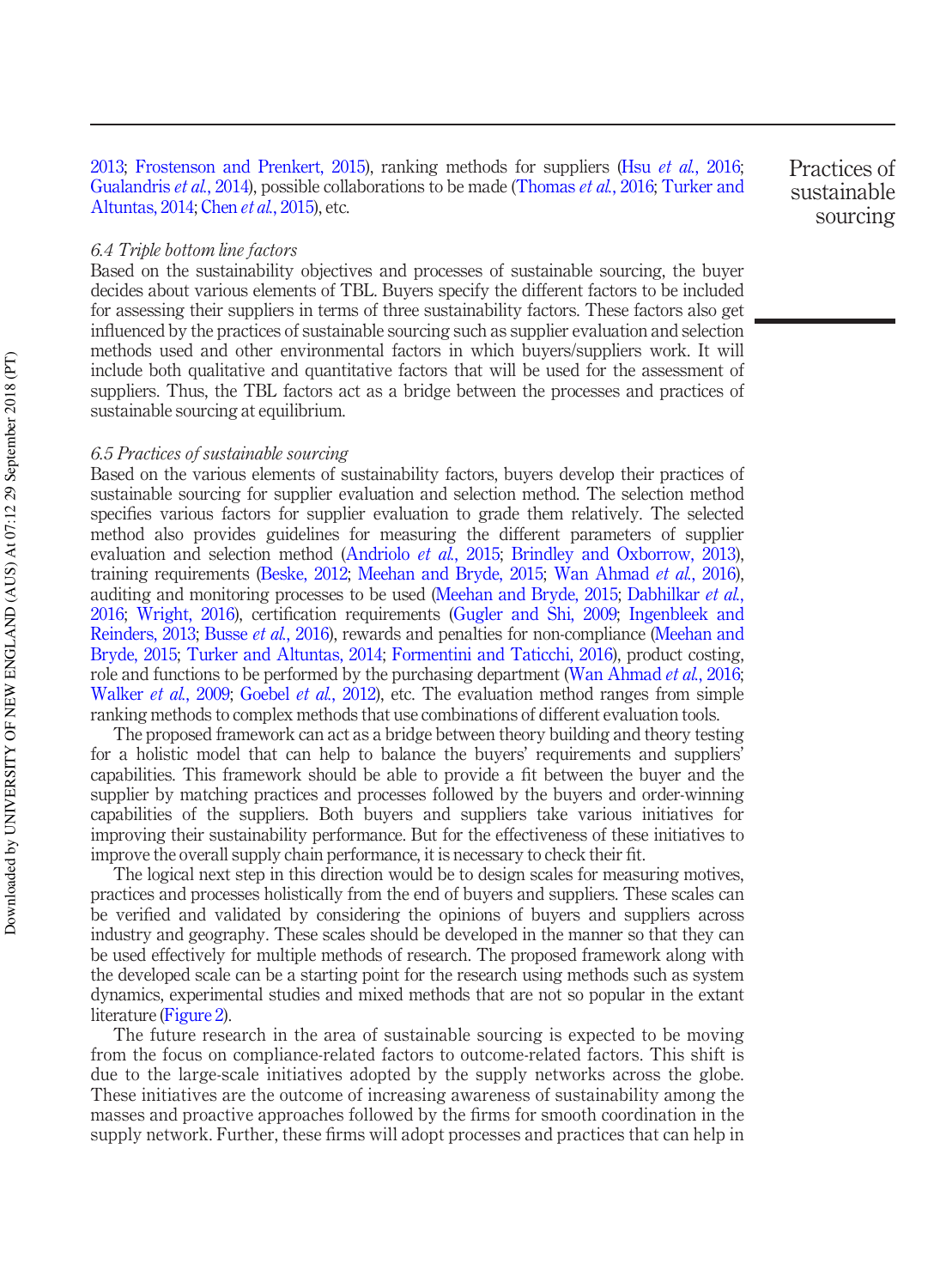controlling and coordinating the global multi-echelon network of suppliers. Consequently, the future research should be focusing on portfolio management, vertical and horizontal coordination, stakeholder collaboration, reverse logistics, vendor rating systems and the like. This shift is likely to change the practices followed for sustainable sourcing in the direction of e-purchasing, carbon tax, supplier diversity, supplier commitment, supplier development through training and rewards systems. This shift of practices would help in ensuring better supplier relationship management to realize the fit between buyers and suppliers.

#### 7. Conclusion

This study provides a comprehensive review of the literature related to sustainable sourcing. It defines the concept of sustainable sourcing and provides an analysis of the published research work on various dimensions including the country of study, industries where studies were carried out, methodologies used, motives and pressures for sustainable sourcing, processes used for attaining sustainable sourcing and tools, methods and practices used for achieving sustainable sourcing. This analysis takes the present review available in the literature forward and answers the questions on why, what and how related to sustainable sourcing.

This study can be helpful to both researchers and practicing managers. It provides a snapshot of the work done on sustainable sourcing, which can be used as a base for research addressing specific aspects of sustainable sourcing or for building strategies related to sustainable sourcing.

This study has developed a sourcing sustainability framework to provide a composite method for monitoring and controlling the sustainability aspects of supply management. The sustainability framework is based on the comprehension of the reviewed literature, with due consideration of not only suppliers' and buyers' views but also the importance of suppliers' adoptability of the proposed framework. This framework addresses the cause and effect relationship between the TBL factors and performance of both buyers and suppliers.

This study can be extended by building a holistic sustainable sourcing model using a system dynamic or agent-based simulation model. The proposed framework may also be tested for understanding whether the actual sustainable sourcing process is the same as proposed by the present study. This does indicate a need for a substantial empirical work through a large-scale survey or a case study. The future extension of this review may involve in-depth analyses of specific aspects. These aspects may include industry, country, theory, methodology or journal-specific reviews, reviews specifically addressing a particular aspect of sourcing like supplier selection or sourcing strategies. It would be interesting to highlight the interplay among motives, processes and practices.

#### References

- Ambekar, S., Kapoor, R. and Mehta, P. (2015), "Structural mapping of public distribution system using multi-agent systems", *Business Process Management Journal*, Vol. 21 No. 5, pp. 1066-1090.
- Andriolo, A., Battini, D., Persona, A. and Sgarbossa, F. (2015), "Haulage sharing approach to achieve sustainability in material purchasing: new method and numerical applications", *International Journal of Production Economics*, Vol. 164, pp. 308-318.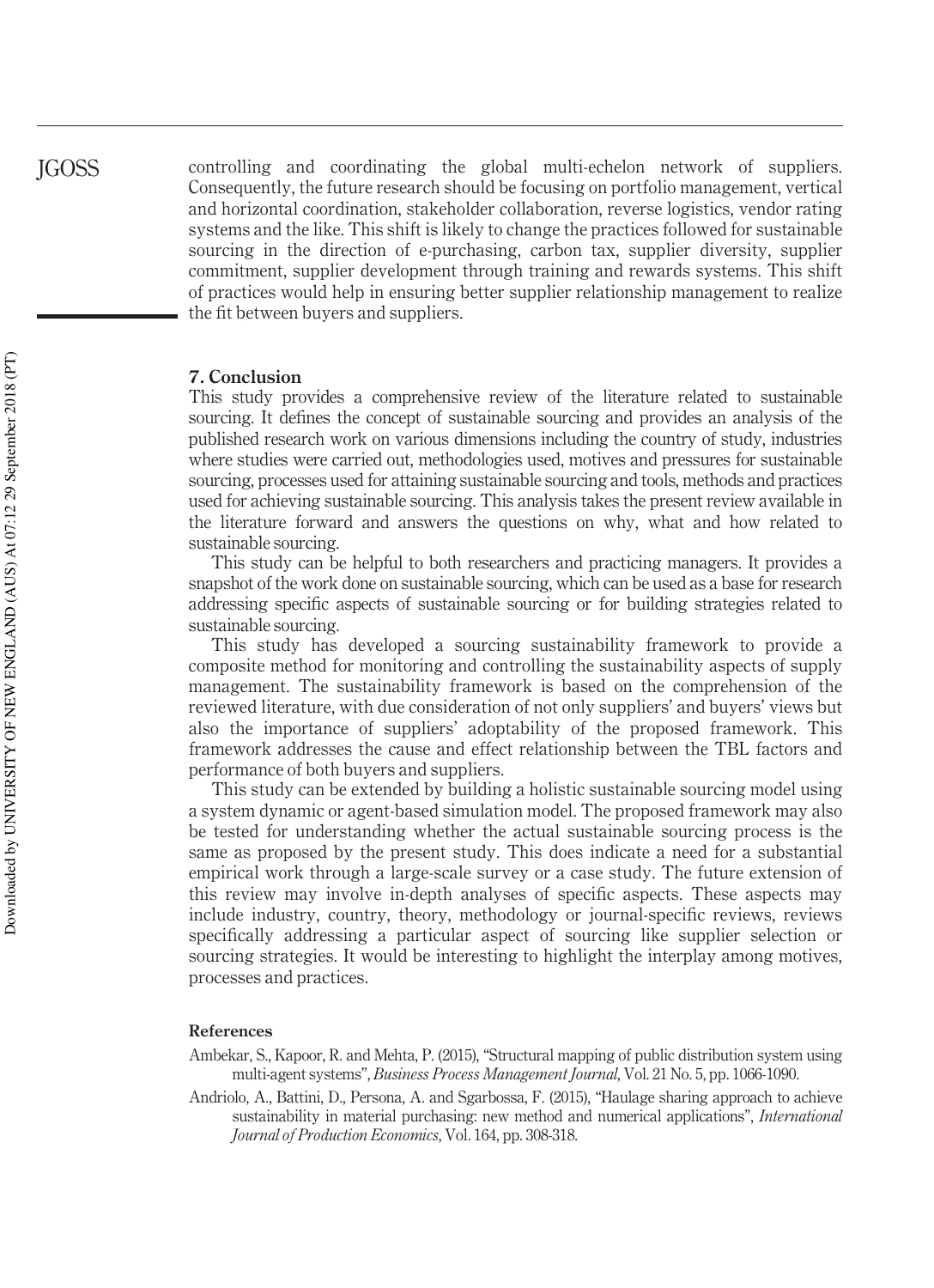- Aragão, C.G., Aragão, C.G., Jabbour, C.J.C. and Jabbour, C.J.C. (2017), "Green training for sustainable procurement? Insights from the Brazilian public sector", *Industrial and Commercial Training*, Vol. 49 No. 1, pp. 48-54.
- Beske, P. (2012), "Dynamic capabilities and sustainable supply chain management", *International Journal of Physical Distribution and Logistics Management*, Vol. 42 No. 4, pp. 372-387.
- Brindley, C. and Oxborrow, L. (2013), "Aligning the sustainable supply chain to green marketing needs: a case study", *Industrial Marketing Management*, Vol. 43 No. 1, pp. 44-55.
- Busse, C., Schleper, M.C., Niu, M. and Wagner, S.M. (2016), "Supplier development for sustainability: contextual barriers in global supply chains", *International Journal of Physical Distribution and Logistics Management*, Vol. 46 No. 5, pp. 442-468.
- Carter, C., R. and Rogers, D.S. (2008), "A framework of sustainable supply chain management: Moving toward new theory", *International Journal of Physical Distribution and Logistics Management*, Vol. 38 No. 5, pp. 360-387.
- Chen, I., J. and Paulraj, A. (2004), "Understanding supply chain management: critical research and a theoretical framework", *International Journal of Production Research*, Vol. 42 No. 1, pp. 131-163.
- Chen, Y.J., Wu, Y.J. and Wu, T. (2015), "Moderating effect of environmental supply chain collaboration: evidence from Taiwan", *International Journal of Physical Distribution and Logistics Management*, Vol. 45 Nos. 9/10, pp. 959-978.
- Christensen, J., Park, C., Sun, E., Goralnick, M. and Iyengar, J. (2008), "A practical guide is to green sourcing", *Supply Chain Management Review*, November Vol. 2008, pp. 14-21.
- Dabhilkar, M., Bengtsson, L. and Lakemond, N. (2016), "Sustainable supply management as a purchasing capability: a power and dependence perspective", *International Journal of Operations and Production Management*, Vol. 36 No. 1, pp. 2-22.
- Dai, J. and Blackhurst, J. (2011), "A four-phase AHP–QFD approach for supplier assessment: a sustainability perspective", *International Journal of Production Research*, Vol. 50 No. 19, pp. 5474-5490.
- Denyer, D. and Tranfield, D. (2009), "Producing a systematic review", in Buchanan, D. and Bryman, A. (Eds), *The Sage Handbook of Organizational Research Methods*, Sage Publications, London, Ch. 39, pp. 671-689.
- Ehrgott, M., Reimann, F., Kaufmann, L. and Carter, C., R. (2011), "Social sustainability in selecting emerging economy suppliers", *Journal of Business Ethics*, Vol. 98 No. 1, pp. 99-119.
- Elkington, J. (1998), *Cannibals with Forks: The Triple Bottom Line of the 21st Century Business*, New Society Publishers, Stoney Creek, CT.
- Eltantawy, R., A., Fox, G., L. and Giunipero, L. (2009), "Supply management ethical responsibility: reputation and performance impacts", *Supply Chain Management: An International Journal*, Vol. 14 No. 2, pp. 99-108.
- Enarsson, L. (1998), "Evaluation of suppliers: how to consider the environment", *International Journal of Physical Distribution and Logistics Management*, Vol. 28 No. 1, pp. 5-17.
- Formentini, M. and Taticchi, P. (2016), "Corporate sustainability approaches and governance mechanisms in sustainable supply chain management", *Journal of Cleaner Production*, Vol. 112, pp. 1920-1933.
- Frostenson, M. and Prenkert, F. (2015), "Sustainable supply chain management when focal firms are complex: a network perspective", *Journal of Cleaner Production*, Vol. 107, pp. 85-94.
- Ghosh, D. and Shah, J. (2012), "A comparative analysis of greening policies across supply chain structures", *International Journal of Production Economics*, Vol. 135 No. 2, pp. 568-583.
- Giunipero, L.C., Hooker, R.E. and Denslow, D. (2012), "Purchasing and supply management sustainability: drivers and barriers", *Journal of Purchasing and Supply Management*, Vol. 18 No. 4, pp. 258-269.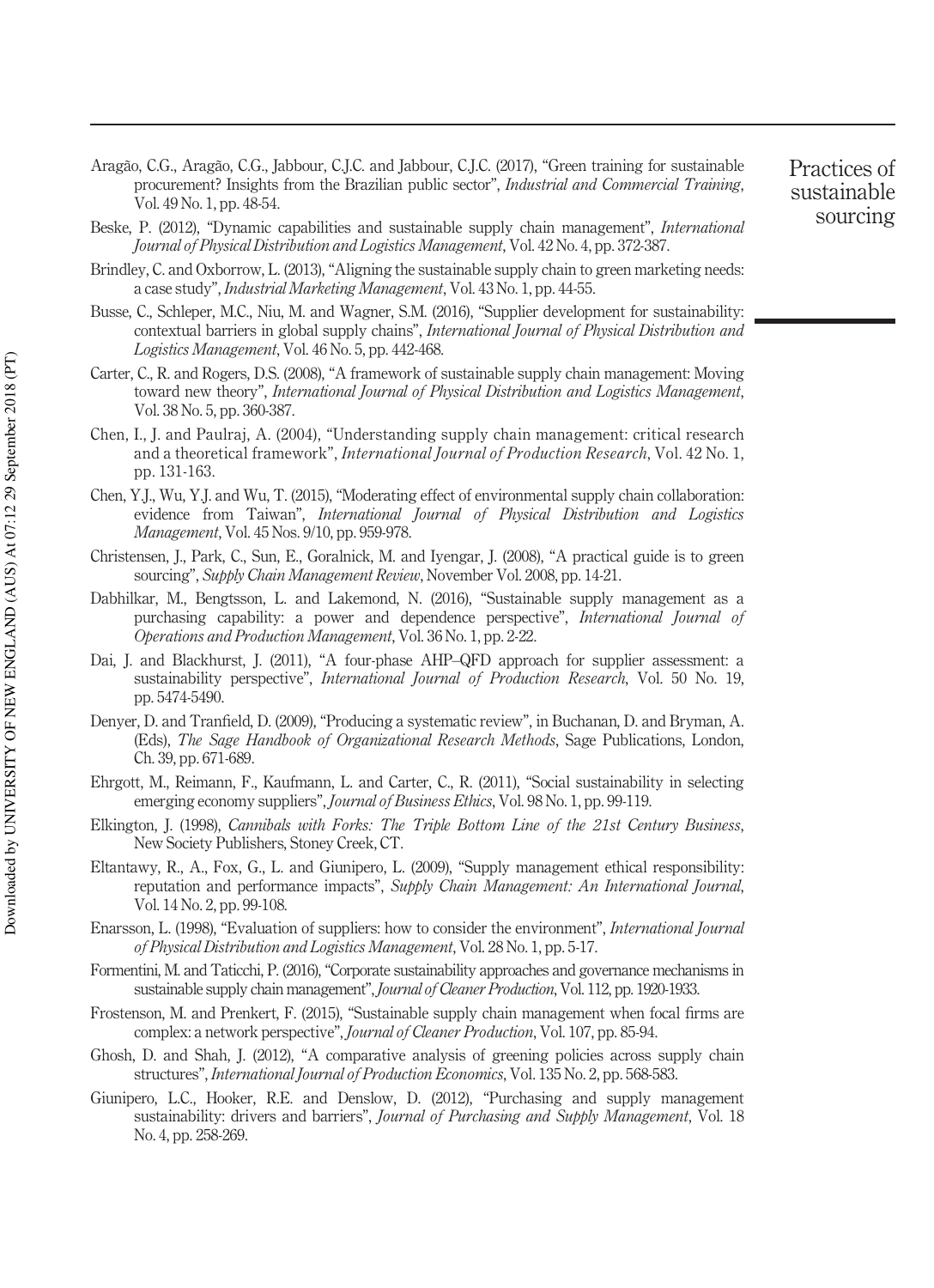- Goebel, P., Reuter, C., Pibernik, R. and Sichtmann, C. (2012),"The influence of ethical culture on supplier selection in the context of sustainable sourcing", *International Journal of Production Economics*, Vol. 140 No. 1, pp. 7-17.
	- Gold, S., Seuring, S. and Beske, P. (2010), "Sustainable supply chain management and interorganizational resources: a literature review", *Corporate Social Responsibility and Environmental Management*, Vol. 17 No. 4, pp. 230-245.
	- Govindan, K., Azevedo, S.G., Carvalho, H. and Cruz-Machado, V. (2014), "Impact of supply chain management practices on sustainability", *Journal of Cleaner Production*, Vol. 85, pp. 212-225.
	- Gualandris, J., Golini, R. and Kalchschmidt, M. (2014), "Do supply management and global sourcing matter for firm sustainability performance? An international study", *Supply Chain Management: An International Journal*, Vol. 19 No. 3, pp. 258-274.
	- Gugler, P. and Shi, J.Y. (2009), "Corporate social responsibility for developing country multinational corporations: lost war in pertaining global competitiveness?", *Journal of Business Ethics*, Vol. 87 No. S1, pp. 3-24.
	- Hajmohammad, S. and Vachon, S. (2016), "Mitigation, avoidance, or acceptance? Managing supplier sustainability risk", *Journal of Supply Chain Management*, Vol. 52 No. 2, pp. 48-65.
	- Henninger, C.E., Henninger, C.E., Alevizou, P.J., Alevizou, P.J., Oates, C.J. and Oates, C.J. (2016),"What is sustainable fashion?", *Journal of Fashion Marketing and Management: An International Journal*, Vol. 20 No. 4, pp. 400-416.
	- Hoejmose, S.U. and Adrien-Kirby, A.J. (2012), "Socially and environmentally responsible procurement: a literature review and future research agenda of a managerial issue in the 21st century", *Journal of Purchasing and Supply Management*, Vol. 18 No. 4, pp. 232-242.
	- Høgevold, N., Svensson, G., Wagner, B., Petzer, D.J., Klopper, H.B., Sosa Varela, J.C., Padin, C. and Ferro, C. (2014), "Sustainable business models corporate reasons, economic effects, social boundaries, environmental actions and organizational challenges in sustainable business practices", *Baltic Journal of Management*, Vol. 9 No. 3, pp. 357-380.
	- Hovelaque, V. and Bironneau, L. (2015), "The carbon-constrained EOQ model with carbon emission dependent demand", *International Journal of Production Economics*, Vol. 164, pp. 285-291.
	- Hsu, C.C., Tan, K.C. and Mohamad Zailani, S.H. (2016), "Strategic orientations, sustainable supply chain initiatives, and reverse logistics: empirical evidence from an emerging market", *International Journal of Operations and Production Management*, Vol. 36 No. 1, pp. 86-110.
	- Igarashi, M., Boer, L. and Fet, A., M. (2013), "What is required for greener supplier selection? a literature review and conceptual model development", *Journal of Purchasing and Supply Management*, Vol. 19 No. 4, pp. 247-263.
	- Ingenbleek, P.T. and Reinders, M.J. (2013), "The development of a market for sustainable coffee in The Netherlands: rethinking the contribution of fair trade", *Journal of Business Ethics*, Vol. 113 No. 3, pp. 461-474.
	- Johnsen, T.E., Miemczyk, J. and Howard, M. (2017), "A systematic literature review of sustainable purchasing and supply research: theoretical perspectives and opportunities for IMP-based research", *Industrial Marketing Management*, Vol. 61, pp. 130-143.
	- Kim, S., Colicchia, C. and Menachof, D. (2016), "Ethical sourcing: an analysis of the literature and implications for future research", *Journal of Business Ethics*, pp. 1-20, doi: 10. 1007/ s10551-016-3266-8.
	- Koplina, J., Seuring, S. and Mesterharm, M. (2007), "Incorporating sustainability into supply management in the automotive industry – the case of the Volkswagen AG", *Journal of Cleaner Production*, Vol. 15 Nos 11/12, pp. 1053-1062.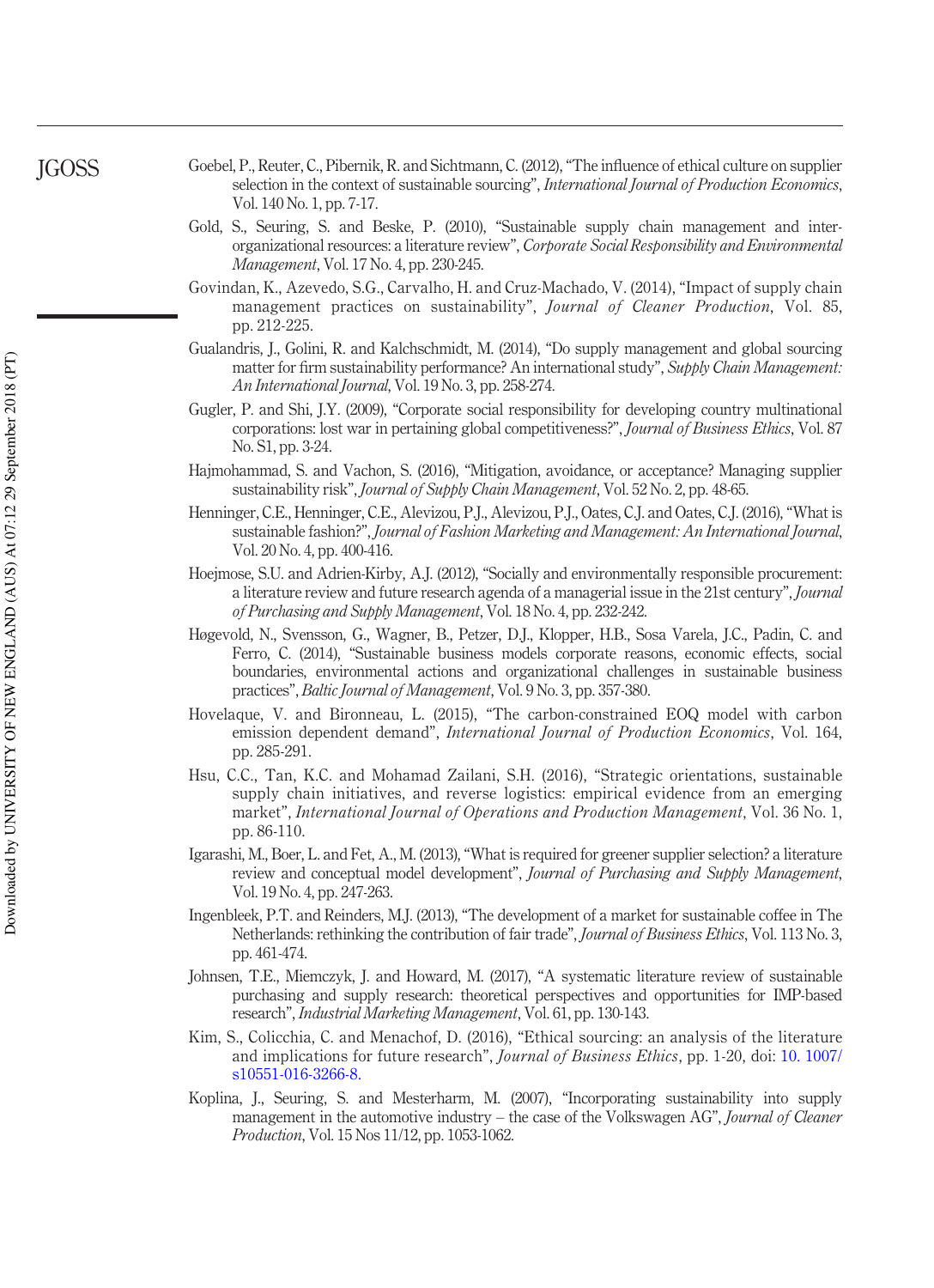- Krause, D., Vachon, S. and Klassen, R. (2009), "Special topic forum on sustainable supply chain management: introduction and reflections on the role of purchasing management", *Journal of Supply Chain Management*, Vol. 45 No. 4, pp. 18-25.
- Lee, S.Y. (2008), "Drivers for the participation of small and medium-sized suppliers in green supply chain initiatives", *Supply Chain Management: An International Journal*, Vol. 13 No. 3, pp. 185-198.
- Liotta, G., Stecca, G. and Kaihara, T. (2015), "Optimisation of freight flows and sourcing in sustainable production and transportation networks", *International Journal of Production Economics*, Vol. 164, pp. 351-365.
- Maignan, I. and McAlister, D.T. (2003), "Socially responsible organizational buying: how can stakeholders dictate purchasing policies?", *Journal of Macro Marketing*, Vol. 23 No. 2, pp. 78-89.
- Maignan, I., Hillebrand, B. and McAlister, D. (2002), "Managing Socially-Responsible buying: how to integrate non-economic criteria into the purchasing process", *European Management Journal*, Vol. 20 No. 6, pp. 641-648.
- Mamic, I. (2005), "Managing global supply chain: the sports footwear, apparel and retail sectors", *Journal of Business Ethics*, Vol. 59 Nos. 1-2, pp. 81-100.
- Mann, M., Byun, S.E., Kim, H. and Hoggle, K. (2014), "Assessment of leading apparel specialty retailers' CSR practices as communicated on corporate websites: problems and opportunities", *Journal of Business Ethics*, Vol. 122 No. 4, pp. 599-622.
- Markley, M.J. and Davis, L. (2007), "Exploring future competitive advantage through sustainable supply chains", *International Journal of Physical Distribution and Logistics Management*, Vol. 37 No. 9, pp. 763-774.
- Meehan, J. and Bryde, D.J. (2015), "A field-level examination of the adoption of sustainable procurement in the social housing sector", *International Journal of Operations and Production Management*, Vol. 35 No. 7, pp. 982-1004.
- Meinlschmidt, J., Foerstl, K. and Kirchoff, J.F. (2016), "The role of absorptive and desorptive capacity (ACDC) in sustainable supply management: a longitudinal analysis", *International Journal of Physical Distribution and Logistics Management*, Vol. 46 No. 2, pp. 177-211.
- Miemczyk, J., Johnsen, T., H. and Macquet, M. (2012), "Sustainable purchasing and supply management: a structured literature review of definitions and measures at the dyad, chain and network levels", *Supply Chain Management: An International Journal*, Vol. 17 No. 5, pp. 478 -496.
- Mizgier, K.J., Jüttner, M.P. and Wagner, S.M. (2013), "Bottleneck identification in supply chain networks", *International Journal of Production Research*, Vol. 51 No. 5, pp. 1477-1490.
- Morali, O. and Searcy, C. (2013), "A review of sustainable supply chain management practices in Canada", *Journal of Business Ethics*, Vol. 117 No. 3, pp. 635-658.
- Neumüller, C., Lasch, R. and Kellner, F. (2016), "Integrating sustainability into strategic supplier portfolio selection", *Management Decision*, Vol. 54 No. 1, pp. 194-221.
- Pagell, M. and Wu, Z. (2009), "Building a more complete theory of sustainable supply chain management using case studies of 10 exemplars", *Journal of Supply Chain Management*, Vol. 45 No. 2, pp. 37-56.
- Pagell, M., Wu, Z. and Wasserman, M., E. (2010), "Thinking differently about purchasing portfolios: an assessment of sustainable sourcing", *Journal of Supply Chain Management*, Vol. 46 No. 1, pp. 57-73.
- Paulraj, A. (2011), "Understanding the relationships between internal resources and capabilities, sustainable supply management and organizational sustainability", *Journal of Supply Chain Management*, Vol. 47 No. 1, pp. 19-37.
- Perotti, S., Zorzini, M., Cagno, E. and Micheli, G.J. (2012), "Green supply chain practices and company performance: the case of 3PLs in Italy", *International Journal of Physical Distribution and Logistics Management*, Vol. 42 No. 7, pp. 640-672.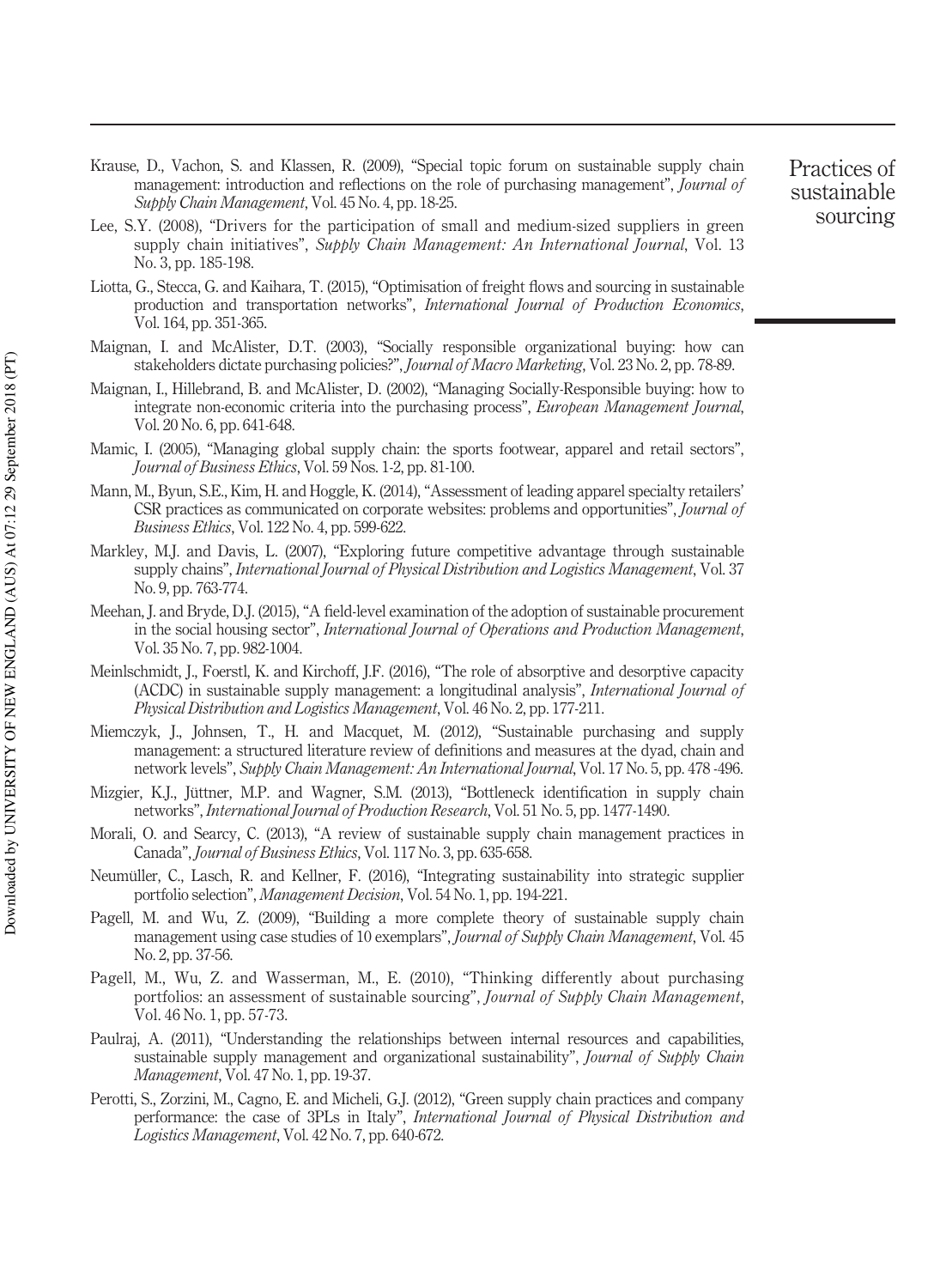- Perry, P., Wood, S. and Fernie, J. (2015), "Corporate social responsibility in garment sourcing networks: factory management perspectives on ethical trade in Sri Lanka", *Journal of Business Ethics*, Vol. 130 No. 3, pp. 737-752.
- Reuter, C., Foerstl, K.A.I., Hartmann, E.V.I. and Blome, C. (2010), "Sustainable global supplier management: the role of dynamic capabilities in achieving competitive advantage", *Journal of Supply Chain Management*, Vol. 46 No. 2, pp. 45-63.
- Sauer, P.C. and Seuring, S. (2017), "Sustainable supply chain management for minerals", *Journal of Cleaner Production*, Vol. 151, pp. 235-249.
- Schneider, L. and Wallenburg, C.M. (2012), "Implementing sustainable sourcing does purchasing need to change?", *Journal of Purchasing and Supply Management*, Vol. 18 No. 4, pp. 243-257.
- Schneider, L., Wallenburg, C., M. and Fabel, S. (2014), "Implementing sustainability on a corporate and a functional level: key contingencies that influence the required coordination", *International Journal of Physical Distribution and Logistics Management*, Vol. 44 No. 6, pp. 464-493.
- Schoenherr, T., Modi, S.B., Benton, W.C., Carter, C.R., Choi, T.Y., Larson, P.D., Leenders, M.R., Mabert, V.A., Narasimhan, R. and Wagner, S.M. (2012), "Research opportunities in purchasing and supply management", *International Journal of Production Research*, Vol. 50 No. 16, pp. 4556-4579.
- Seuring, S. and Gold, S. (2012), "Conducting content-analysis based literature reviews in supply chain management", *Supply Chain Management: An International Journal*, Vol. 17 No. 5, pp. 544-555.
- Seuring, S. and Müller, M. (2008a), "Core issues in sustainable supply chain management a Delphi study", *Business Strategy and the Environment*, Vol. 17 No. 8, pp. 455-466.
- Seuring, S. and Müller, M. (2008b), "From a literature review to a conceptual framework for sustainable supply chain management", *Journal of Cleaner Production*, Vol. 16 No. 15, pp. 1699-1710.
- Smith, S. and Barrientos, S. (2005), "Fair trade and ethical trade: are there moves towards convergence?", *Sustainable Development*, Vol. 13 No. 3, pp. 190-198.
- Spina, G., Caniato, F., Luzzini, D. and Ronchi, S. (2013), "Past, present and future trends of purchasing and supply management: an extensive literature review", *Industrial Marketing Management*, Vol. 42 No. 8, pp. 1202-1212.
- Strand, R. (2009), "Corporate responsibility in Scandinavian supply chains", *Journal of Business Ethics*, Vol. 85 No. S1, pp. 179-185.
- Sustainable Procurement Task Force ( (2006), ), "Procuring the future sustainable procurement national action plan: recommendations from the sustainable procurement task force", Department for Environment, Food and Rural Affairs, London, available at: www.gov.uk/government/uploads/ system/uploads/attachment\_data/file/69417/pb11710-procuring-the-future-060607.pdf (accessed 17 June 2017).
- Tate, W., L., Ellram, L., M. and Dooley, K., J. (2012), "Environmental purchasing and supplier management (EPSM): theory and practice", *Journal of Purchasing and Supply Management*, Vol. 18 No. 3, pp. 173-188.
- Teuteberg, F. and Wittstruck, D. (2010), "A systematic review of sustainable supply chain management research: what is there and what is missing?", MKWI 2010 – Betriebliches Umwelt-und Nachhalti gkeits management, 1001-1015, available at: http://webdoc.sub.gwdg.de/univerlag/2010/ mkwi/03\_anwendungen/betriebliches\_umwelt-\_und\_nachhaltigkeitsmanagement/01\_a\_systematic\_ review\_of\_sscm.counted.pdf (accessed 17 June 2017).
- Thomas, R.W., Fugate, B.S., Robinson, J.L. and Tasçioglu, M. (2016), "The impact of environmental and social sustainability practices on sourcing behavior", *International Journal of Physical Distribution and Logistics Management*, Vol. 46 No. 5, pp. 469-491.
- Tripathi, S. and Petro, G. (2010), "Evolving green procurement and sustainable supply chain practices in the organizations: a framework to align functional strategy implementation to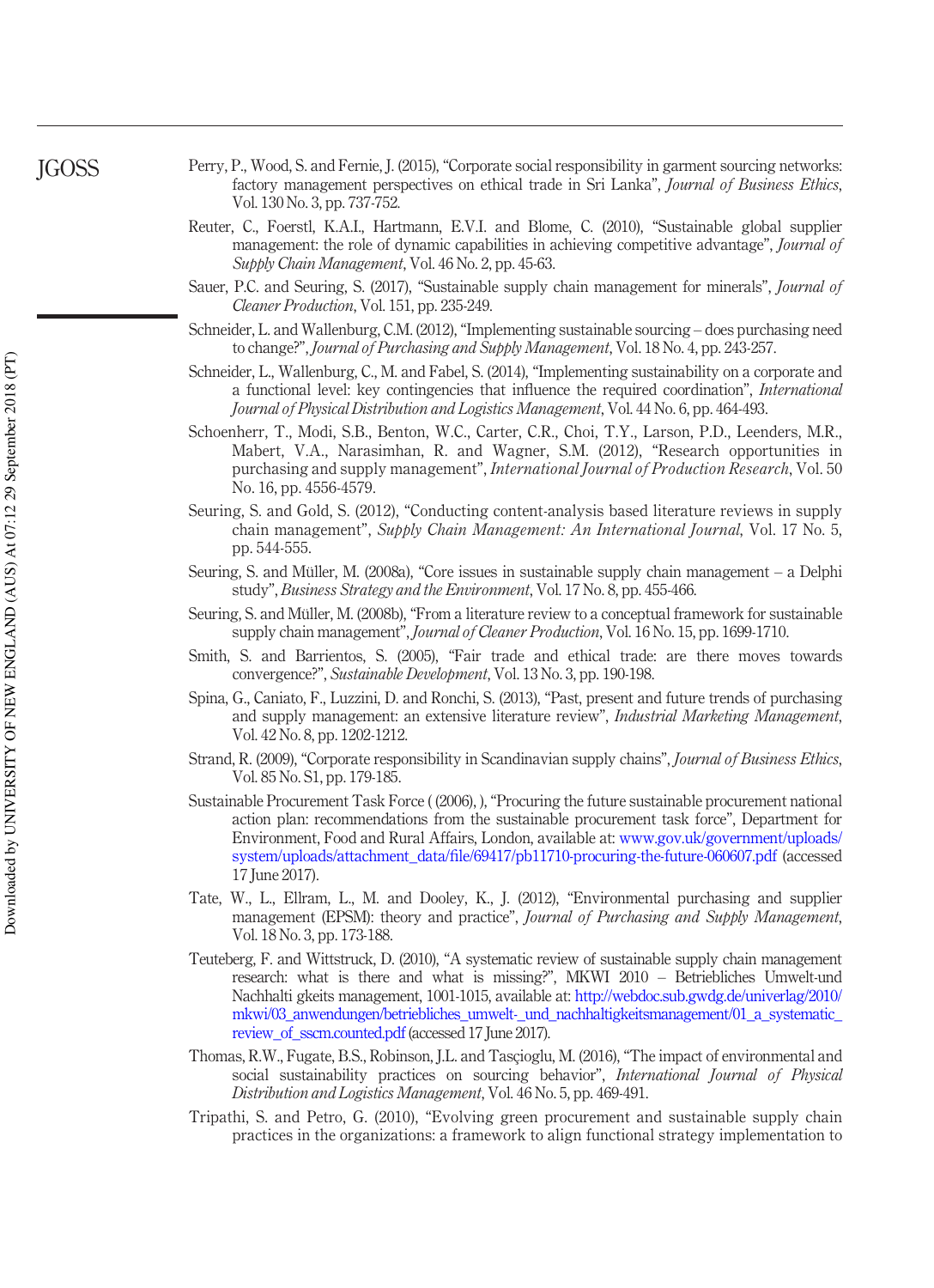organization's corporate social responsibility (CSR) objectives", *Management Convergence*, Vol. 1 No. 1, pp. 24-32.

- Turker, D. and Altuntas, C. (2014), "Sustainable supply chain management in the fast fashion industry: an analysis of corporate reports", *European Management Journal*, Vol. 32 No. 5, pp. 837-849.
- Walker, H. and Brammer, S. (2009), "Sustainable procurement in the United Kingdom public sector", *Supply Chain Management: An International Journal*, Vol. 14 No. 2, pp. 128-137.
- Walker, H., L., Gough, S., Bakker, E., F., Knight, L., A. and McBain, D. (2009), "Greening operations management: an online sustainable procurement course for practitioners", *Journal of Management Education*, Vol. 33 No. 3, pp. 348-371.
- Wan Ahmad, W.N.K., de Brito, M.P. and Tavasszy, L.A. (2016), "Sustainable supply chain management in the oil and gas industry: a review of corporate sustainability reporting practices", *Benchmarking: An International Journal*, Vol. 23 No. 6, pp. 1423-1444.
- Wetzstein, A., Hartmann, E., Benton, W.C., Jr and Hohenstein, N.O. (2016), "A systematic assessment of supplier selection literature–state-of-the-art and future scope", *International Journal of Production Economics*, Vol. 182, pp. 304-323.
- Whetten, D.A. (1989), "What constitutes a theoretical contribution?", *Academy of Management Review*, Vol. 14 No. 4, pp. 490-495.
- Winter, M. and Knemeyer, A.M. (2013), "Exploring the integration of sustainability and supply chain management: Current state and opportunities for future inquiry", *International Journal of Physical Distribution and Logistics Management*, Vol. 43 No. 1, pp. 18-38.
- Wong, C.Y., Wong, C.W. and Boon-itt, S. (2015), "Integrating environmental management into supply chains: a systematic literature review and theoretical framework", *International Journal of Physical Distribution and Logistics Management*, Vol. 45 Nos 1/2, pp. 43-68.
- Wright, C.F. (2016), "Leveraging reputational risk: Sustainable sourcing campaigns for improving labour standards in production networks", *Journal of Business Ethics*, Vol. 137 No. 1, pp. 195-210.
- Zhu, Q., Sarkis, J. and Lai, K. (2008), "Confirmation of a measurement model for green supply chain management practices and implementation", *International Journal of Production Economics*, Vol. 111 No. 2, pp. 261-273.
- Zimmer, K., Fröhling, M. and Schultmann, F. (2016), "Sustainable supplier management–a review of models supporting sustainable supplier selection, monitoring and development", *International Journal of Production Research*, Vol. 54 No. 5, pp. 1412-1442.
- Zorzini, M., Hendry, L.C., Huq, F.A. and Stevenson, M. (2015), "Socially responsible sourcing: reviewing the literature and its use of theory", *International Journal of Operations and Production Management*, Vol. 35 No. 1, pp. 60-109.

#### About the authors

Sudhir Ambekar is an Associate Professor in the School of General Management, National Institute of Construction Management and Research, Pune, India. He is a Fellow of IIM Indore. His research interests are in the area food supply chain management, sustainable supply chain management, modeling using multi-agent system. Sudhir Ambekar is the corresponding author and can be contacted at: f10sudhiru@iimidr.ac.in

Rohit Kapoor is an Associate Professor in Operations Management and Quantitative Techniques area at the Indian Institute of Management, Indore, India. He is a Fellow of IIM Ahmedabad. His research interests are in the areas of supply chain management, production planning, inventory control and network design. He has good exposure in mathematical programming, optimal control, Monte-Carlo simulation and meta-heuristics.

Anand Prakash is an Associate Professor at the School of General Management (SOGM), National Institute of Construction Management and Research (NICMAR), Pune, India. He has more than 13